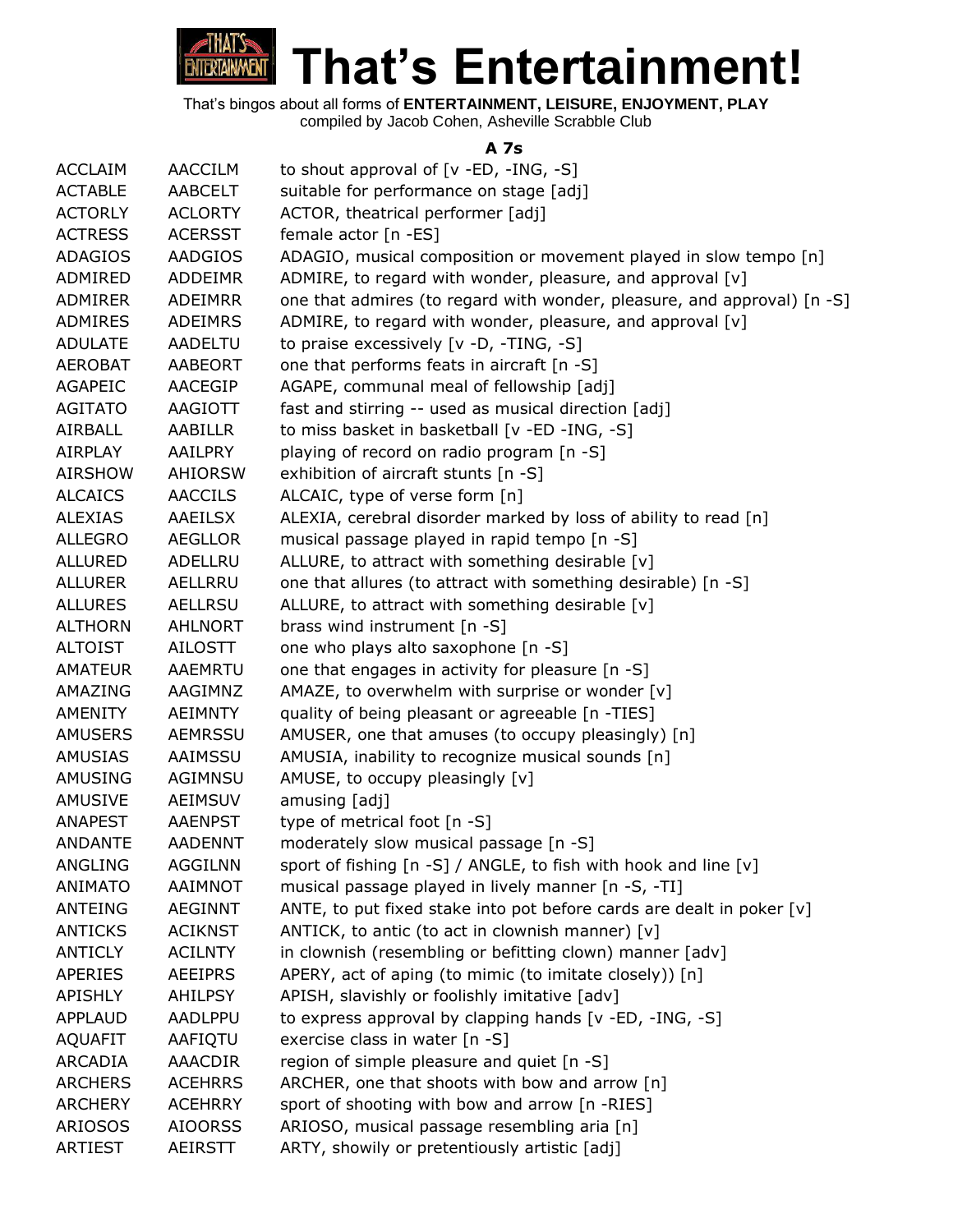

|  | compiled by Jacob Cohen, Asheville Scrabble Club |
|--|--------------------------------------------------|
|  |                                                  |
|  |                                                  |

| <b>ARTISTE</b> | <b>AEIRSTT</b> | skilled public performer [n -S]                                                 |
|----------------|----------------|---------------------------------------------------------------------------------|
| <b>ARTSIER</b> | <b>AEIRRST</b> | ARTSY, arty (showily or pretentiously artistic) [adj]                           |
| <b>ASTOUND</b> | ADNOSTU        | to amaze (to overwhelm with surprise or wonder) [v -ED, -ING, -S]               |
| <b>ATHLETE</b> | <b>AEEHLTT</b> | one skilled in feats of physical strength and agility [n -S]                    |
| <b>ATTABOY</b> | <b>AABOTTY</b> | expression of encouragement or approval to man or boy [n -S]                    |
| <b>AUDIBLE</b> | ABDEILU        | to call substitute play in football [v -D, -LING, -S]                           |
| <b>AUTEURS</b> | AERSTUU        | AUTEUR, creator of film [n]                                                     |
| <b>AUTHORS</b> | <b>AHORSTU</b> | AUTHOR, to write (to form characters or symbols on surface with instrument) [v] |
| AWESOME        | <b>AEEMOSW</b> | inspiring awe [adj]                                                             |
|                |                | <b>B</b> 7s                                                                     |
| <b>BACCARA</b> | <b>AAABCCR</b> | baccarat (card game) [n -S]                                                     |
| <b>BACCHIC</b> | <b>ABCCCHI</b> | riotous (characterized by rioting) [adj]                                        |
| <b>BACKLOT</b> | <b>ABCKLOT</b> | outdoor area in movie studio [n -S]                                             |
| <b>BAFFIES</b> | <b>ABEFFIS</b> | BAFFY, wooden golf club [n]                                                     |
| <b>BAFFING</b> | <b>ABFFGIN</b> | BAFF, to strike under golf ball [v]                                             |
| <b>BAGNIOS</b> | <b>ABGINOS</b> | BAGNIO, brothel (house of prostitution) [n]                                     |
| <b>BAGPIPE</b> | ABEGIPP        | to play bagpipe (wind instrument) [v -D, -PING, -S]                             |
| <b>BALAFON</b> | <b>AABFLNO</b> | musical instrument of Africa [n -S]                                             |
| <b>BALLADE</b> | AABDELL        | type of poem (composition in verse) [n -S]                                      |
| <b>BALLADS</b> | <b>AABDLLS</b> | BALLAD, narrative poem or song [n]                                              |
| <b>BALLBOY</b> | <b>ABBLLOY</b> | boy who retrieves balls during games [n -S]                                     |
| <b>BALLETS</b> | <b>ABELLST</b> | BALLET, classical dance form [n]                                                |
| <b>BANDURA</b> | AABDNRU        | Ukrainian stringed instrument [n -S]                                            |
| <b>BANJOES</b> | ABEJNOS        | BANJO, musical instrument [n]                                                   |
| <b>BANQUET</b> | ABENQTU        | to feast (to eat sumptuously) [v -ED, -ING, -S]                                 |
| <b>BARBELL</b> | <b>ABBELLR</b> | exercise apparatus [n -S]                                                       |
| <b>BARBIES</b> | ABBEIRS        | BARBIE, portable fireplace for cooking [n]                                      |
| <b>BARISTA</b> | <b>AABIRST</b> | one who makes and serves coffee to public [n -S]                                |
| <b>BARKEEP</b> | <b>ABEEKPR</b> | bartender (one that bartends (to tend barroom) [n -S]                           |
| <b>BARKERS</b> | <b>ABEKRRS</b> | BARKER, one that barks (to cry like dog) [n]                                    |
| <b>BARMAID</b> | AABDIMR        | female bartender [n -S]                                                         |
| <b>BARMIER</b> | ABEIMRR        | BARMY, full of barm; frothy [adj]                                               |
| <b>BARRING</b> | <b>ABGINRR</b> | BARRE, to play type of guitar chord [v]                                         |
| <b>BARYTON</b> | <b>ABNORTY</b> | stringed instrument [n -S]                                                      |
| <b>BASCULE</b> | <b>ABCELSU</b> | type of seesaw [n -S]                                                           |
| <b>BASEMAN</b> | <b>AABEMNS</b> | certain player in baseball [n -MEN]                                             |
| <b>BASSIST</b> | <b>ABISSST</b> | person who plays double bass [n -S]                                             |
| <b>BASSOON</b> | <b>ABNOOSS</b> | low-pitched instrument [n -S]                                                   |
| <b>BATBOYS</b> | <b>ABBOSTY</b> | BATBOY, boy who minds baseball equipment [n]                                    |
| <b>BATGIRL</b> | <b>ABGILRT</b> | girl who minds baseball equipment [n -S]                                        |
| <b>BATTING</b> | <b>ABGINTT</b> | BAT, to hit baseball [v]                                                        |
| <b>BATTUES</b> | ABESTTU        | BATTUE, type of hunt [n]                                                        |
| <b>BEAGLED</b> | ABDEEGL        | BEAGLE, to hunt with beagles (small hounds) [v]                                 |
| <b>BEAGLER</b> | <b>ABEEGLR</b> | one that hunts game with beagles [n -S]                                         |
| <b>BEAGLES</b> | <b>ABEEGLS</b> | BEAGLE, to hunt with beagles (small hounds) [v]                                 |
| <b>BEAMISH</b> | ABEHIMS        | cheerful [adj]                                                                  |
| <b>BEANERY</b> | ABEENRY        | cheap restaurant [n -RIES]                                                      |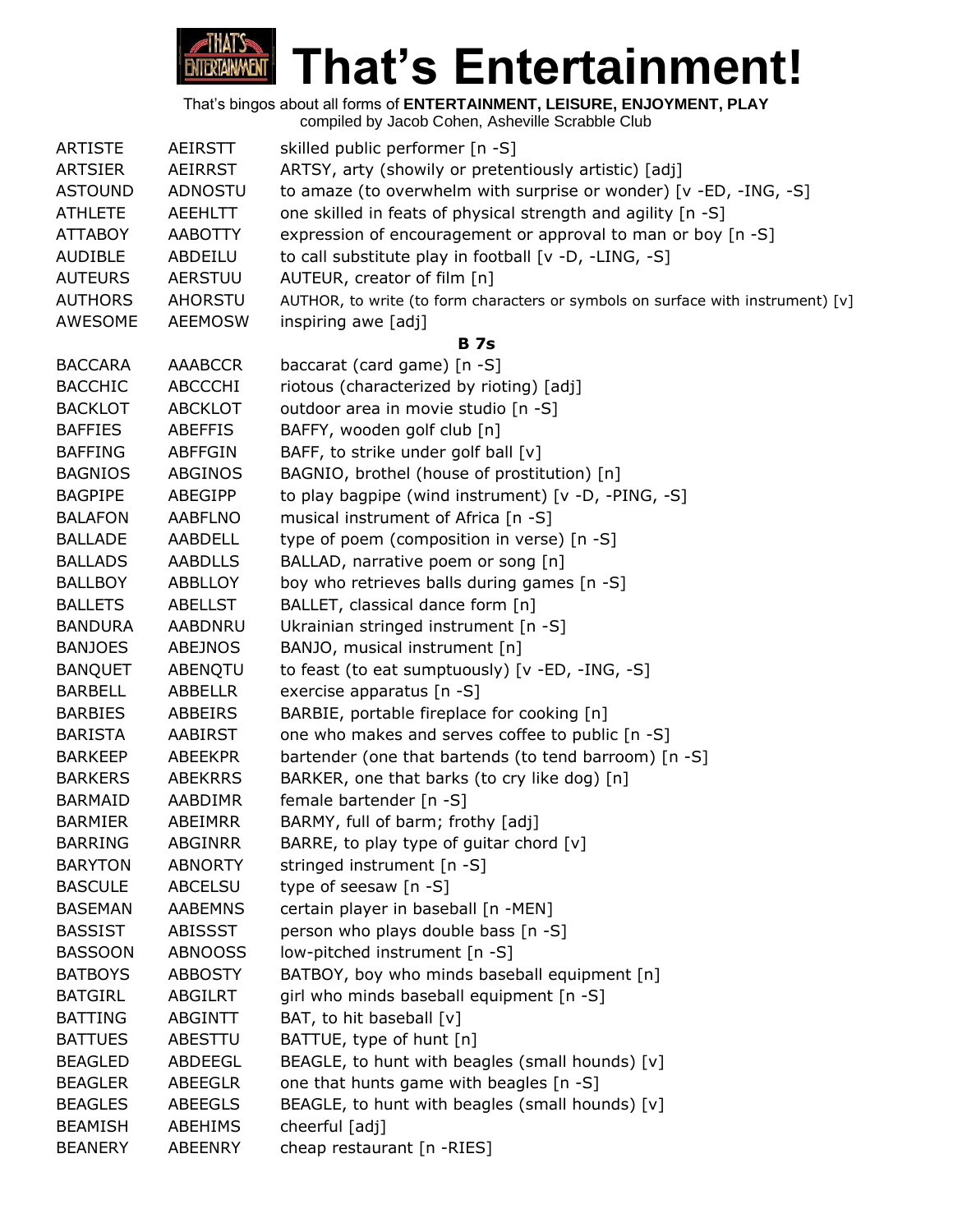

| <b>BEATBOX</b> | ABBEOTX        | to sing to rhythm of rap music $[v - ED, -ING, -ES]$                              |
|----------------|----------------|-----------------------------------------------------------------------------------|
| <b>BEATIFY</b> | ABEFITY        | to make happy (marked by joy) [v -FIED, -ING, -FIES]                              |
| <b>BECHARM</b> | <b>ABCEHMR</b> | to hold under spell [v -ED, -ING, -S]                                             |
| <b>BECLOWN</b> | <b>BCELNOW</b> | to cause to appear ridiculous [v -ED, -ING, -S]                                   |
| <b>BEERIER</b> | BEEEIRR        | BEERY, affected by beer [adj]                                                     |
| <b>BEERILY</b> | <b>BEEILRY</b> | BEERY, affected by beer [adv]                                                     |
| <b>BEGLADS</b> | <b>ABDEGLS</b> | BEGLAD, to gladden (to make glad (feeling pleasure)) [v]                          |
| <b>BEGUINE</b> | <b>BEEGINU</b> | lively dance [n -S]                                                               |
| <b>BELAUDS</b> | <b>ABDELSU</b> | BELAUD, to praise (to express approval or admiration of) [v]                      |
| <b>BELLING</b> | <b>BEGILLN</b> | mock serenade for newlyweds [n -S]                                                |
| <b>BEMOCKS</b> | <b>BCEKMOS</b> | BEMOCK, to mock (to ridicule (to make fun of)) [v]                                |
| <b>BENCHED</b> | <b>BCDEEHN</b> | BENCH, to take player out of game (team competition) [v]                          |
| <b>BENCHES</b> | <b>BCEEHNS</b> | BENCH, to take player out of game (team competition) [v]                          |
| <b>BERHYME</b> | <b>BEEHMRY</b> | to compose in rhyme [v -D, -MING, -S]                                             |
| <b>BERIMED</b> | <b>BDEEIMR</b> | BERIME, to berhyme (to compose in rhyme) [v]                                      |
| <b>BERIMES</b> | <b>BEEIMRS</b> | BERIME, to berhyme (to compose in rhyme) [v]                                      |
| <b>BESMILE</b> | <b>BEEILMS</b> | to smile on [v -D, -LING, -S]                                                     |
| <b>BESTING</b> | <b>BEGINST</b> | BEST, to outdo (to exceed in performance) [v]                                     |
| <b>BETTING</b> | <b>BEGINTT</b> | act of gambling on outcome of race [n -S]                                         |
| <b>BEZIQUE</b> | <b>BEEIQUZ</b> | card game [n -S]                                                                  |
| <b>BHANGRA</b> | <b>AABGHNR</b> | form of popular Punjabi dance music [n -S]                                        |
| <b>BIBBERS</b> | <b>BBBEIRS</b> | BIBBER, tippler (one that tipples (to drink alcoholic beverages)) [n]             |
| <b>BIBBERY</b> | BBBEIRY        | act of tippling (to drink alcoholic beverages) [n -RIES]                          |
| <b>BIBBING</b> | <b>BBBGIIN</b> | act of tippling (to drink alcoholic beverages) [n -S] / BIB, to tipple [v]        |
| <b>BICYCLE</b> | <b>BCCEILY</b> | to ride bicycle (two-wheeled vehicle) [v -D, -LING, -S]                           |
| <b>BIGUINE</b> | <b>BEGIINU</b> | beguine (lively dance) [n -S]                                                     |
| <b>BIKEWAY</b> | ABEIKWY        | route for bikes [n -S]                                                            |
| <b>BILLING</b> | <b>BGIILLN</b> | relative position in which performer is listed [n -S]                             |
| <b>BINDERY</b> | <b>BDEINRY</b> | place where books are bound [n -RIES]                                             |
| <b>BINDING</b> | <b>BDGIINN</b> | cover and fastenings of book [n -S]                                               |
| <b>BINGERS</b> | <b>BEGINRS</b> | BINGER, one that binges (to indulge in something to excess) [n]                   |
| <b>BINGING</b> | <b>BGGIINN</b> | bingeing (act of indulging in something to excess) [n -S] BINGE [v]               |
| <b>BINGOES</b> | <b>BEGINOS</b> | BINGO, game of chance [n]                                                         |
| <b>BIRDERS</b> | <b>BDEIRRS</b> | BIRDER, bird hunter [n]                                                           |
| <b>BIRDIED</b> | <b>BDDEIIR</b> | BIRDIE, to shoot in one stroke under par in golf [v]                              |
| <b>BIRDIES</b> | <b>BDEIIRS</b> | BIRDIE, to shoot in one stroke under par in golf [v]                              |
| <b>BIRDING</b> | <b>BDGIINR</b> | bird-watching [n -S] / BIRD, to hunt birds (winged, warm-blooded vertebrates) [v] |
| <b>BIRKIES</b> | <b>BEIIKRS</b> | BIRKIE, lively person [n]                                                         |
| <b>BIRLERS</b> | <b>BEILRRS</b> | BIRLER, one that birls (lumberjack's game) [n]                                    |
| <b>BIRLING</b> | <b>BGIILNR</b> | lumberjack's game [n -S] / BIRL, to rotate floating log [v]                       |
| <b>BISTROS</b> | <b>BIORSST</b> | BISTRO, small tavern (place where liquor is sold to be drunk on premises) [n]     |
| <b>BLADERS</b> | <b>ABDELRS</b> | BLADER, one that blades (to skate on in-line skates) [n]                          |
| <b>BLADING</b> | <b>ABDGILN</b> | act of skating on in-line skates [n -S] / BLADE, to skate on in-line skates [v]   |
| <b>BLAHEST</b> | <b>ABEHLST</b> | BLAH, dull, unexciting [adj]                                                      |
| <b>BLISSED</b> | <b>BDEILSS</b> | BLISS, to experience or produce ecstasy [v]                                       |
| <b>BLISSES</b> | <b>BEILSSS</b> | BLISS, to experience or produce ecstasy [v]                                       |
| <b>BLITHER</b> | <b>BEHILRT</b> | BLITHE, merry (cheerful (full of spirits)) [adj]                                  |
|                |                |                                                                                   |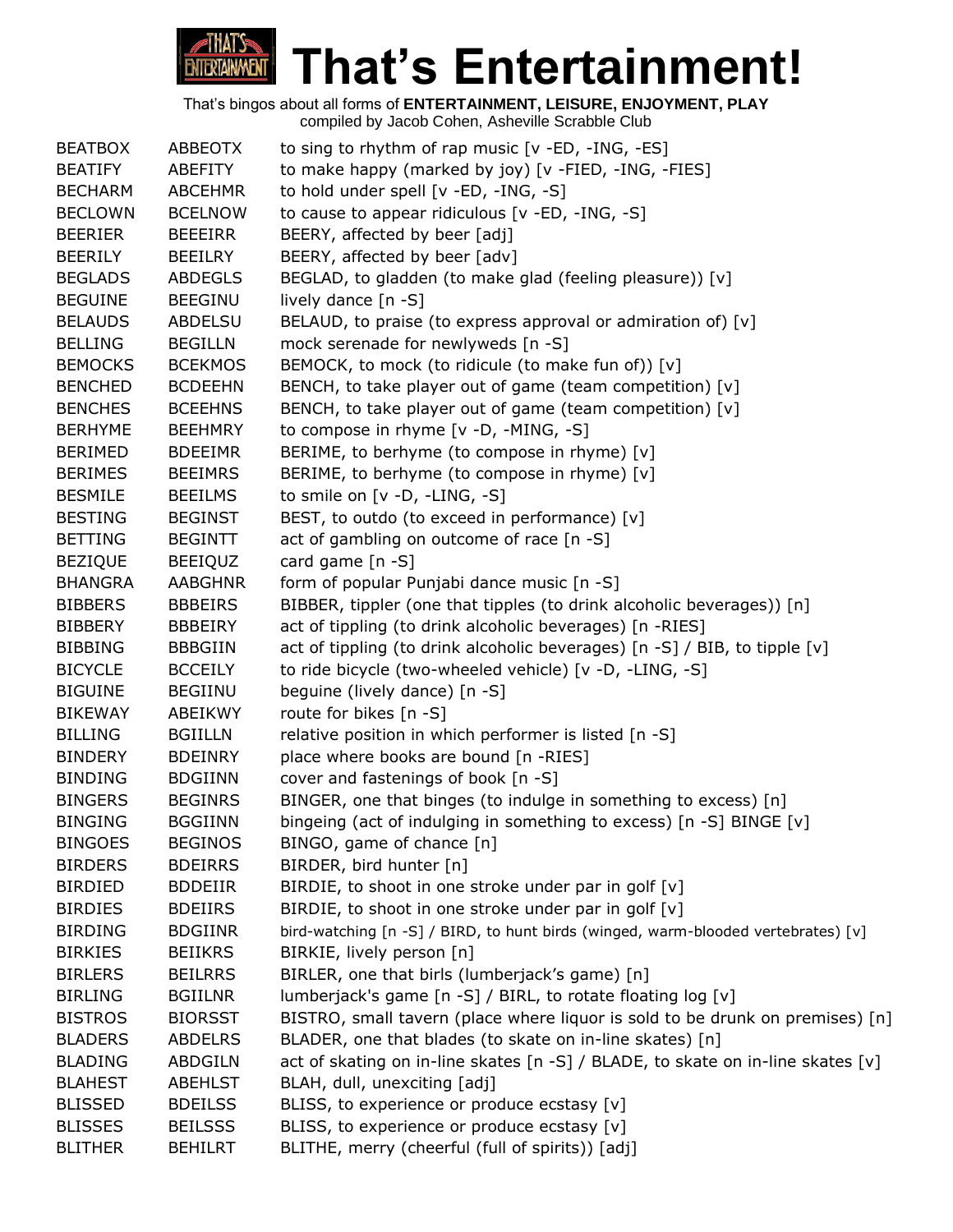

| sport of traveling by boat $[n -S]$ / BOAT, to travel by boat (watercraft) $[v]$<br>to ride on bobsled (racing sled) [v -DDED, -DDING, -S]<br>BOCCIA, boccie (Italian bowling game) [n] |
|-----------------------------------------------------------------------------------------------------------------------------------------------------------------------------------------|
|                                                                                                                                                                                         |
|                                                                                                                                                                                         |
|                                                                                                                                                                                         |
| BOCCIE, Italian bowling game [n]                                                                                                                                                        |
|                                                                                                                                                                                         |
| boff (hearty laugh) [n -S]                                                                                                                                                              |
| BOGEY, to shoot in one stroke over par in golf [v]                                                                                                                                      |
| BOLERO, Spanish dance [n]                                                                                                                                                               |
|                                                                                                                                                                                         |
| fan who boos players of home team [n -S]                                                                                                                                                |
| BOOGEY, to boogie (to dance to rock music) [v]                                                                                                                                          |
| BOOGIE, to dance to rock music [v] / BOOGY, to boogie (to dance to rock music) [v]                                                                                                      |
| BOOGIE, to dance to rock music [v] / BOOGY, to boogie (to dance to rock music) [v]                                                                                                      |
| bag for carrying books [n -S]                                                                                                                                                           |
| to place something at either end of [v -ED, -ING, -S]                                                                                                                                   |
| as much as book can hold [n -S]                                                                                                                                                         |
|                                                                                                                                                                                         |
|                                                                                                                                                                                         |
| scholar (learned person) [n -MEN]                                                                                                                                                       |
| BOOKMAN, scholar (learned person) [n]                                                                                                                                                   |
| portable radio and tape or compact disc player [n -ES]                                                                                                                                  |
| to smuggle (to import or export illicitly) [v -GGED, -GGING, -S]                                                                                                                        |
| BOOZER, one that boozes (to drink liquor excessively) [n]                                                                                                                               |
| BOOZY, drunken (drunk (intoxicated)) [adj]                                                                                                                                              |
| BOOZY, drunken (drunk (intoxicated)) [adv]                                                                                                                                              |
| act of drinking liquor excessively [n -S] / BOOZE, to drink liquor excessively [v]                                                                                                      |
| BOPEEP, game of peekaboo [n]                                                                                                                                                            |
| BOPPER, bebopper (one that likes bebop) [n]                                                                                                                                             |
| BOPPY, suggestive of bebop [adj]                                                                                                                                                        |
| boppy (suggestive of bebop) [adj]                                                                                                                                                       |
| BORDEL, brothel (house of prostitution) [n]                                                                                                                                             |
| tedium (state of being tedious (causing weariness (quality of being weary))) [n -S]                                                                                                     |
|                                                                                                                                                                                         |
| BOUFFE, comic opera [n]                                                                                                                                                                 |
|                                                                                                                                                                                         |
|                                                                                                                                                                                         |
| to hunt with bow and arrow [v -ED, -ING, -S]                                                                                                                                            |
| BOWING, technique of managing bow of stringed instrument [n]                                                                                                                            |
| BOWLER, one that bowls (to play at bowling) [n]                                                                                                                                         |
| being without archery bow [adj]                                                                                                                                                         |
| game in which balls are rolled at objects [n -S] / BOWL, to play at bowling [v]                                                                                                         |
| bowman (archer (one that shoots with bow and arrow)) [n -MEN]                                                                                                                           |
| BOWYER, maker of archery bows [n]                                                                                                                                                       |
|                                                                                                                                                                                         |
| BOXING, casing (protective outer covering) [n]                                                                                                                                          |
|                                                                                                                                                                                         |
| pertaining to books [adj]                                                                                                                                                               |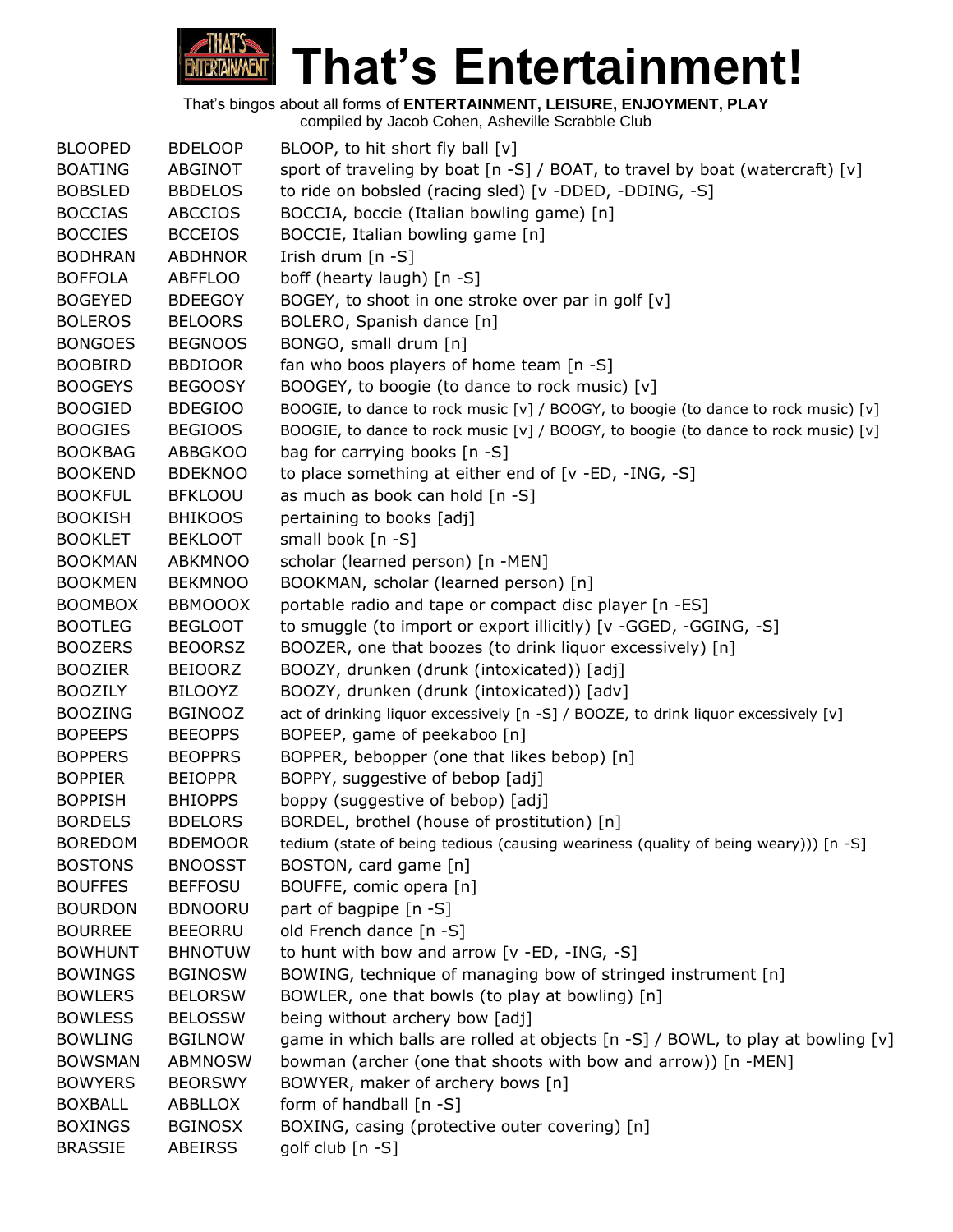

| <b>BRAVURA</b> | <b>AABRRUV</b> | fine musical technique [n -S, -RE]                                                                 |
|----------------|----------------|----------------------------------------------------------------------------------------------------|
| <b>BREKKIE</b> | <b>BEEIKKR</b> | breakfast [n -S]                                                                                   |
| <b>BREWPUB</b> | <b>BBEPRUW</b> | restaurant that sells beverages brewed on premises [n -S]                                          |
| <b>BRICOLE</b> | <b>BCEILOR</b> | cushion shot in billiards [n -S]                                                                   |
| <b>BROTHEL</b> | <b>BEHLORT</b> | house of prostitution [n -S]                                                                       |
| <b>BUCOLIC</b> | <b>BCCILOU</b> | pastoral poem [n -S]                                                                               |
| <b>BUFFOON</b> | <b>BFFNOOU</b> | clown [n -S]                                                                                       |
| <b>BUGLERS</b> | <b>BEGLRSU</b> | BUGLER, one that plays bugle [n]                                                                   |
| <b>BUGLING</b> | <b>BGGILNU</b> | BUGLE, to play bugle (brass wind instrument) [v]                                                   |
| <b>BULBULS</b> | <b>BBLLSUU</b> | BULBUL, songbird (bird that utters musical call) [n]                                               |
| <b>BULGERS</b> | <b>BEGLRSU</b> | BULGER, golf club [n]                                                                              |
| <b>BULLDOG</b> | <b>BDGLLOU</b> | to throw steer [v -GGED, -GGING, -S]                                                               |
| <b>BULLEYS</b> | <b>BELLSUY</b> | BULLEY, two-masted fishing boat [n]                                                                |
| <b>BUNHEAD</b> | ABDEHNU        | female ballet dancer [n -S]                                                                        |
| <b>BUNRAKU</b> | ABKNRUU        | Japanese puppet show [n -S]                                                                        |
| <b>BUNTERS</b> | <b>BENRSTU</b> | BUNTER, one that bunts                                                                             |
| <b>BURLESK</b> | <b>BEKLRSU</b> | type of stage show [n -S]                                                                          |
| <b>BURPEES</b> | <b>BEEPRSU</b> | BURPEE, physical exercise [n]                                                                      |
| <b>BUSBOYS</b> | <b>BBOSSUY</b> | BUSBOY, boy or man who is server's assistant in restaurant [n]                                     |
| <b>BUSGIRL</b> | <b>BGILRSU</b> | girl or woman who is server's assistant in restaurant [n -S]                                       |
| <b>BUSHERS</b> | <b>BEHRSSU</b> | BUSHER, minor league baseball player [n]                                                           |
| <b>BUSKERS</b> | <b>BEKRSSU</b> | BUSKER, roaming entertainer [n]                                                                    |
| <b>BUSKING</b> | <b>BGIKNSU</b> | act of performing as busker [n -S]                                                                 |
| <b>BUSTARD</b> | ABDRSTU        | game bird [n -S]                                                                                   |
| <b>BUTLERS</b> | <b>BELRSTU</b> | BUTLER, male servant [n]                                                                           |
| <b>BUTTLED</b> | <b>BDELTTU</b> | BUTTLE, to serve as butler [v]                                                                     |
| <b>BUTTLES</b> | <b>BELSTTU</b> | BUTTLE, to serve as butler [v]                                                                     |
| <b>BUZUKIA</b> | ABIKUUZ        | BUZUKI, bouzouki (stringed musical instrument) [n]                                                 |
| <b>BUZUKIS</b> | <b>BIKSUUZ</b> | BUZUKI, bouzouki (stringed musical instrument) [n]                                                 |
|                |                | C <sub>7s</sub>                                                                                    |
| <b>CABARET</b> | <b>AABCERT</b> | music hall [n -S]                                                                                  |
| CADDIED        | <b>ACDDDEI</b> | CADDIE, to serve as golfer's assistant [v] / CADDY, to caddie (to serve as golfer's assistant) [v] |
| <b>CADDIES</b> | <b>ACDDEIS</b> | CADDIE, to serve as golfer's assistant [v] / CADDY, to caddie (to serve as golfer's assistant) [v] |
| <b>CADENCY</b> | <b>ACCDENY</b> | rhythm (movement or procedure with uniform recurrence of strong and weak elements) [n -CIES]       |
| <b>CADENZA</b> | <b>AACDENZ</b> | elaborate musical passage [n -S]                                                                   |
| <b>CAESTUS</b> | <b>ACESSTU</b> | cestus (hand covering for ancient Roman boxers) [n -ES]                                            |
| <b>CAESURA</b> | <b>AACERSU</b> | pause in line of verse [n -S, -E]                                                                  |
| <b>CAHIERS</b> | <b>ACEHIRS</b> | CAHIER, notebook (book in which to write) [n]                                                      |
| <b>CALLETS</b> | <b>ACELLST</b> | CALLET, prostitute [n]                                                                             |
| <b>CAMPERS</b> | <b>ACEMPRS</b> | CAMPER, one that camps (to live in open) [n]                                                       |
| <b>CAMPIER</b> | <b>ACEIMPR</b> | CAMPY, comically exaggerated [adj]                                                                 |
| <b>CAMPILY</b> | <b>ACILMPY</b> | in campy (comically exaggerated) manner [adv]                                                      |
| <b>CAMPOUT</b> | <b>ACMOPTU</b> | camping out by group [n -S]                                                                        |
| CANASTA        | <b>AAACNST</b> | card game $[n - S]$                                                                                |
| <b>CANCANS</b> | <b>AACCNNS</b> | CANCAN, dance marked by high kicking [n]                                                           |
| <b>CANCHAS</b> | <b>AACCHNS</b> | CANCHA, jai alai court [n]                                                                         |
| <b>CANOERS</b> | <b>ACENORS</b> | CANOER, one who canoes [n]                                                                         |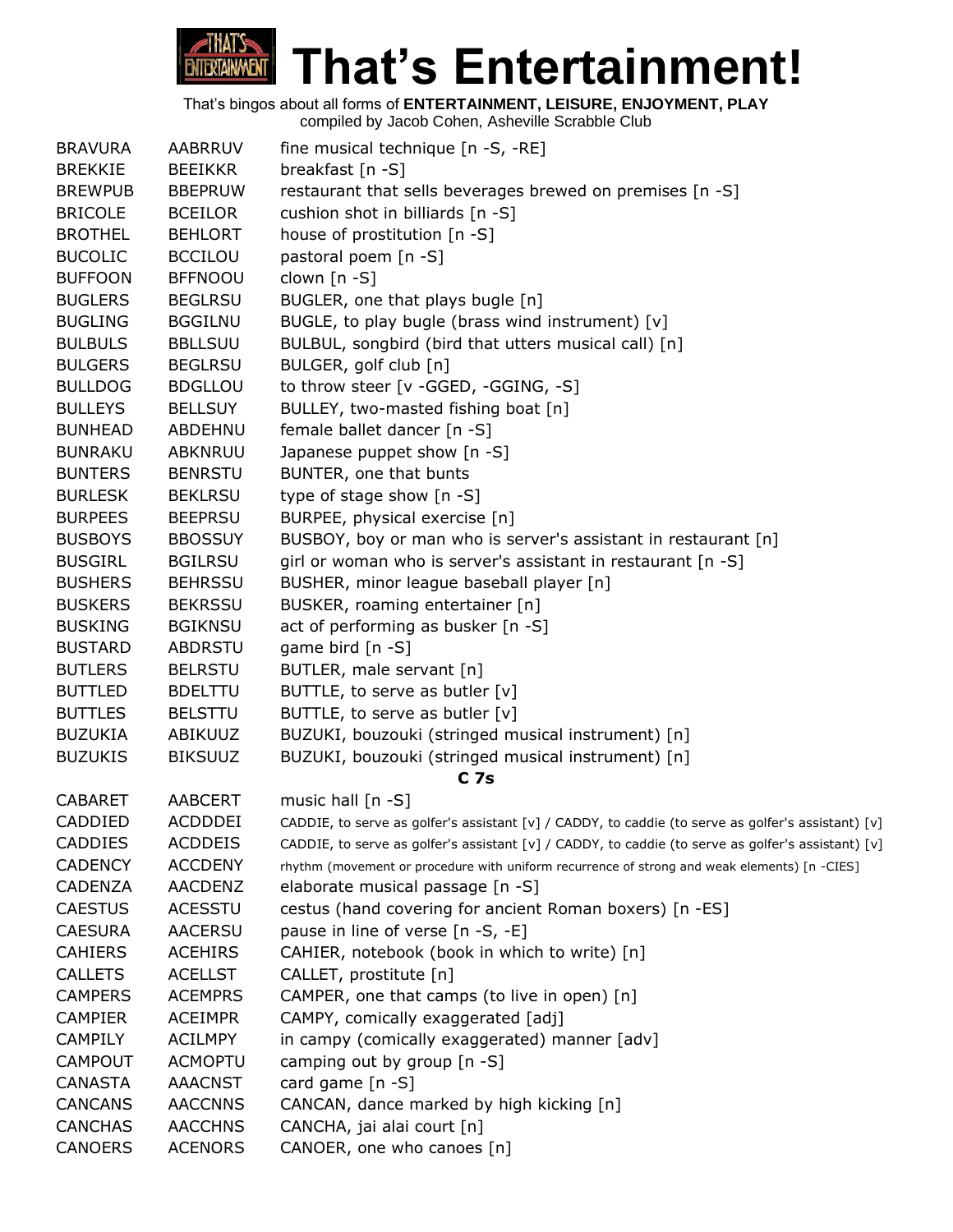

| CANZONA        | <b>AACNNOZ</b> | canzone (form of lyric poetry) [n -S]                                         |
|----------------|----------------|-------------------------------------------------------------------------------|
| CANZONE        | <b>ACENNOZ</b> | form of lyric poetry [n -S, -NI]                                              |
| <b>CAPERED</b> | <b>ACDEEPR</b> | CAPER, to frolic (to play and run about merrily) [v]                          |
| <b>CAPERER</b> | <b>ACEEPRR</b> | one that capers (to frolic (to play and run about merrily)) [n -S]            |
| <b>CAPORAL</b> | <b>AACLOPR</b> | coarse tobacco [n -S]                                                         |
| CARACOL        | <b>AACCLOR</b> | to caracole (perform half-turn on horse) [v -LLED, -LLING, -S]                |
| CARDIOS        | <b>ACDIORS</b> | CARDIO, exercise involving heart and blood vessels [n]                        |
| CARIOCA        | <b>AACCIOR</b> | South American dance [n -S]                                                   |
| <b>CARNEYS</b> | <b>ACENRSY</b> | CARNEY, carny (carnival (traveling amusement show)) [n]                       |
| <b>CARNIES</b> | <b>ACEINRS</b> | CARNIE, carny (carnival (traveling amusement show)) [n] / CARNY [n]           |
| <b>CAROLED</b> | <b>ACDELOR</b> | CAROL, to sing joyously [v]                                                   |
| <b>CAROLER</b> | <b>ACELORR</b> | one that carols (to sing joyously) [n -S]                                     |
| <b>CARTOON</b> | <b>ACNOORT</b> | to sketch cartoon (humorous representation) of [v -ED, -ING, -S]              |
| <b>CARVERY</b> | <b>ACERRVY</b> | buffet restaurant serving roast beef [n -RIES]                                |
| <b>CASINOS</b> | <b>ACINOSS</b> | CASINO, gambling room [n]                                                     |
| CASSINO        | <b>ACINOSS</b> | card game [n -S]                                                              |
| <b>CASTLED</b> | <b>ACDELST</b> | CASTLE, to make certain move in chess [v]                                     |
| <b>CASTLES</b> | <b>ACELSST</b> | CASTLE, to make certain move in chess [v]                                     |
| CATBIRD        | ABCDIRT        | songbird (bird that utters musical call) [n -S]                               |
| <b>CATGUTS</b> | <b>ACGSTTU</b> | CATGUT, strong cord [n]                                                       |
| <b>CAVINGS</b> | <b>ACGINSV</b> | CAVING, sport of exploring caves [n]                                          |
| <b>CAVORTS</b> | <b>ACORSTV</b> | CAVORT, to frolic [v]                                                         |
| <b>CELESTA</b> | <b>ACEELST</b> | keyboard instrument [n -S]                                                    |
| <b>CELESTE</b> | <b>CEEELST</b> | celesta (keyboard instrument) [n -S]                                          |
| <b>CELLIST</b> | <b>CEILLST</b> | one who plays cello [n -S]                                                    |
| <b>CEMBALO</b> | <b>ABCELMO</b> | harpsichord [n -LI, -S]                                                       |
| <b>CESURAE</b> | <b>ACEERSU</b> | CESURA, caesura (pause in line of verse) [n]                                  |
| <b>CESURAS</b> | <b>ACERSSU</b> | CESURA, caesura (pause in line of verse) [n]                                  |
| <b>CHAINES</b> | <b>ACEHINS</b> | CHAINE, series of turns [n]                                                   |
| <b>CHAKRAS</b> | <b>AACHKRS</b> | CHAKRA, body center in yoga [n]                                               |
| <b>CHANSON</b> | <b>ACHNNOS</b> | song (musical composition written or adapted for singing) [n -S]              |
| <b>CHANTED</b> | <b>ACDEHNT</b> | CHANT, to sing (to utter with musical inflections of voice) [v]               |
| <b>CHANTER</b> | <b>ACEHNRT</b> | one that chants (to sing (to utter with musical inflections of voice)) [n -S] |
| <b>CHAPTER</b> | <b>ACEHPRT</b> | to divide book into chapters (main sections) [v -ED, -ING, -S]                |
| <b>CHARADE</b> | <b>AACDEHR</b> | word represented by pantomime [n -S]                                          |
| <b>CHARMED</b> | <b>ACDEHMR</b> | CHARM, to attract irresistibly [v]                                            |
| <b>CHARMER</b> | <b>ACEHMRR</b> | one that charms (to attract irresistibly) [n -S]                              |
| <b>CHASSED</b> | <b>ACDEHSS</b> | CHASSE, to perform dance movement [v]                                         |
| <b>CHASSES</b> | <b>ACEHSSS</b> | CHASSE, to perform dance movement [v]                                         |
| <b>CHAUNTS</b> | <b>ACHNSTU</b> | CHAUNT, to chant (to sing (to utter with musical inflections of voice)) [v]   |
| <b>CHEERED</b> | <b>CDEEEHR</b> | CHEER, to applaud with shouts of approval [v]                                 |
| <b>CHEERER</b> | <b>CEEEHRR</b> | one that cheers (to applaud with shouts of approval) [n -S]                   |
| <b>CHEERLY</b> | <b>CEEHLRY</b> | cheerily (in cheery (cheerful (full of spirits)) manner) [adv]                |
| <b>CHEFDOM</b> | <b>CDEFHMO</b> | status of chef [n -S]                                                         |
| <b>CHEFFED</b> | <b>CDEEFFH</b> | CHEF, to work as chef (chief cook) [v]                                        |
| <b>CHEFING</b> | <b>CEFGHIN</b> | CHEF, to work as chef (chief cook) [v]                                        |
| <b>CHIBOUK</b> | <b>BCHIKOU</b> | Turkish tobacco pipe [n -S]                                                   |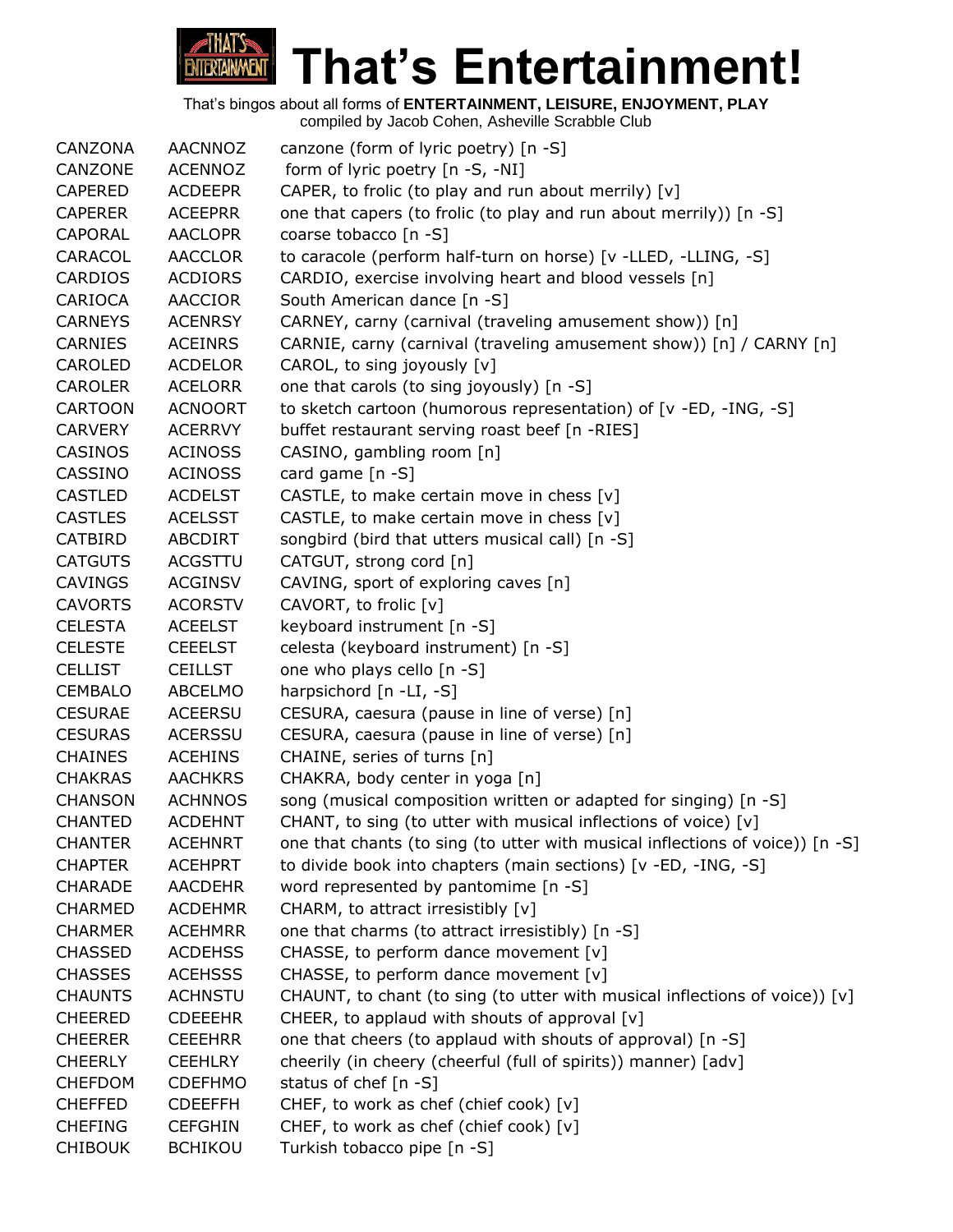# **That's Entertainment! ENTERTAINMENT**

That's bingos about all forms of **ENTERTAINMENT, LEISURE, ENJOYMENT, PLAY**

| <b>CHICLES</b> | <b>CCEHILS</b> | CHICLE, tree gum [n]                                                        |
|----------------|----------------|-----------------------------------------------------------------------------|
| <b>CHILLAX</b> | <b>ACHILLX</b> | to calm down [v -ED, -ING, -ES]                                             |
| <b>CHIPPIE</b> | <b>CEHIIPP</b> | chippy (prostitute) [n -S]                                                  |
| <b>CHIRKER</b> | <b>CEHIKRR</b> | CHIRK, cheerful (full of spirits) [adj]                                     |
| <b>CHIVARI</b> | ACHIIRV        | to chivaree (to perform mock serenade) [v -ED, -ING, -ES]                   |
| <b>CHOIRED</b> | <b>CDEHIOR</b> | CHOIR, to sing in unison [v]                                                |
| <b>CHORDED</b> | <b>CDDEHOR</b> | CHORD, to play chord (combination of three or more musical tones) [v]       |
| <b>CHORTLE</b> | <b>CEHLORT</b> | to chuckle with glee [v -D, -LING, -S]                                      |
| <b>CHRISTY</b> | <b>CHIRSTY</b> | skiing turn [n -TIES]                                                       |
| <b>CHUCKLE</b> | <b>CCEHKLU</b> | to laugh quietly [v -D, -LING, -S]                                          |
| <b>CHUKARS</b> | <b>ACHKRSU</b> | CHUKAR, game bird [n]                                                       |
| <b>CHUKKAR</b> | <b>ACHKKRU</b> | chukker (period of play in polo) [n -S]                                     |
| <b>CHUKKER</b> | <b>CEHKKRU</b> | period of play in polo [n -S]                                               |
| <b>CHUTIST</b> | <b>CHISTTU</b> | parachutist [n -S]                                                          |
| <b>CIRCUSY</b> | <b>CCIRSUY</b> | CIRCUS, public entertainment [adj]                                          |
| <b>CITHARA</b> | <b>AACHIRT</b> | ancient stringed instrument [n -S]                                          |
| <b>CITHERN</b> | <b>CEHINRT</b> | cittern (pear-shaped guitar) [n -S]                                         |
| <b>CITHERS</b> | <b>CEHIRST</b> | CITHER, cittern (pear-shaped guitar) [n]                                    |
| <b>CITHREN</b> | <b>CEHINRT</b> | cittern (pear-shaped guitar) [n -S]                                         |
| <b>CITOLAS</b> | <b>ACILOST</b> | CITOLA, cittern (pear-shaped guitar) [n]                                    |
| <b>CITOLES</b> | <b>CEILOST</b> | CITOLE, citola (cittern (pear-shaped guitar)) [n]                           |
| <b>CLAROES</b> | <b>ACELORS</b> | CLARO, mild cigar [n]                                                       |
| <b>CLAVIER</b> | ACEILRV        | keyboard instrument [n -S]                                                  |
| <b>CLOGGER</b> | <b>CEGGLOR</b> | one that clogs (type of dance) [n -S]                                       |
| <b>CLOWNED</b> | <b>CDELNOW</b> | CLOWN, to act like clown (humorous performer) [v]                           |
| <b>COCKSHY</b> | <b>CCHKOSY</b> | target in throwing contest [n -HIES]                                        |
| <b>COCOTTE</b> | <b>CCEOOTT</b> | prostitute [n -S]                                                           |
| <b>COGGING</b> | CGGGINO        | COG, to cheat at dice $[v]$                                                 |
| <b>COMEDIC</b> | <b>CCDEIMO</b> | pertaining to comedy (humorous play, movie, or other work) [adj]            |
| COMICAL        | <b>ACCILMO</b> | funny (causing laughter or amusement) [adj]                                 |
| <b>COMPING</b> | <b>CGIMNOP</b> | playing of jazz accompaniment [n -S] / COMP, to play jazz accompaniment [v] |
| <b>CONGAED</b> | <b>ACDEGNO</b> | CONGA, to perform conga (Latin-American dance) [v]                          |
| <b>CONKERS</b> | <b>CEKNORS</b> | CONKER, chestnut used in British game [n]                                   |
| <b>CONTEST</b> | <b>CENOSTT</b> | to compete for [v -ED, -ING, -S]                                            |
| <b>COOCHES</b> | <b>CCEHOOS</b> | COOCH, sinuous dance [n]                                                    |
| <b>COOKERS</b> | <b>CEKOORS</b> | COOKER, one that cooks (to prepare food by heating) [n]                     |
| <b>COOKERY</b> | <b>CEKOORY</b> | art of cooking [n -RIES]                                                    |
| <b>COOKING</b> | <b>CGIKNOO</b> | act of one that cooks [n -S] / COOK, to prepare food by heating [v]         |
| <b>COOKOFF</b> | <b>CFFKOOO</b> | cooking contest [n -S]                                                      |
| <b>COOKOUT</b> | <b>CKOOOTU</b> | meal eaten and prepared outdoors [n -S]                                     |
| <b>COONCAN</b> | <b>ACCNNOO</b> | conquian (card game) [n -S]                                                 |
| <b>COQUETS</b> | <b>CEOQSTU</b> | COQUET, to flirt [v]                                                        |
| <b>CORANTO</b> | <b>ACNOORT</b> | courante (old, lively dance) [n -S or -ES]                                  |
| <b>CORNETS</b> | <b>CENORST</b> | CORNET, trumpetlike instrument [n]                                          |
| <b>CORNETT</b> | <b>CENORTT</b> | cornetto (musical wind instrument) [n -S]                                   |
| CORRIDA        | <b>ACDIORR</b> | bullfight [n -S]                                                            |
| <b>COUPLET</b> | <b>CELOPTU</b> | pair of successive lines of verse [n -S]                                    |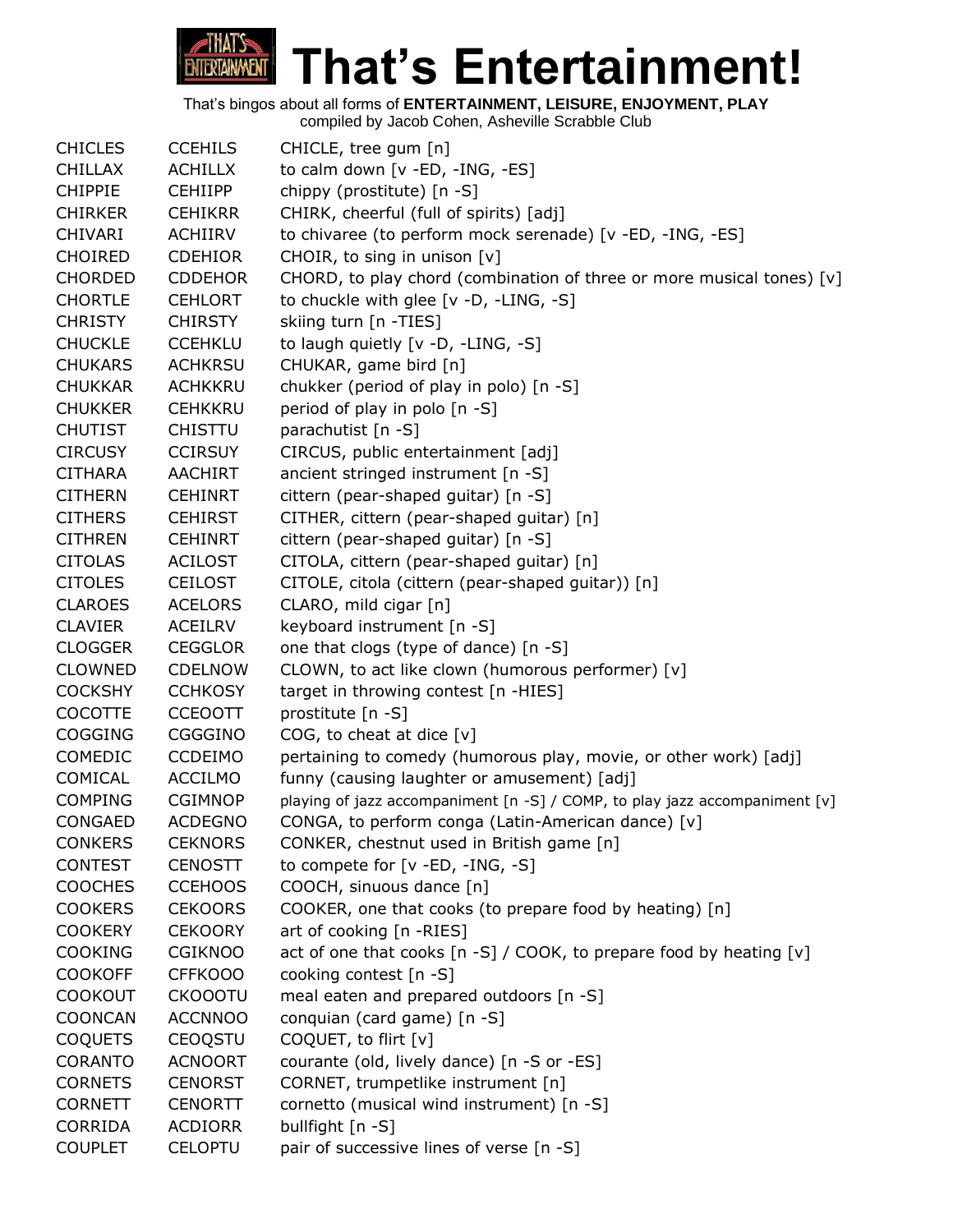

| <b>COURANT</b> | <b>ACNORTU</b> | courante (old, lively dance) [n -S]                                            |
|----------------|----------------|--------------------------------------------------------------------------------|
| <b>COURSED</b> | <b>CDEORSU</b> | COURSE, to cause hounds to chase game [v]                                      |
| <b>COURSER</b> | <b>CEORRSU</b> | one that courses (to cause hounds to chase game) [n -S]                        |
| <b>COURSES</b> | <b>CEORSSU</b> | COURSE, to cause hounds to chase game [v]                                      |
| <b>COWPUNK</b> | <b>CKNOPUW</b> | music combining country and western styles with punk rock [n -S]               |
| <b>COXLESS</b> | <b>CELOSSX</b> | having no coxswain (director of crew of racing rowboat) [adj]                  |
| <b>CRAMBOS</b> | <b>ABCMORS</b> | CRAMBO, word game [n]                                                          |
| <b>CRAMPIT</b> | <b>ACIMPRT</b> | piece of equipment used in curling [n -S]                                      |
| <b>CRANKER</b> | <b>ACEKNRR</b> | CRANK, lively [adj]                                                            |
| <b>CRANKLY</b> | <b>ACKLNRY</b> | in crank (lively) manner [adv]                                                 |
| <b>CRAPPED</b> | <b>ACDEPPR</b> | CRAP, to throw 2, 3, or 12 in dice game $[v]$                                  |
| <b>CRAVING</b> | <b>ACGINRV</b> | great desire [n -S] / CRAVE, to desire greatly [v]                             |
| <b>CRETICS</b> | <b>CCEIRST</b> | CRETIC, type of metrical foot [n]                                              |
| <b>CRICKET</b> | <b>CCEIKRT</b> | to play cricket (ball game) [v -ED, -ING, -S]                                  |
| <b>CROONED</b> | <b>CDENOOR</b> | CROON, to sing softly [v]                                                      |
| <b>CROONER</b> | <b>CENOORR</b> | one that croons (to sing softly) [n -S]                                        |
| <b>CROQUET</b> | <b>CEOQRTU</b> | to drive ball away in certain game [v -ED, -ING, -S]                           |
| <b>CROSSES</b> | <b>CEORSSS</b> | CROSSE, lacrosse stick [n]                                                     |
| <b>CRUISER</b> | <b>CEIRRSU</b> | boat that cruises [n -S]                                                       |
| <b>CSARDAS</b> | <b>AACDRSS</b> | czardas (Hungarian dance) [n -ES]                                              |
| <b>CUATROS</b> | <b>ACORSTU</b> | CUATRO, small guitar of Latin America [n]                                      |
| <b>CUEISTS</b> | <b>CEISSTU</b> | CUEIST, one that uses cue (straight tapering rod) in billiards [n]             |
| <b>CUMBIAS</b> | ABCIMSU        | CUMBIA, Latin-American dance [n]                                               |
| <b>CUMSHAW</b> | <b>ACHMSUW</b> | gift $[n - S]$                                                                 |
| <b>CURATOR</b> | <b>ACORRTU</b> | museum manager [n -S]                                                          |
| <b>CURIOSA</b> | <b>ACIORSU</b> | pornographic books [n CURIOSA]                                                 |
| <b>CURLING</b> | <b>CGILNRU</b> | game played on ice [n -S]                                                      |
| <b>CYCLERS</b> | <b>CCELRSY</b> | CYCLER, cyclist (one who rides bicycle) [n]                                    |
| <b>CYCLERY</b> | <b>CCELRYY</b> | bicycle shop [n -RIES]                                                         |
| <b>CYCLING</b> | <b>CCGILNY</b> | act of riding bicycle [n -S] / CYCLE, to ride bicycle [v]                      |
| <b>CYCLIST</b> | <b>CCILSTY</b> | one who rides bicycle [n -S]                                                   |
| <b>CYMBALS</b> | <b>ABCLMSY</b> | CYMBAL, percussion instrument [n]                                              |
| <b>CYPRIAN</b> | <b>ACINPRY</b> | prostitute [n -S]                                                              |
| <b>CZARDAS</b> | <b>AACDRSZ</b> | Hungarian dance [n -ES]                                                        |
|                |                | <b>D</b> 7s                                                                    |
| <b>DABBLED</b> | ABBDDEL        | DABBLE, to involve oneself in superficial interest                             |
| <b>DABBLER</b> | ABBDDEL        | one that dabbles (to involve oneself in superficial interest) [n -S]           |
| <b>DABBLES</b> | <b>ABBDELS</b> | DABBLE, to involve oneself in superficial interest                             |
| <b>DABSTER</b> | <b>ABDERST</b> | dabbler (one that dabbles (to involve oneself in superficial interest)) [n -S] |
| <b>DACTYLS</b> | <b>ACDLSTY</b> | DACTYL, type of metrical foot [n]                                              |
| <b>DADAISM</b> | AADDIMS        | dada movement (art & literary) [n -S]                                          |
| <b>DADAIST</b> | AADDIST        | follower of dadaism (dada movement (art &literary) [n -S]                      |
| <b>DAFFIER</b> | <b>ADEFFIR</b> | DAFFY, silly (showing lack of good sense) [adj]                                |
| <b>DAFFILY</b> | <b>ADFFILY</b> | DAFFY, silly (showing lack of good sense) [adv]                                |
| DALLIED        | ADDEILL        | DALLY, to waste time [v]                                                       |
| <b>DALLIER</b> | <b>ADEILLR</b> | one that dallies (to waste time) [n -S]                                        |
| <b>DALLIES</b> | <b>ADEILLS</b> | DALLY, to waste time [v]                                                       |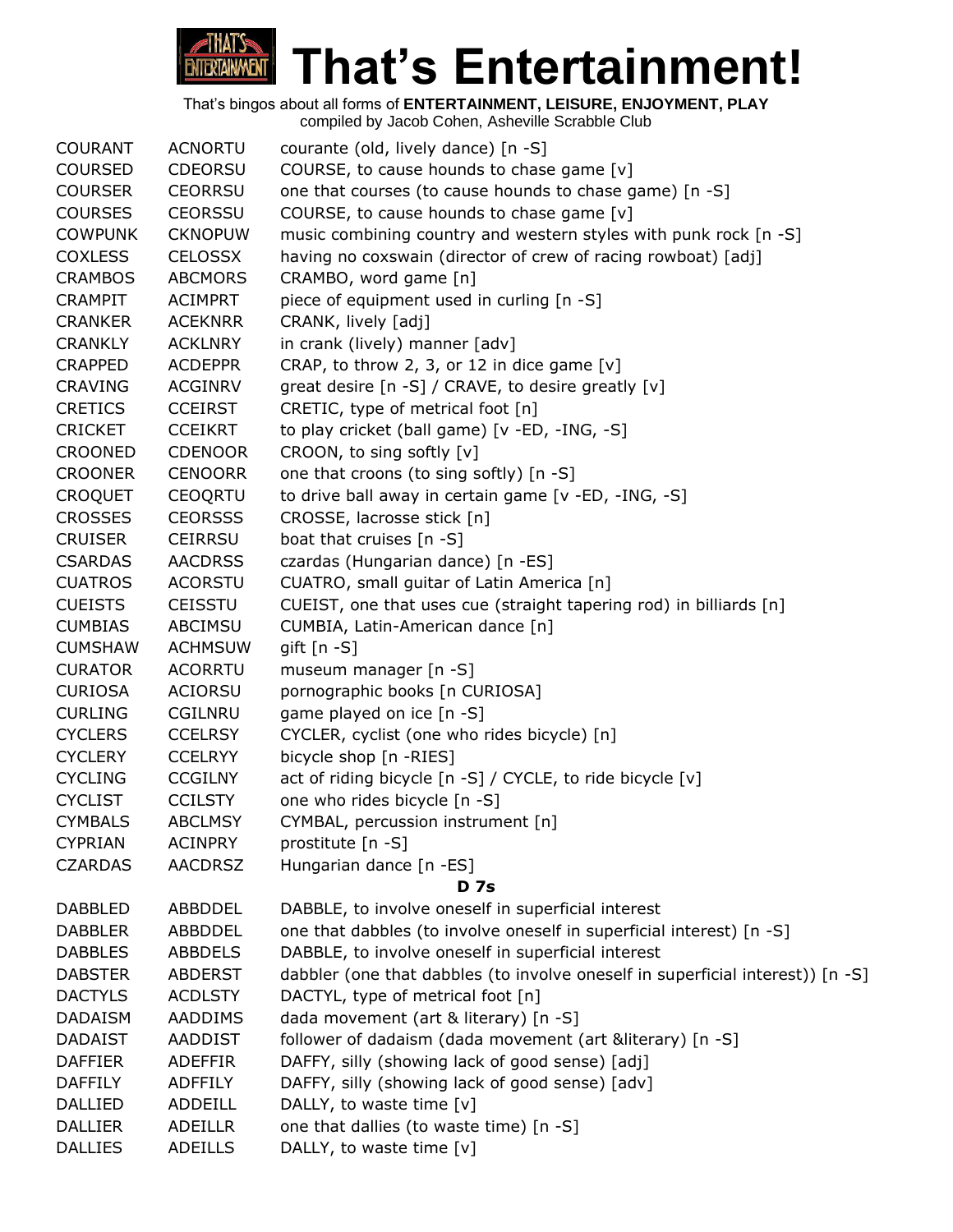

| <b>DANCERS</b> | <b>ACDENRS</b> | DANCER, one that dances (to move rhythmically to music) [n]          |
|----------------|----------------|----------------------------------------------------------------------|
| <b>DANCIER</b> | <b>ACDEINR</b> | DANCEY, suitable for dancing [adj]                                   |
| <b>DANCING</b> | <b>ACDGINN</b> | DANCE, to move rhythmically to music [v]                             |
| <b>DANDERS</b> | <b>ADDENRS</b> | DANDER, to stroll (to walk in leisurely manner) [v]                  |
| <b>DANSEUR</b> | <b>ADENRSU</b> | male ballet dancer [n -S]                                            |
| <b>DAREFUL</b> | ADEFLRU        | brave (showing courage) [adj]                                        |
| <b>DAUNDER</b> | ADDENRU        | to dander (to stroll (to walk in leisurely manner)) [v -ED, -ING, S] |
| <b>DAWDLED</b> | <b>ADDDELW</b> | DAWDLE, to waste time [v]                                            |
| <b>DAWDLER</b> | <b>ADDELRW</b> | one that dawdles (to waste time) [n -S]                              |
| <b>DAWDLES</b> | <b>ADDELSW</b> | DAWDLE, to waste time [v]                                            |
| <b>DAYBOOK</b> | <b>ABDKOOY</b> | diary (personal journal) [n -S]                                      |
| <b>DAYROOM</b> | <b>ADMOORY</b> | room for reading and recreation [n -S]                               |
| <b>DEACONS</b> | <b>ACDENOS</b> | DEACON, to read hymn aloud [v]                                       |
| DEADMAN        | <b>AADDEMN</b> | anchor for securing rope in mountain climbing [n -MEN]               |
| <b>DECAMPS</b> | <b>ACDEMPS</b> | DECAMP, to depart from camping ground [v]                            |
| <b>DECOYED</b> | <b>CDDEEOY</b> | DECOY, to lure into trap [v]                                         |
| <b>DECOYER</b> | <b>CDEEORY</b> | one that decoys (to lure into trap) [n -S]                           |
| <b>DEEJAYS</b> | ADEEJSY        | DEEJAY, to work as disc jockey [v]                                   |
| <b>DEGUSTS</b> | <b>DEGSSTU</b> | DEGUST, to taste with pleasure [v]                                   |
| <b>DEKEING</b> | <b>DEEGIKN</b> | DEKE, to fake opponent out of position (as in hockey) [v]            |
| <b>DEMIREP</b> | <b>DEEIMPR</b> | prostitute [n -S]                                                    |
| <b>DETUNED</b> | <b>DDEENTU</b> | DETUNE, to adjust (instrument) so that it is no longer in tune $[v]$ |
| <b>DETUNES</b> | <b>DEENSTU</b> | DETUNE, to adjust (instrument) so that it is no longer in tune [v]   |
| <b>DEUCING</b> | CDEGINU        | DEUCE, to bring tennis score to tie [v]                              |
| <b>DEVOURS</b> | <b>DEORSUV</b> | DEVOUR, to eat up voraciously [v]                                    |
| <b>DHOLAKS</b> | <b>ADHKLOS</b> | DHOLAK, two-headed drum [n]                                          |
| <b>DIABOLO</b> | ABDILOO        | game requiring manual dexterity [n -S]                               |
| <b>DICTATE</b> | <b>ACDEITT</b> | to read aloud for recording [v -D, -TING, -S]                        |
| <b>DIGLOTS</b> | <b>DGILOST</b> | DIGLOT, bilingual book or edition [n]                                |
| <b>DILDOES</b> | <b>DDEILOS</b> | DILDO, object used as penis substitute [n]                           |
| <b>DIMETER</b> | <b>DEEIMRT</b> | verse of two metrical feet [n -S]                                    |
| <b>DINETTE</b> | <b>DEEINTT</b> | small dining room [n -S]                                             |
| <b>DINGERS</b> | <b>DEGINRS</b> | DINGER, home run [n]                                                 |
| <b>DININGS</b> | <b>DGIINNS</b> | DINING, activity of eating dinner [n]                                |
| <b>DINNERS</b> | <b>DEINNRS</b> | DINNER, main meal of day [n]                                         |
| <b>DIORAMA</b> | AADIMOR        | three-dimensional exhibit [n -S]                                     |
| <b>DIPNETS</b> | <b>DEINPST</b> | DIPNET, to scoop fish with type of net [v]                           |
| <b>DIPODIC</b> | CDDIIOP        | DIPODY, dimeter (verse of two metrical feet) [adj]                   |
| <b>DIRECTS</b> | <b>CDEIRST</b> | DIRECT, to control or conduct affairs of [v]                         |
| <b>DISCOED</b> | <b>CDDEIOS</b> | DISCO, to dance at discotheque [v]                                   |
| <b>DISCOES</b> | <b>CDEIOSS</b> | DISCO, to dance at discotheque [v]                                   |
| <b>DISEURS</b> | <b>DEIRSSU</b> | DISEUR, skilled reciter [n]                                          |
| <b>DISEUSE</b> | <b>DEEISSU</b> | female entertainer [n -S]                                            |
| <b>DISPORT</b> | <b>DIOPRST</b> | to amuse oneself [v -ED, -ING, S]                                    |
| <b>DISTICH</b> | <b>CDHIIST</b> | couplet (pair of successive lines of verse) [n -S]                   |
| <b>DISTURB</b> | <b>BDIRSTU</b> | to interrupt quiet, rest, or peace of [v -ED, -ING, -S]              |
| <b>DITSIER</b> | DEIIRST        | DITSY, silly, eccentric [adj]                                        |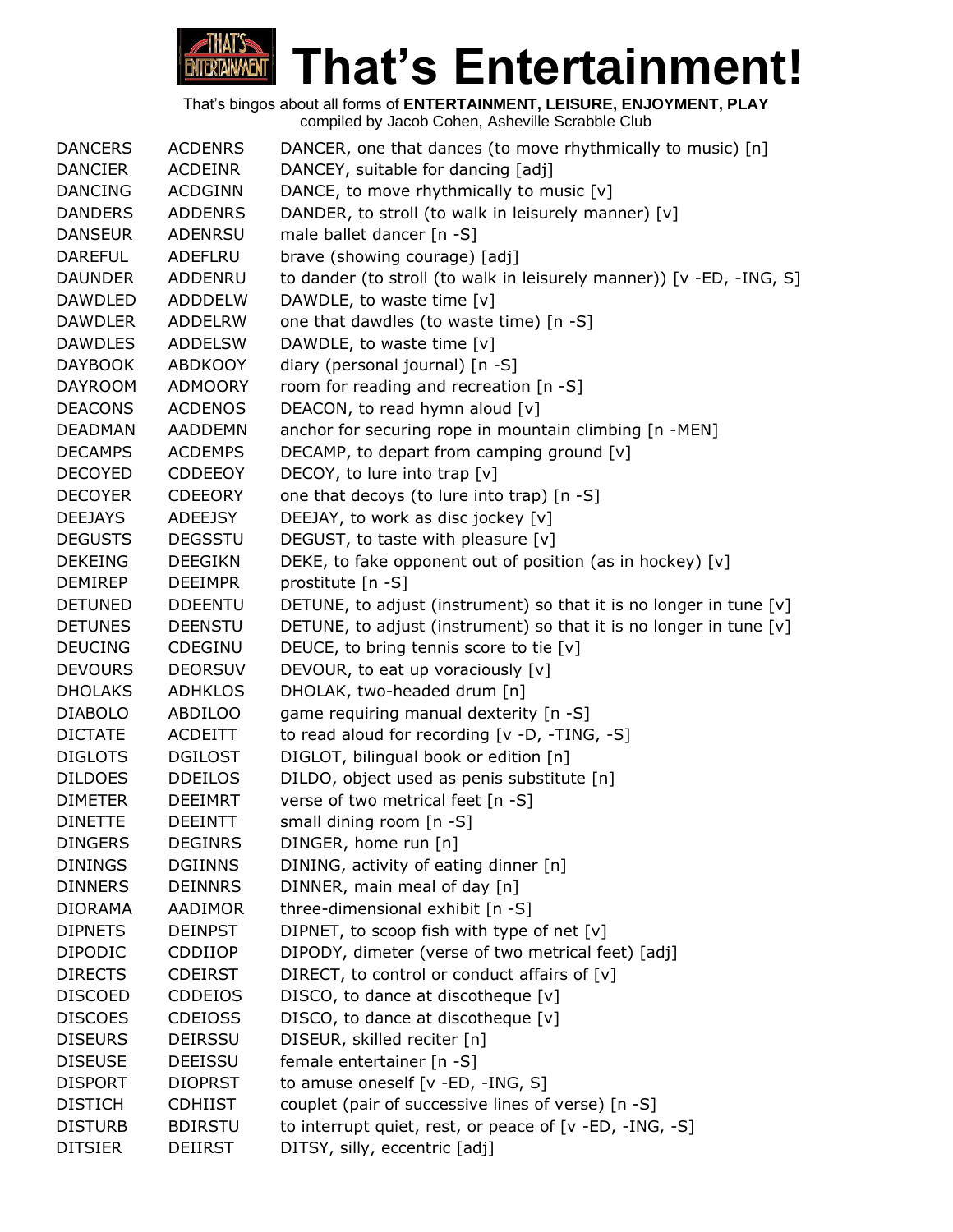

| <b>DITTIES</b> | <b>DEIISTT</b> | DITTY, short, simple song [n]                                                        |
|----------------|----------------|--------------------------------------------------------------------------------------|
| <b>DITZIER</b> | <b>DEIIRTZ</b> | DITZY, ditsy (silly, eccentric) [adj]                                                |
| <b>DIVINGS</b> | <b>DGIINSV</b> | DIVING, act or sport of plunging headfirst into water [n]                            |
| <b>DOBBERS</b> | <b>BBDEORS</b> | DOBBER, float for fishing line [n]                                                   |
| <b>DOBBIES</b> | <b>BBDEIOS</b> | DOBBY, fool [n]                                                                      |
| <b>DODGEMS</b> | <b>DDEGMOS</b> | DODGEM, amusement park ride [n]                                                      |
| <b>DOGGERS</b> | <b>DEGGORS</b> | DOGGER, fishing vessel [n]                                                           |
| <b>DOGGREL</b> | <b>DEGGLOR</b> | doggerel (trivial, awkwardly written verse) [n -S]                                   |
| <b>DOGSLED</b> | <b>DDEGLOS</b> | to move on sled drawn by dogs [v -DDED, -DDING, -S]                                  |
| <b>DONNEES</b> | <b>DEENNOS</b> | DONNEE, set of assumptions upon which story proceeds [n]                             |
| <b>DOOBIES</b> | <b>BDEIOOS</b> | DOOBIE, marijuana cigarette [n]                                                      |
| <b>DOOWOPS</b> | <b>DOOOPSW</b> | DOOWOP, singing style [n]                                                            |
| <b>DOPINGS</b> | <b>DGINOPS</b> | DOPING, use of drugs by athletes [n]                                                 |
| <b>DOWNBOW</b> | <b>BDNOOWW</b> | type of stroke in playing bowed instrument [n -S]                                    |
| <b>DRABBED</b> | <b>ABBDDER</b> | DRAB, to consort with prostitutes [v]                                                |
| <b>DRAGNET</b> | <b>ADEGNRT</b> | net used for trawling [n -S]                                                         |
| <b>DRAMADY</b> | <b>AADDMRY</b> | dramedy (sitcom having dramatic scenes) [n -DIES]                                    |
| <b>DRAMEDY</b> | ADDEMRY        | sitcom having dramatic scenes [n -DIES]                                              |
| <b>DRAMMED</b> | <b>ADDEMMR</b> | DRAM, to tipple (to drink alcoholic beverages) [v]                                   |
| <b>DREIDEL</b> | <b>DDEEILR</b> | spinning toy $[n - S]$                                                               |
| <b>DREIDLS</b> | <b>DDEILRS</b> | DREIDL, dreidel (spinning toy) [n]                                                   |
| <b>DRINKER</b> | <b>DEIKNRR</b> | one that drinks (to swallow liquid) [n -S]                                           |
| <b>DROLLED</b> | <b>DDELLOR</b> | DROLL, to jest (to joke (to say something amusing)) [v]                              |
| <b>DROLLER</b> | <b>DELLORR</b> | DROLL, comical (funny (causing laughter or amusement)) [adj]                         |
| <b>DRUMMED</b> | <b>DDEMMRU</b> | DRUM, to beat drum (percussion instrument) [v]                                       |
| <b>DRUMMER</b> | <b>DEMMRRU</b> | one that drums (to beat drum (percussion instrument)) [n -S]                         |
| <b>DRUNKEN</b> | <b>DEKNNRU</b> | drunk (intoxicated) [adj]                                                            |
| <b>DRYSUIT</b> | <b>DIRSTUY</b> | waterproof rubber suit worn by divers [n -S]                                         |
| <b>DUBSTEP</b> | <b>BDEPSTU</b> | type of electronic dance music [n -S]                                                |
| <b>DUCKPIN</b> | <b>CDIKNPU</b> | type of bowling pin [n -S]                                                           |
| <b>DUELING</b> | <b>DEGILNU</b> | contest between two persons with deadly weapons [n -S] / DUEL, to fight formally [v] |
| <b>DUETING</b> | <b>DEGINTU</b> | DUET, to perform duet (musical composition for two) [v]                              |
| <b>DUETTED</b> | <b>DDEETTU</b> | DUET, to perform duet (musical composition for two) [v]                              |
| <b>DUFFING</b> | <b>DFFGINU</b> | DUFF, to mishit ball in golf [v]                                                     |
| <b>DULCETS</b> | <b>CDELSTU</b> | DULCET, soft-toned organ stop [n]                                                    |
| <b>DULCIAN</b> | <b>ACDILNU</b> | early type of bassoon [n -S]                                                         |
|                |                | <b>E</b> 7s                                                                          |
| <b>EAGLING</b> | <b>AEGGILN</b> | EAGLE, to score eagle (two strokes under par) on hole in golf [v]                    |
| <b>EASEFUL</b> | <b>AEEFLSU</b> | restful [adj]                                                                        |
| <b>EATINGS</b> | <b>AEGINST</b> | EATING, act of consuming food [n]                                                    |
| <b>ECARTES</b> | <b>ACEERST</b> | ECARTE, card game [n]                                                                |
| <b>ECHAPPE</b> | <b>ACEEHPP</b> | moving from closed to open position of feet in ballet [n -S]                         |
| <b>ECLOGUE</b> | CEEGLOU        | pastoral poem [n -S]                                                                 |
| <b>ECOTOUR</b> | <b>CEOORTU</b> | to engage in ecotourism [v -ED, -ING, -S]                                            |
| <b>ELATION</b> | AEILNOT        | feeling of great joy [n -S]                                                          |
| <b>ELEGIAC</b> | ACEEGIL        | type of verse [n -S]                                                                 |
| <b>ELEGIES</b> | <b>EEEGILS</b> | ELEGY, mournful poem for one who is dead [n]                                         |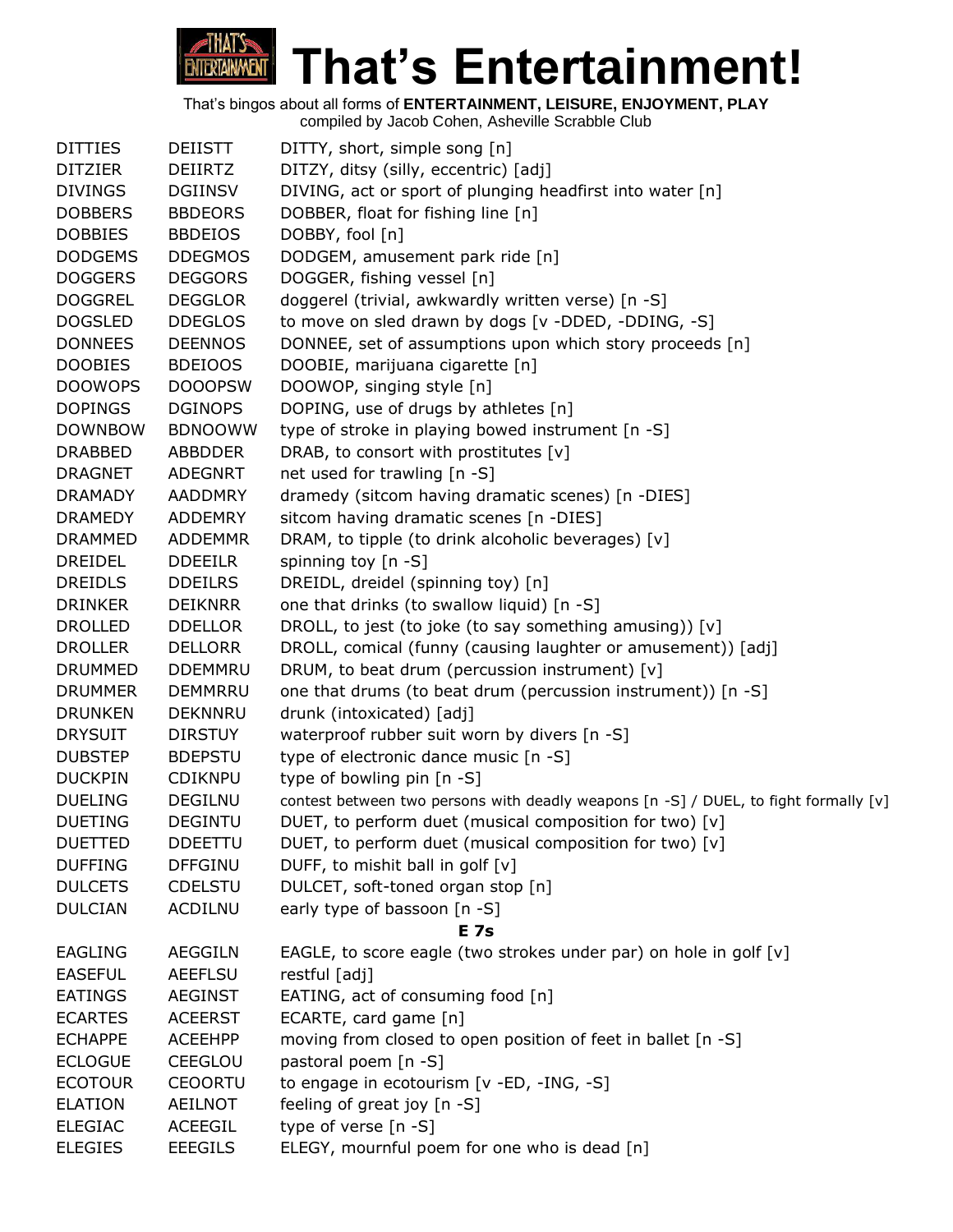

| <b>ELYSIAN</b> | <b>AEILNSY</b> | delightful [adj]                                                           |
|----------------|----------------|----------------------------------------------------------------------------|
| <b>EMOCORE</b> | <b>CEEMOOR</b> | emo (style of rock music with emotional lyrics) [n -S]                     |
| <b>EMOTERS</b> | <b>EEMORST</b> | EMOTER, one that emotes (to express emotion in exaggerated manner)[n]      |
| <b>EMOTING</b> | <b>EGIMNOT</b> | EMOTE, to express emotion in exaggerated manner [v]                        |
| <b>ENCAMPS</b> | <b>ACEMNPS</b> | ENCAMP, to set up camp $[v]$                                               |
| <b>ENCHANT</b> | <b>ACEHNNT</b> | to delight (to give great pleasure to) [v -ED, -ING, -S]                   |
| <b>ENCORED</b> | <b>CDEENOR</b> | ENCORE, to call for reappearance of performer [v]                          |
| <b>ENCORES</b> | <b>CEENORS</b> | ENCORE, to call for reappearance of performer [v]                          |
| <b>ENDGAME</b> | ADEEGMN        | last stage of chess game [n -S]                                            |
| <b>ENDLEAF</b> | <b>ADEEFLN</b> | endpaper (sheet of paper used in bookbinding) [n -S, -AVES]                |
| <b>ENDPLAY</b> | <b>ADELNPY</b> | to force (opponent in bridge) to lead [v -ED, -ING, -S]                    |
| <b>ENDUROS</b> | <b>DENORSU</b> | ENDURO, long race [n]                                                      |
| <b>ENGLISH</b> | <b>EGHILNS</b> | to cause billiard ball to spin around its vertical axis [v -ED, -ING, -ES] |
| <b>ENGROSS</b> | <b>EGNORSS</b> | to occupy completely [v -ED, -ING, -S]                                     |
| <b>ENJAMBS</b> | <b>ABEJMNS</b> | ENJAMB, to continue sentence from one line of poem to next [v]             |
| <b>ENJOYED</b> | <b>DEEJNOY</b> | ENJOY, to receive pleasure from [v]                                        |
| <b>ENJOYER</b> | <b>EEJNORY</b> | one that enjoys (to receive pleasure from) [n -S]                          |
| <b>ENLIVEN</b> | EEILNNV        | to make lively [v -ED, -ING, -S]                                           |
| <b>ENTHRAL</b> | <b>AEHLNRT</b> | to enthrall (to charm (to attract irresistibly)) [v -LLED, -LLING, -S]     |
| <b>ENTHUSE</b> | <b>EEHNSTU</b> | to show enthusiasm [v -D, -SING, -S]                                       |
| <b>ENTICED</b> | <b>CDEEINT</b> | ENTICE, to allure (to attract with something desirable) [v]                |
| <b>ENTICER</b> | <b>CEEINRT</b> | one that entices (to allure (to attract with something desirable)) [n -S]  |
| <b>ENTICES</b> | <b>CEEINST</b> | ENTICE, to allure (to attract with something desirable) [v]                |
| <b>EPOPEES</b> | <b>EEEOPPS</b> | EPOPEE, epic poem [n]                                                      |
| <b>EROTICA</b> | <b>ACEIORT</b> | literature or art dealing with sexual love [n -S]                          |
| <b>EROTICS</b> | <b>CEIORST</b> | EROTIC, amatory poem [n]                                                   |
| <b>EROTISM</b> | <b>EIMORST</b> | sexual excitement [n -S]                                                   |
| <b>ESPOIRS</b> | <b>EIOPRSS</b> | ESPOIR, category of wrestlers [n]                                          |
| <b>EUCHRED</b> | <b>CDEEHRU</b> | EUCHRE, to prevent from winning three tricks in euchre (card game) [v]     |
| <b>EUCHRES</b> | <b>CEEHRSU</b> | EUCHRE, to prevent from winning three tricks in euchre (card game) [v]     |
| <b>EUPHONY</b> | <b>EHNOPUY</b> | pleasant sound [n -NIES]                                                   |
| <b>EVENTER</b> | <b>EEENRTV</b> | horse or rider competing in eventing [n -S]                                |
| <b>EXACTAS</b> | <b>AACESTX</b> | EXACTA, type of horse racing bet [n]                                       |
| <b>EXCITED</b> | <b>CDEEITX</b> | EXCITE, to arouse emotions of $[v]$                                        |
| <b>EXCITER</b> | <b>CEEIRTX</b> | one that excites (to arouse emotions of) [n -S]                            |
| <b>EXCITES</b> | <b>CEEISTX</b> | EXCITE, to arouse emotions of $[v]$                                        |
| <b>EXCITOR</b> | <b>CEIORTX</b> | exciter (one that excites (to arouse emotions of)) [n -S]                  |
| <b>EXOTICA</b> | <b>ACEIOTX</b> | things excitingly different or unusual [n]                                 |
| <b>EXPECTS</b> | <b>CEEPSTX</b> | EXPECT, to anticipate $[v]$                                                |
| <b>EXULTED</b> | <b>DEELTUX</b> | EXULT, to rejoice greatly [v]                                              |
| <b>EYESOME</b> | <b>EEEMOSY</b> | pleasant to look at [adj]                                                  |
|                |                | <b>F</b> 7s                                                                |
| <b>FABBEST</b> | <b>ABBEFST</b> | FAB, fabulous (almost unbelievable) [adj]                                  |
| <b>FABLERS</b> | <b>ABEFLRS</b> | FABLER, one that fables (to compose or tell fictitious tales) [n -S]       |
| <b>FABLIAU</b> | AABFILU        | short metrical tale popular in medieval France [n -X]                      |
| <b>FABLING</b> | <b>ABFGILN</b> | FABLE, to compose or tell fictitious tales [v]                             |
| <b>FABULAR</b> | AABFLRU        | legendary [adj]                                                            |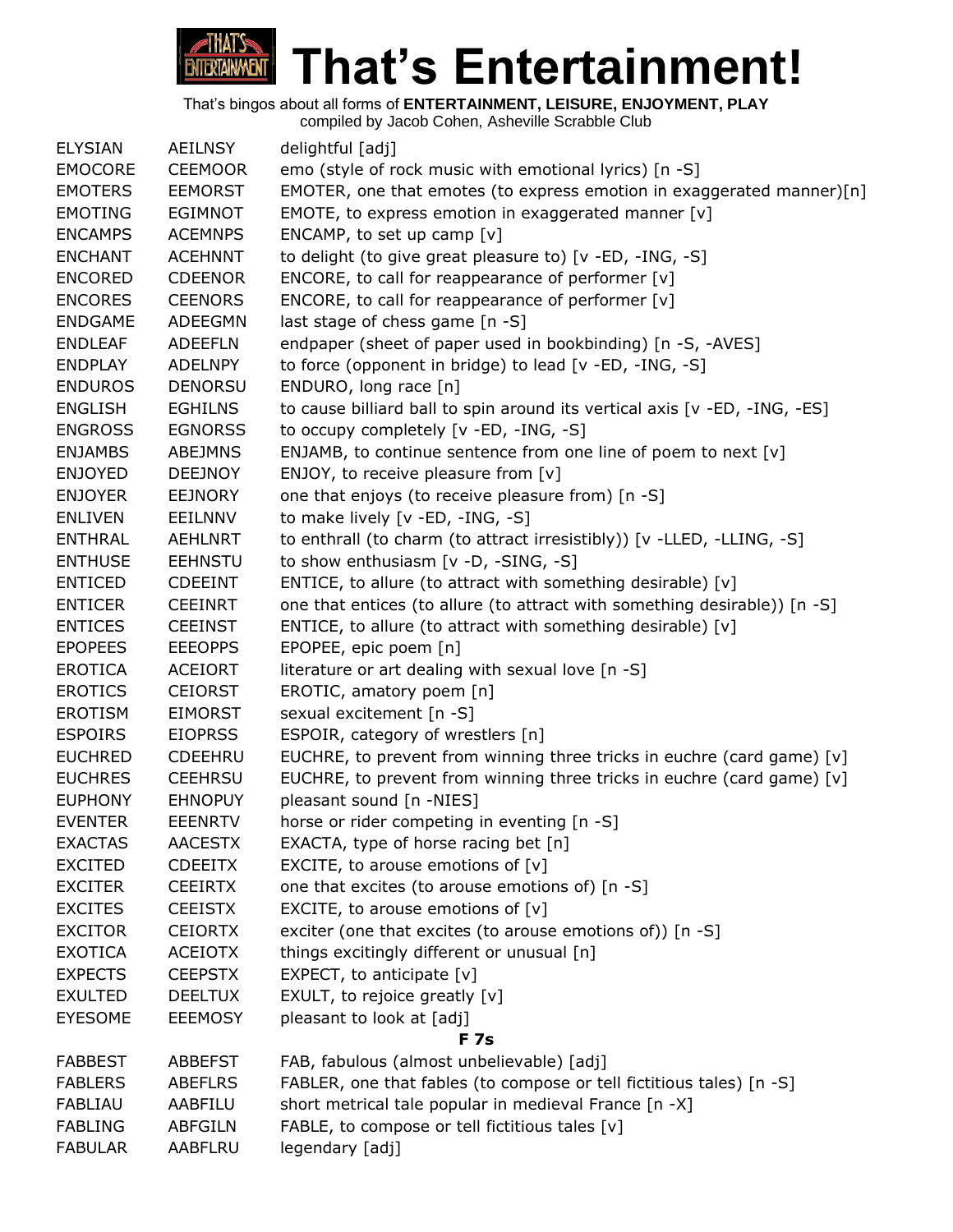

| <b>FACEOFF</b> | <b>ACEFFFO</b> | action that starts hockey game [n -S]                                                               |
|----------------|----------------|-----------------------------------------------------------------------------------------------------|
| <b>FADDIER</b> | ADDEFIR        | FADDY, faddish (inclined to take up fads (practice or interest that enjoys brief popularity)) [adj] |
| <b>FADDISH</b> | <b>ADDFHIS</b> | inclined to take up fads (practice or interest that enjoys brief popularity) [adj]                  |
| <b>FADDISM</b> | <b>ADDFIMS</b> | inclination to take up fads (practice or interest that enjoys brief popularity) [n -S]              |
| <b>FADDIST</b> | <b>ADDFIST</b> | faddish inclined to take up fads (practice or interest that enjoys brief popularity) person [n -S]  |
| <b>FADINGS</b> | <b>ADFGINS</b> | FADING, Irish dance [n]                                                                             |
| <b>FADLIKE</b> | ADEFIKL        | resembling fad (practice or interest that enjoys brief popularity) [adj]                            |
| <b>FAINEST</b> | <b>AEFINST</b> | FAIN, glad (feeling pleasure) [adj]                                                                 |
| <b>FAIRISH</b> | <b>AFHIIRS</b> | moderately good [adj]                                                                               |
| <b>FAIRWAY</b> | AAFIRWY        | mowed part of golf course between tee and green [n -S]                                              |
| <b>FALLALS</b> | <b>AAFLLLS</b> | FALLAL, showy article of dress [n]                                                                  |
| <b>FANATIC</b> | AACFINT        | zealot (one who is zealous) [n -S]                                                                  |
| <b>FANBOYS</b> | <b>ABFNOSY</b> | FANBOY, male who is enthusiastic devotee of something [n]                                           |
| <b>FANCIER</b> | <b>ACEFINR</b> | one that has special liking for something [n -S]                                                    |
| <b>FANDOMS</b> | <b>ADFMNOS</b> | FANDOM, aggregate of enthusiastic devotees [n]                                                      |
| <b>FANFARE</b> | <b>AAEFFNR</b> | short, lively musical flourish [n -S]                                                               |
| <b>FANGIRL</b> | <b>AFGILNR</b> | female who is enthusiastic devotee of something [n -S]                                              |
| <b>FANZINE</b> | AEFINNZ        | magazine written by and for enthusiastic devotees [n -S]                                            |
| <b>FARCERS</b> | <b>ACEFRRS</b> | FARCER, farceur (joker (one that jokes (joke))) [n]                                                 |
| <b>FARCEUR</b> | <b>ACEFRRU</b> | joker (one that jokes (to say something amusing)) [n -S]                                            |
| <b>FARCING</b> | <b>ACFGINR</b> | FARCE, to fill out with witty material [v]                                                          |
| <b>FATUITY</b> | AFITTUY        | something foolish or stupid [n -TIES]                                                               |
| <b>FEASTED</b> | <b>ADEEFST</b> | FEAST, to eat sumptuously [v]                                                                       |
| <b>FEASTER</b> | <b>AEEFRST</b> | one that feasts (to eat sumptuously) [n -S]                                                         |
| <b>FEIGNED</b> | <b>DEEFGIN</b> | FEIGN, to pretend (to assume or display false appearance of) [v]                                    |
| <b>FEIGNER</b> | <b>EEFGINR</b> | one that feigns (to pretend (to assume or display false appearance of)) $[n -S]$                    |
| <b>FENCERS</b> | <b>CEEFNRS</b> | FENCER, one that fences (to practice art of fencing) [n]                                            |
| <b>FENCING</b> | <b>CEFGINN</b> | art of using sword in attack and defense [n -S] / FENCE, to practice art of fencing [v]             |
| <b>FERMATA</b> | <b>AAEFMRT</b> | sustaining of musical note, chord, or rest beyond its written time value [n -S, -TE]                |
| <b>FESTIVE</b> | <b>EEFISTV</b> | of or befitting festival [adj]                                                                      |
| <b>FESTOON</b> | <b>EFNOOST</b> | to hang decorative chains or strips on [v -ED, -ING, -S]                                            |
| <b>FIDDLED</b> | <b>DDDEFIL</b> | FIDDLE, to play violin [v]                                                                          |
| <b>FIDDLER</b> | <b>DDEFILR</b> | one that fiddles (to play violin) [n -S]                                                            |
| <b>FIDDLES</b> | <b>DDEFILS</b> | FIDDLE, to play violin [v]                                                                          |
| <b>FIELDER</b> | <b>DEEFILR</b> | one that catches or picks up ball in play [n -S]                                                    |
| <b>FIESTAS</b> | <b>AEFISST</b> | FIESTA, festival (day or time of celebration) [n]                                                   |
| <b>FILMDOM</b> | <b>DFILMMO</b> | motion picture industry [n -S]                                                                      |
| <b>FILMERS</b> | <b>EFILMRS</b> | FILMER, one that films (to make notion picture) [n]                                                 |
| <b>FILMING</b> | <b>FGIILMN</b> | FILM, to make motion picture [v]                                                                    |
| <b>FINALES</b> | <b>AEFILNS</b> | FINALE, close or termination of something [n] / FINALIS, type of tone in medieval music [n]         |
| <b>FIPPLES</b> | <b>EFILPPS</b> | FIPPLE, plug of wood at mouth of certain wind instruments [n]                                       |
| <b>FIREPIT</b> | EFIIPRT        | depression dug into ground in which fire is lit [n -S]                                              |
| <b>FISHGIG</b> | <b>FGGHIIS</b> | pronged implement for spearing fish [n -S]                                                          |
| <b>FISHING</b> | <b>FGHIINS</b> | occupation or pastime of catching fish [n -S] / FISH, to catch or try to catch fish [v]             |
| <b>FISHNET</b> | <b>EFHINST</b> | net for catching fish [n -S]                                                                        |
| <b>FIXINGS</b> | <b>FGIINSX</b> | accompaniments to main dish of meal [n]                                                             |
| <b>FIZGIGS</b> | <b>FGGIISZ</b> | FIZGIG, fishgig (pronged implement for spearing fish) [n]                                           |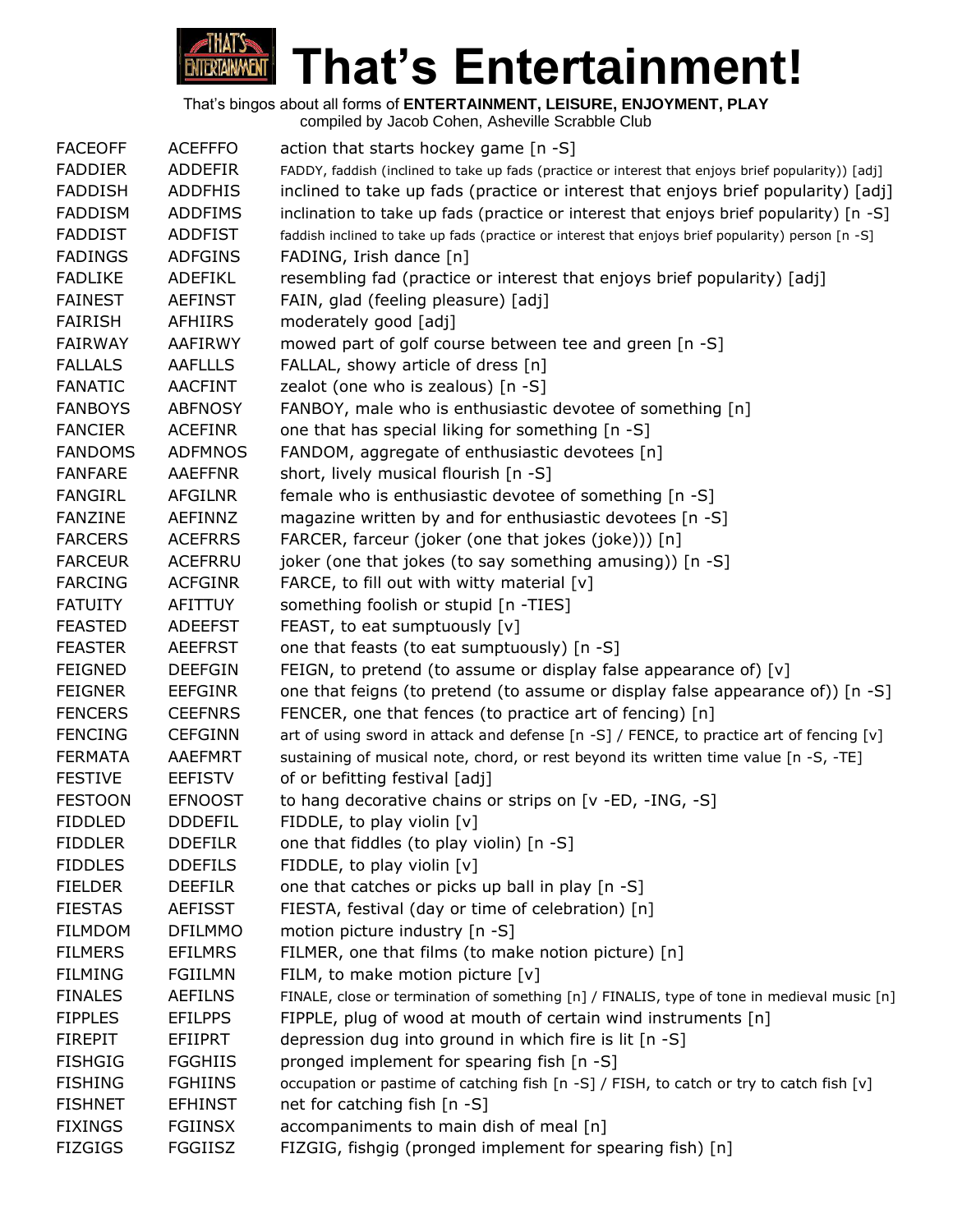

| <b>FLAMBES</b> | <b>ABEFLMS</b> | FLAMBE, to douse with liqueur and ignite $[v]$                       |
|----------------|----------------|----------------------------------------------------------------------|
| <b>FLAUNTY</b> | <b>AFLNTUY</b> | gaudy (tastelessly showy) [adj -TIER, -TIEST]                        |
| <b>FLEAPIT</b> | AEFILPT        | run-down movie theater [n -S]                                        |
| <b>FLOOSIE</b> | <b>EFILOOS</b> | floozy (prostitute) [n -S]                                           |
| <b>FLOOZIE</b> | EFILOOZ        | floozy (prostitute) [n -S]                                           |
| <b>FLOSSIE</b> | <b>EFILOSS</b> | floozy (prostitute) [n -S]                                           |
| <b>FLUTERS</b> | <b>EFLRSTU</b> | FLUTER, flutist (one who plays flute) [n]                            |
| <b>FLUTING</b> | <b>FGILNTU</b> | FLUTE, to play on flute (woodwind instrument) $[v]$                  |
| <b>FLUTIST</b> | <b>FILSTTU</b> | one who plays flute [n -S]                                           |
| <b>FLYBOAT</b> | <b>ABFLOTY</b> | small, fast boat [n -S]                                              |
| <b>FLYLEAF</b> | <b>AEFFLLY</b> | blank leaf at beginning or end of book [n -AVES]                     |
| <b>FLYLINE</b> | <b>EFILLNY</b> | type of line used in fly fishing [n -S]                              |
| <b>FLYOFFS</b> | <b>FFFLOSY</b> | FLYOFF, competitive testing of model aircraft [n]                    |
| <b>FLYTIER</b> | EFILRTY        | maker of fishing flies $[n -S]$                                      |
| <b>FLYTING</b> | <b>FGILNTY</b> | dispute in verse form [n -S]                                         |
| <b>FOLDOUT</b> | <b>DFLOOTU</b> | gatefold (folded insert in book or magazine) [n -S]                  |
| <b>FOLKIER</b> | <b>EFIKLOR</b> | FOLKIE, being in style of folk music [adj] / FOLKY, folkie [adj]     |
| <b>FOLKIES</b> | <b>EFIKLOS</b> | FOLKIE, performer of folk music [n] / FOLKY, folkie [n]              |
| <b>FOLLIES</b> | <b>EFILLOS</b> | FOLLY, foolish idea or action [n]                                    |
| <b>FONDUED</b> | <b>DDEFNOU</b> | FONDUE, to cook in pot of melted cheese [v]                          |
| <b>FONDUES</b> | <b>DEFNOSU</b> | FONDUE, to cook in pot of melted cheese [v]                          |
| <b>FOODERY</b> | <b>DEFOORY</b> | restaurant [n -RIES]                                                 |
| <b>FOODIES</b> | <b>DEFIOOS</b> | FOODIE, enthusiast of foods and their preparation [n]                |
| <b>FOOLERY</b> | <b>EFLOORY</b> | foolish behavior or speech [n -RIES]                                 |
| <b>FOOLING</b> | <b>FGILNOO</b> | FOOL, to deceive (to mislead by falsehood) [v]                       |
| <b>FOOLISH</b> | <b>FHILOOS</b> | lacking good sense or judgment [adj -ER, -EST]                       |
| <b>FOOTBAG</b> | <b>ABFGOOT</b> | small bag filled with pellets that is kept aloft with feet [n -S]    |
| <b>FOOTIES</b> | <b>EFIOOST</b> | FOOTIE, footsie (flirting game played with feet) [n]                 |
| <b>FOOTSIE</b> | <b>EFIOOST</b> | flirting game played with feet [n -S]                                |
| <b>FORMALS</b> | <b>ALFMORS</b> | FORMAL, social event that requires evening dress [n]                 |
| <b>FOUETTE</b> | <b>EEFOTTU</b> | movement in ballet [n -S]                                            |
| <b>FOWLERS</b> | <b>EFLORSW</b> | FOWLER, one that fowls (to hunt birds) [n]                           |
| <b>FOWLING</b> | <b>FGILNOW</b> | hunting of birds [n -s] / FOWL, to hunt birds [v]                    |
| <b>FOXHUNT</b> | <b>FHNOTUX</b> | to hunt with hounds for fox [v -ED, -ING, -S]                        |
| <b>FOXTROT</b> | <b>FOORTTX</b> | to dance fox trot (dance for couples) [v -TTED, -TTING, -S]          |
| <b>FRISBEE</b> | <b>BEEFIRS</b> | trademark $[n -S]$                                                   |
| <b>FRISKED</b> | <b>DEFIKRS</b> | FRISK, to move or leap about playfully [v]                           |
| <b>FRISKER</b> | <b>EFIKRRS</b> | one that frisks (to move or leap about playfully) [n -S]             |
| <b>FRIVOLS</b> | <b>FILORSV</b> | FRIVOL, to behave playfully [v]                                      |
| <b>FROGGED</b> | <b>DEFGGOR</b> | FROG, to hunt frogs (web-footed, tailless amphibians) [v]            |
| <b>FROGMAN</b> | <b>AFGMNOR</b> | person equipped for extended periods of underwater swimming [n -MEN] |
| <b>FROLICS</b> | <b>CFILORS</b> | FROLIC, to play and run about merrily [v]                            |
| <b>FRONTON</b> | <b>FNNOORT</b> | jai alai arena [n -S]                                                |
| <b>FRUGGED</b> | <b>DEFGGRU</b> | FRUG, to perform type of vigorous dance [v]                          |
| <b>FUGALLY</b> | <b>AFGLLUY</b> | FUGAL, being in style of fugue [adv]                                 |
| <b>FUGATOS</b> | AFGOSTU        | FUGATO, fugal composition [n]                                        |
| <b>FUGUING</b> | <b>FGGINUU</b> | FUGUE, to compose fugue (type of musical composition) [v]            |
|                |                |                                                                      |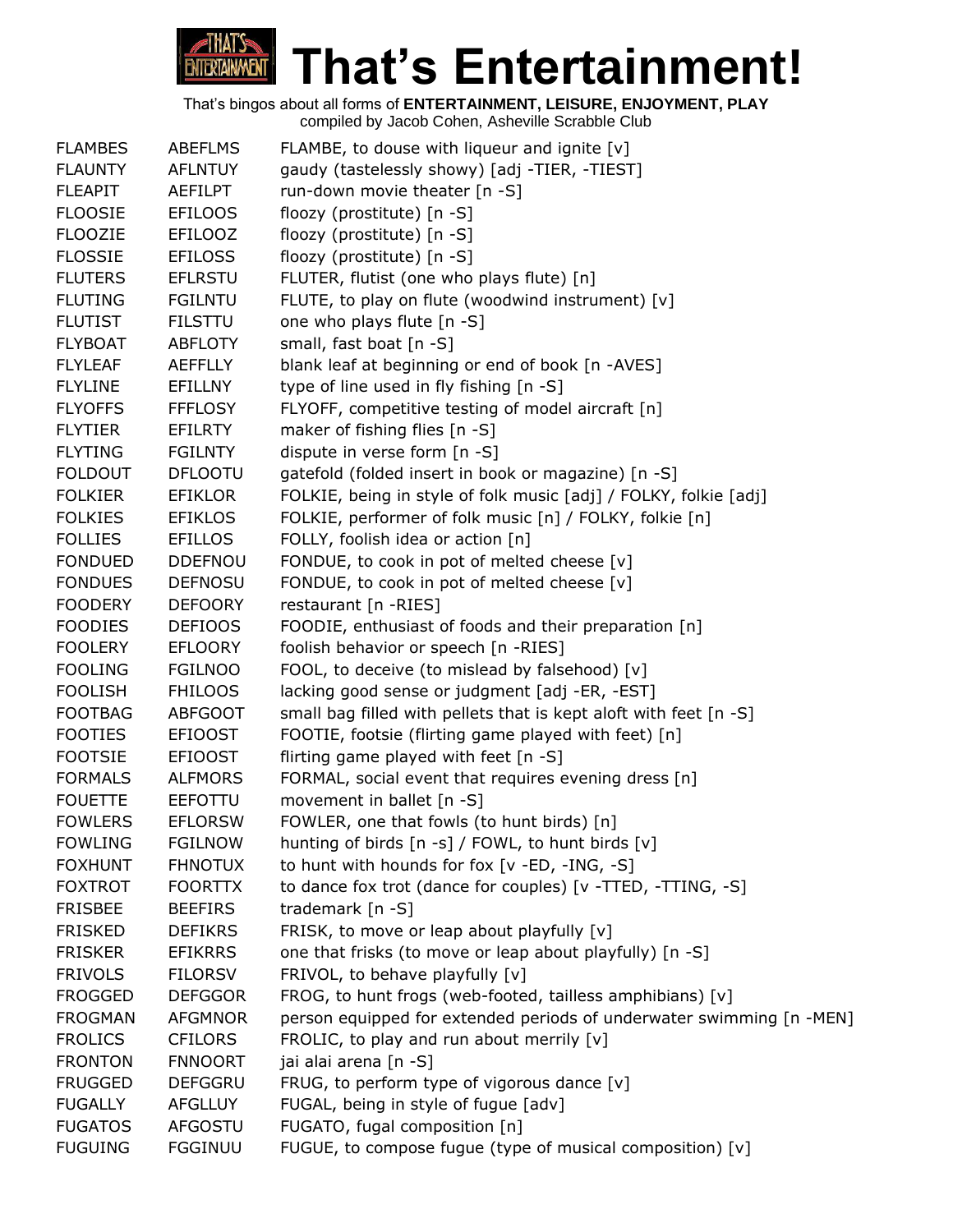# **That's Entertainment! ENTERTAINMENT**

| <b>FUGUIST</b> | <b>FGISTUU</b> | one who composes fugues (type of musical composition) [n -S]            |
|----------------|----------------|-------------------------------------------------------------------------|
| <b>FULHAMS</b> | <b>AFHLMSU</b> | FULHAM, loaded die [n]                                                  |
| <b>FULLAMS</b> | <b>AFLLMSU</b> | FULLAM, fulham (loaded die) [n]                                         |
| <b>FUNFAIR</b> | AFFINRU        | amusement park [n -S]                                                   |
| <b>FUNFEST</b> | <b>EFFNSTU</b> | party for fun [n -S]                                                    |
| <b>FUNGOES</b> | <b>EFGNOSU</b> | FUNGO, fly ball hit to fielder for practice in baseball [n]             |
| <b>FUNNEST</b> | <b>EFNNSTU</b> | FUN, providing enjoyment [adj]                                          |
| <b>FUNNIER</b> | EFINNRU        | FUNNY, causing laughter or amusement [adj]                              |
| <b>FUNNIES</b> | <b>EFINNSU</b> | FUNNY, comic strip [n]                                                  |
| <b>FUNNILY</b> | <b>FILNNUY</b> | FUNNY, causing laughter or amusement [adv]                              |
| <b>FUNNING</b> | <b>FGINNNU</b> | FUN, to act playfully [v]                                               |
| <b>FUNPLEX</b> | <b>EFLNPUX</b> | building with facilities for sports and games [n -ES]                   |
| <b>FUNSTER</b> | <b>EFNRSTU</b> | one that makes fun, comedian [n -S]                                     |
| <b>FURIOSO</b> | <b>FIOORSU</b> | with great force -- used as musical direction [adv]                     |
|                |                | <b>G</b> 7s                                                             |
| <b>GABFEST</b> | <b>ABEFGST</b> | informal gathering for general talk [n -S]                              |
| <b>GAGAKUS</b> | <b>AAGGKSU</b> | GAGAKU, ancient court music of Japan [n]                                |
| <b>GAGSTER</b> | <b>AEGGRST</b> | gagman (one who writes jokes) [n -S]                                    |
| <b>GALLANT</b> | <b>AAGLLNT</b> | to court woman [v -ED, -ING, -S]                                        |
| <b>GALOPED</b> | <b>ADEGLOP</b> | GALOP, to dance galop (lively round dance) [v]                          |
| <b>GAMBITS</b> | ABGIMST        | GAMBIT, type of chess opening [n]                                       |
| <b>GAMBLED</b> | <b>ABDEGLM</b> | GAMBLE, to play game of chance for money or valuables [v]               |
| <b>GAMBLER</b> | ABEGLMR        | one that gambles (to play game of chance for money or valuables) [n -S] |
| <b>GAMBLES</b> | <b>ABEGLMS</b> | GAMBLE, to play game of chance for money or valuables [v]               |
| <b>GAMBOLS</b> | <b>ABGLMOS</b> | GAMBOL, to leap about playfully [v]                                     |
| <b>GAMELAN</b> | AAEGLMN        | type of orchestra [n -S]                                                |
| <b>GAMIEST</b> | <b>AEGIMST</b> | GAMY, plucky (brave and spirited) [adj] / GAMEY, gamy [adj]             |
| <b>GAMINGS</b> | <b>AGGIMNS</b> | GAMING, practice of gambling [n]                                        |
| <b>GARCONS</b> | <b>ACGNORS</b> | GARCON, waiter [n]                                                      |
| <b>GARDENS</b> | <b>ADEGNRS</b> | GARDEN, to cultivate plot of ground [v]                                 |
| <b>GASPERS</b> | <b>AEGPRSS</b> | GASPER, cigarette [n]                                                   |
| <b>GAUDIER</b> | ADEGIRU        | GAUDY, tastelessly showy [adj]                                          |
| <b>GAUDIES</b> | ADEGISU        | GAUDY, festival (day or time of celebration) [n]                        |
| <b>GAUDILY</b> | <b>ADGILUY</b> | GAUDY, tastelessly showy [adv]                                          |
| <b>GAVOTTE</b> | <b>AEGOTTV</b> | to dance gavot $[v -D, -TING, -S]$                                      |
| GAWMOGE        | <b>AEGGMOW</b> | clownish person [n -S]                                                  |
| <b>GAYNESS</b> | <b>AEGNSSY</b> | state of being gay (merry (cheerful (full of spirits))) [n -ES]         |
| <b>GECKING</b> | <b>CEGGIKN</b> | GECK, to mock (to ridicule (to make fun of)) [v]                        |
| <b>GEISHAS</b> | <b>AEGHISS</b> | GEISHA, Japanese girl trained to entertain [n]                          |
| <b>GEORGIC</b> | <b>CEGGIOR</b> | poem about farming [n -S]                                               |
| <b>GERMANS</b> | <b>AEGMNRS</b> | GERMAN, elaborate dance [n]                                             |
| <b>GESTURE</b> | <b>EEGRSTU</b> | to express by bodily motion [v -D, -RING, -S]                           |
| <b>GHAZALS</b> | AAGHLSZ        | GHAZAL, amatory lyric poem [n]                                          |
| <b>GIGGLED</b> | <b>DEGGGIL</b> | GIGGLE, to laugh in silly manner $[v]$                                  |
| <b>GIGGLER</b> | <b>EGGGILR</b> | one that giggles (to laugh in silly manner) [n -S]                      |
| <b>GIGGLES</b> | <b>EGGGILS</b> | GIGGLE, to laugh in silly manner [v]                                    |
| <b>GIGLETS</b> | <b>EGGILST</b> | GIGLET, playful girl [n]                                                |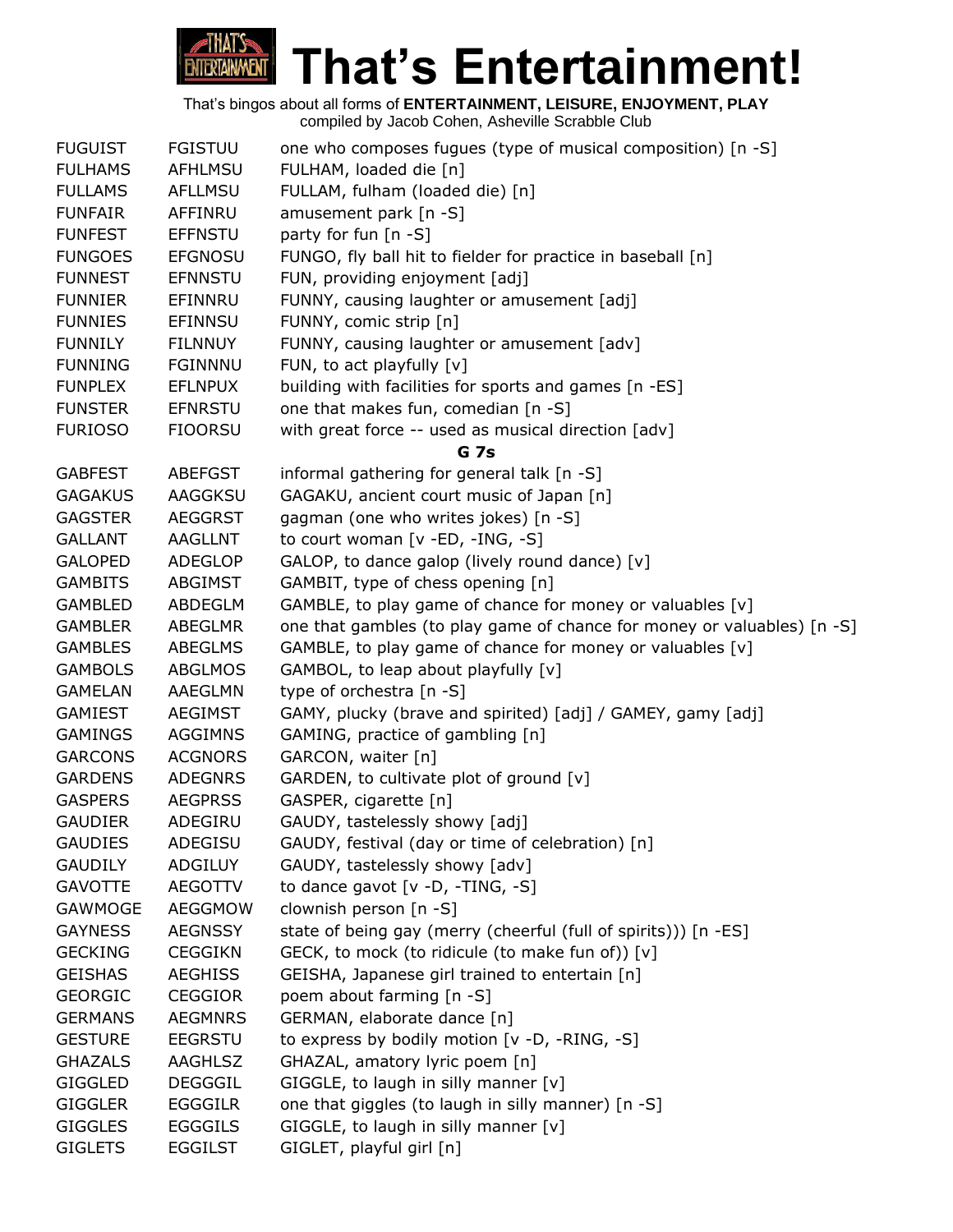

GIGLOTS GGILOST GIGLOT, giglet (playful girl) [n] GIGOLOS GGILOOS GIGOLO, man supported financially by woman [n] GIMMICK CGIIKMM to provide with gimmick (novel or tricky feature) [v -ED, -ING, -S] GIMMIES EGIIMMS GIMMIE, easy golf putt conceded to opponent [n] GITTERN EGINRTT medieval guitar [n -S] GLADDED ADDDEGL GLAD, to gladden (to make glad) [v] GLADDEN ADDEGLN to make glad (feeling pleasure) [v -ED, -ING, -S] GLADDER ADDEGLR GLAD, feeling pleasure [adj] GLAMMED ADEGLMM GLAM, to make oneself look alluringly attractive [v] GLAMORS AGLMORS GLAMOR, alluring attractiveness [n] GLASSIE AEGILSS type of playing marble [n -S] GLEEFUL EEFGLLU merry (cheerful (full of spirits)) [adj] GLEEKED DEEEGKL GLEEK, to gibe (to jeer (to mock (to ridicule))) [v] GLEEMAN AEEGLMN minstrel (medieval musician) [n -MEN] GLISSES EGILSSS GLISSE, dance step [n] GLORIED DEGILOR GLORY, to rejoice proudly [v] GLORIES EGILORS GLORY, to rejoice proudly [v] GLUTTED DEGLTTU GLUT, to feed or fill to excess [v] GLUTTON GLNOTTU person who eats to excess [n -S] GOALIES AEGILOS GOALIE, player who defends against goals [n] GOALING AGGILNO GOAL, to score goal (point-scoring play in some games) [v] GOBANGS ABGGNOS GOBANG, Japanese game [n] GOLFERS EFGLORS GOLFER, one that golfs (to play golf (type of ball game)) [n] GOLFING FGGILNO game of golf [n -S] / GOLF, to play golf (type of ball game) [v] GONGING GGGINNO GONG, to make sound of gong (disk-shaped percussion instrument) [v] GOODIES DEGIOOS GOODY, desirable food [n] / GOODIE, goody (desirable food) [n] GOOFIER EFGIOOR GOOFY, silly (showing lack of good sense) [adj] GOOFILY FGILOOY GOOFY, silly (showing lack of good sense) [adv] GOOMBAY ABGMOOY calypso music of Bahamas [n -S] GORGERS EGGORRS GORGER, one that gorges (to stuff with food) [n] GORGING GGGINOR GORGE, to stuff with food [v] GORMAND ADGMNOR gourmand (one who loves to eat) [n -S] GOURMET EGMORTU connoisseur of fine food and drink [n -S] GRAWLIX AGILRWX euphemistic symbolic typography [n -ES] GREETED DEEEGRT GREET, to address in friendly and courteous way [v] GREETER EEEGRRT one that greets (to address in friendly and courteous way) [n -S] GREMMIE EEGIMMR inexperienced surfer [n -S] GRIDDER DDEGIRR football player [n -S] GRINNED DEGINNR GRIN, to smile broadly [v] GRINNER EGINNRR one that grins (to smile broadly) [n -S] GROUPIE EGIPORU follower of rock group [n -S] GRUNGER EGGNRRU fan of style of rock music and associated fashions [n -S] GRUNTLE EGLNRTU to put in good humor [v -D, -LING, -S] GUFFAWS AFFGSUW GUFFAW, to laugh loudly [v] GUISING GGIINSU GUISE, to disguise [v] GUITARS AGIRSTU GUITAR, stringed musical instrument [n] GUNDOGS DGGNOSU GUNDOG, hunting dog [n]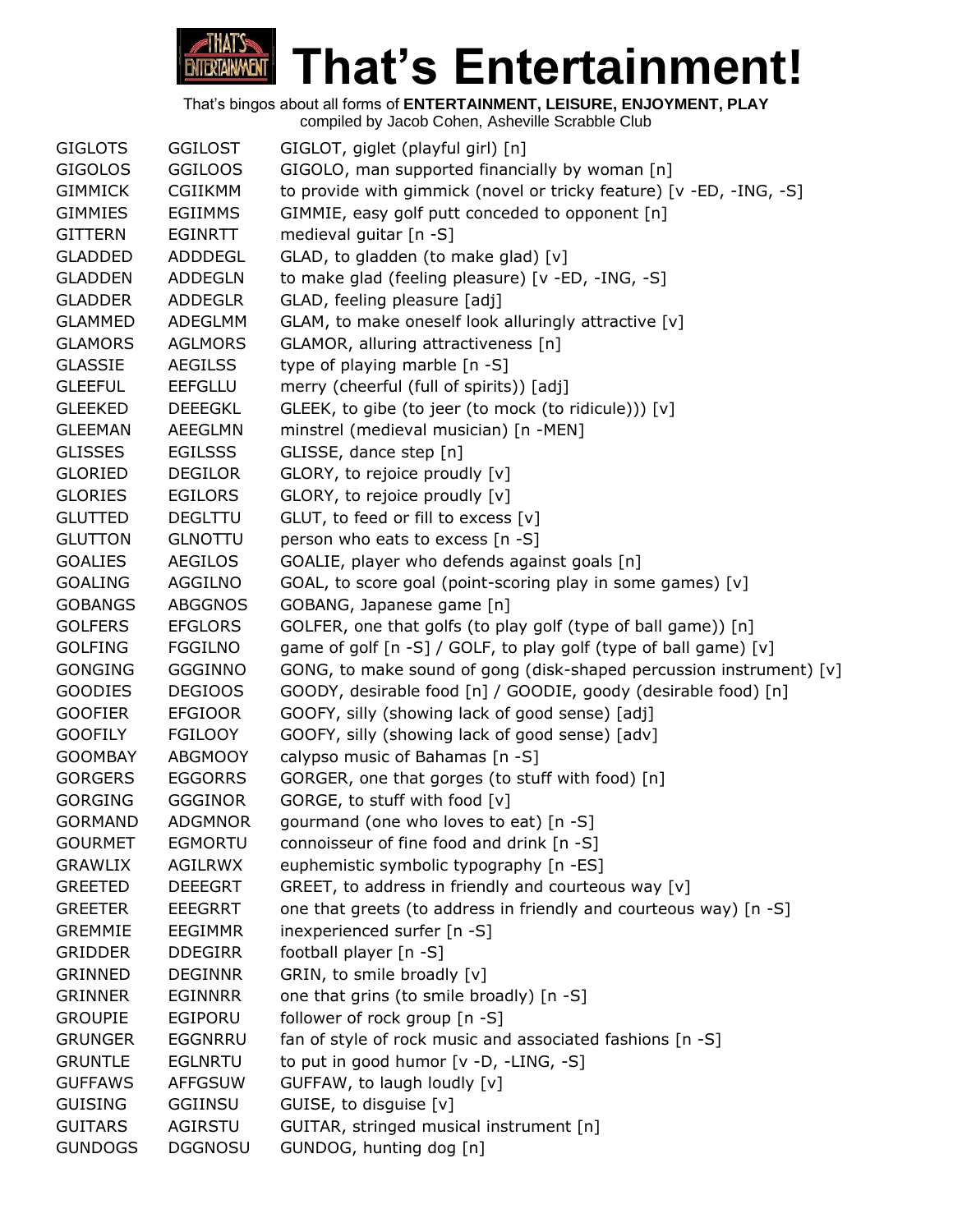

| <b>GUNNING</b> | <b>GGINNNU</b> | sport of hunting with gun [n -S] / GUN, to shoot with gun (portable firearm) [v] |
|----------------|----------------|----------------------------------------------------------------------------------|
| <b>GURDIES</b> | <b>DEGIRSU</b> | GURDY, winch on fishing boat [n]                                                 |
| <b>GUSTOES</b> | <b>EGOSSTU</b> | GUSTO, vigorous enjoyment [n]                                                    |
| <b>GUZZLED</b> | <b>DEGLUZZ</b> | GUZZLE, to drink rapidly [v]                                                     |
| <b>GUZZLER</b> | <b>EGLRUZZ</b> | one that guzzles (to drink rapidly) [n -S]                                       |
| <b>GUZZLES</b> | <b>EGLSUZZ</b> | GUZZLE, to drink rapidly [v]                                                     |
| <b>GYMNAST</b> | <b>AGMNSTY</b> | one who is skilled in physical exercises [n -S]                                  |
|                |                | <b>H</b> 7s                                                                      |
| <b>HACKING</b> | <b>ACGHIKN</b> | activity of riding horse for pleasure [n -S]                                     |
| <b>HAMATSA</b> | <b>AAAHMST</b> | dance inspired by spirit of man-eating monster [n -S]                            |
| <b>HAMBONE</b> | ABEHMNO        | to overact $[v -D, -NING, -S]$                                                   |
| <b>HAMFATS</b> | <b>AAFHMST</b> | HAMFAT, amateurish performer [n]                                                 |
| <b>HAMMIER</b> | <b>AEHIMMR</b> | HAMMY, overly theatrical [adj]                                                   |
| <b>HAMMILY</b> | AHILMMY        | in hammy (overly theatrical) manner [adv]                                        |
| <b>HAMMING</b> | <b>AGHIMMN</b> | HAM, to overact [v]                                                              |
| <b>HANDOFF</b> | <b>ADFFHNO</b> | play in football [n -S]                                                          |
| <b>HAPKIDO</b> | ADHIKOP        | Korean martial art [n -S]                                                        |
| <b>HAPPIER</b> | <b>AEHIPPR</b> | HAPPY, marked by joy [adj]                                                       |
| <b>HAPPILY</b> | AHILPPY        | HAPPY, marked by joy [adv]                                                       |
| <b>HARLOTS</b> | <b>AHLORST</b> | HARLOT, prostitute [n]                                                           |
| <b>HARPERS</b> | <b>AEHPRRS</b> | HARPER, harpist (one that plays harp) [n]                                        |
| <b>HARPING</b> | <b>AGHINPR</b> | HARP, to play on harp (type of stringed musical instrument) [v]                  |
| <b>HARPIST</b> | AHIPRST        | one that plays harp [n -S]                                                       |
| <b>HARRIER</b> | AEHIRRR        | hunting dog [n -S]                                                               |
| <b>HAUTBOY</b> | <b>ABHOTUY</b> | oboe (woodwind instrument) [n -S]                                                |
| <b>HAWKING</b> | <b>AGHIKNW</b> | falconry (sport of hunting with falcons) [n -S]                                  |
| <b>HEADPIN</b> | <b>ADEHINP</b> | bowling pin [n -S]                                                               |
| <b>HEDONIC</b> | <b>CDEHINO</b> | pertaining to pleasure [adj]                                                     |
| <b>HEEHAWS</b> | <b>AEEHHSW</b> | HEEHAW, to guffaw (to laugh loudly) [v]                                          |
| <b>HELISKI</b> | <b>EHIIKLS</b> | to ski downhill on mountains reached by helicopter [v -ED, -ING, -S]             |
| <b>HEMIOLA</b> | <b>AEHILMO</b> | rhythmic alteration in music [n -S]                                              |
| <b>HEPCATS</b> | <b>ACEHPST</b> | HEPCAT, jazz enthusiast [n]                                                      |
| <b>HERBALS</b> | <b>ABEHLRS</b> | HERBAL, book about herbs and plants [n]                                          |
| <b>HEROICS</b> | <b>CEHIORS</b> | HEROIC, epic verse [n]                                                           |
| <b>HETAERA</b> | AAEEHRT        | concubine [n -E, -S]                                                             |
| <b>HETAIRA</b> | AAEHIRT        | hetaera (concubine) [n -I, -S]                                                   |
| <b>HIGHTOP</b> | <b>GHHIOPT</b> | sports shoe extending over ankle [n -S]                                          |
| <b>HIJINKS</b> | <b>HIIJKNS</b> | mischievous fun [n]                                                              |
| <b>HIPNESS</b> | <b>EHINPSS</b> | stater of being hip (aware of most current styles and trends) [n -ES]            |
| <b>HIPPEST</b> | <b>EHIPPST</b> | HIP, aware of most current styles and trends [adj]                               |
| <b>HIPSTER</b> | <b>EHIPRST</b> | one that is hip (aware of most current styles and trends) [n -S]                 |
| <b>HITLESS</b> | <b>EHILSST</b> | being without hit [adj]                                                          |
| <b>HITTERS</b> | <b>EHIRSTT</b> | HITTER, one that hits [n]                                                        |
| <b>HITTING</b> | <b>GHIINTT</b> | HIT, to strike forcibly [v]                                                      |
| <b>HOBBIES</b> | <b>BBEHIOS</b> | HOBBY, recreational pastime [n]                                                  |
| <b>HOCKEYS</b> | <b>CEHKOSY</b> | HOCKEY, game played on ice [n]                                                   |
| <b>HODADDY</b> | <b>ADDDHOY</b> | hodad (one who is not surfer) [n -DIES]                                          |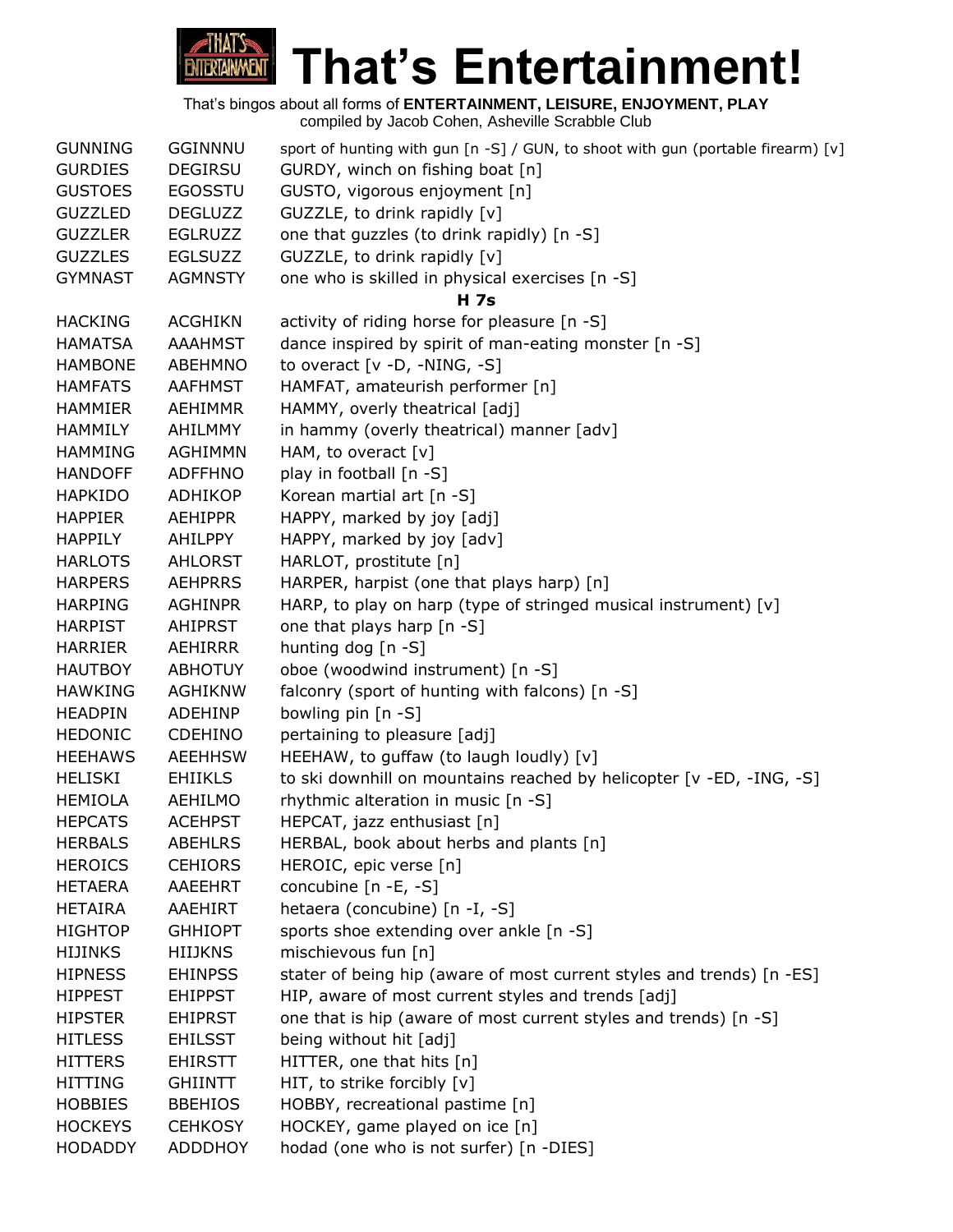

| <b>HOEDOWN</b> | <b>DEHNOOW</b> | square dance $[n - S]$                                                      |
|----------------|----------------|-----------------------------------------------------------------------------|
| <b>HOGMANE</b> | AEGHMNO        | hogmanay (Scottish celebration) [n -S]                                      |
| <b>HOMERED</b> | <b>DEEHMOR</b> | HOMER, to hit home run [v]                                                  |
| <b>HOOFERS</b> | <b>EFHOORS</b> | HOOFER, professional dancer [n]                                             |
| <b>HOOFING</b> | <b>FGHINOO</b> | HOOF, to dance (to move rhythmically to music) $[v]$                        |
| <b>HOOKERS</b> | <b>EHKOORS</b> | HOOKER, prostitute [n]                                                      |
| <b>HOOKING</b> | <b>GHIKNOO</b> | illegal move in hockey involving blade of stick [n -S]                      |
| <b>HOORAHS</b> | <b>AHHOORS</b> | HOORAH, to hurrah (to cheer (to applaud with shouts of approval)) [v]       |
| <b>HOORAYS</b> | <b>AHOORSY</b> | HOORAY, to hurrah (to cheer (to applaud with shouts of approval)) [v]       |
| <b>HOPPERS</b> | <b>EHOPPRS</b> | HOPPER, one that hops (to move by jumping on one foot) [n]                  |
| <b>HOPPING</b> | <b>GHINOPP</b> | HOP, to move by jumping on one foot $[v]$                                   |
| <b>HORNING</b> | <b>GHINNOR</b> | mock serenade for newlyweds [n -S]                                          |
| <b>HORNIST</b> | <b>HINORST</b> | French horn player [n-S]                                                    |
| <b>HOSANNA</b> | <b>AAHNNOS</b> | to praise (to express approval or admiration of) [v -ED, -ING, S]           |
| <b>HOSEYED</b> | <b>DEEHOSY</b> | HOSEY, to choose sides for children's game [v]                              |
| <b>HOSTESS</b> | <b>EHOSSST</b> | to act as hostess (woman who entertains socially) [v -ED, -ING, -ES]        |
| <b>HOSTING</b> | <b>GHINOST</b> | HOST, to entertain socially [v]                                             |
| <b>HOTDOGS</b> | <b>DGHOOST</b> | HOTDOG, to perform showily [v]                                              |
| <b>HOTSHOT</b> | <b>HHOOSTT</b> | showily skillful person [n -S]                                              |
| <b>HOTTIES</b> | <b>EHIOSTT</b> | HOTTIE, attractive person [n] / HOTTY, hottie (attractive person) [n]       |
| <b>HOUSIER</b> | <b>EHIORSU</b> | HOUSEY, being in style of house music [adj]                                 |
| <b>HUDDLED</b> | <b>DDDEHLU</b> | HUDDLE, to crowd together [v]                                               |
| <b>HUDDLER</b> | <b>DDEHLRU</b> | one that huddles (to crowd together) [n -S]                                 |
| <b>HUDDLES</b> | <b>DDEHLSU</b> | HUDDLE, to crowd together [v]                                               |
| <b>HUMORED</b> | <b>DEHMORU</b> | HUMOR, to indulge (to yield to desire of) [v]                               |
| <b>HUMOURS</b> | <b>HMORSUU</b> | HUMOUR, to humor (to indulge (to yield to desire of)) [v]                   |
| <b>HUNTERS</b> | <b>EHNRSTU</b> | HUNTER, one that hunts (to pursue for food or sport) [n]                    |
| <b>HUNTING</b> | <b>GHINNTU</b> | HUNT, to pursue for food or sport [v]                                       |
| <b>HURDLED</b> | <b>DDEHLRU</b> | HURDLE, to jump over [v]                                                    |
| <b>HURDLER</b> | DEHLRRU        | one that hurdles (to jump over) [n -S]                                      |
| <b>HURDLES</b> | <b>DEHLRSU</b> | HURDLE, to jump over [v]                                                    |
| <b>HURLEYS</b> | <b>EHLRSUY</b> | HURLEY, hurling (Irish game) [n]                                            |
| <b>HURLING</b> | <b>GHILNRU</b> | Irish game [n -S]                                                           |
| <b>HURRAHS</b> | <b>AHHRRSU</b> | HURRAH, to cheer (to applaud with shouts of approval) [v]                   |
| <b>HURRAYS</b> | <b>AHRRSUY</b> | HURRAY, to hurrah (to cheer (to applaud with shouts of approval)) [v]       |
| <b>HUZZAED</b> | <b>ADEHUZZ</b> | HUZZA, to cheer (to applaud with shouts of approval) [v]                    |
| <b>HUZZAHS</b> | <b>AHHSUZZ</b> | HUZZAH, to huzza (to cheer (to applaud with shouts of approval)) [v]        |
| <b>HYMNALS</b> | <b>AHLMNSY</b> | HYMNAL, book of hymns [n]                                                   |
| <b>HYMNARY</b> | <b>AHMNRYY</b> | hymnal (book of hymns) [n -RIES]                                            |
|                |                | I <sub>7s</sub>                                                             |
| <b>IAMBICS</b> | <b>ABCIIMS</b> | IAMBIC, iamb (type of metrical foot) [n]                                    |
| <b>ICEBOAT</b> | ABCEIOT        | to travel in vehicle that sails on ice [v -ED, -ING, -S]                    |
| <b>ICEFISH</b> | <b>CEFHIIS</b> | to fish through holes in ice on lake or river [v -ED, -ING, -ES]            |
| <b>ICTUSES</b> | <b>CEISSTU</b> | ICTUS, recurring stress or beat in poetical form [n]                        |
| <b>IDYLLIC</b> | <b>CDIILLY</b> | IDYLL, idyl (poem or prose work depicting scenes of rural simplicity) [adj] |
| <b>IMAGISM</b> | <b>AGIIMMS</b> | movement in poetry [n -S]                                                   |
| <b>IMAGIST</b> | <b>AGIIMST</b> | adherent of imagism (movement in poetry) [n -S]                             |
|                |                |                                                                             |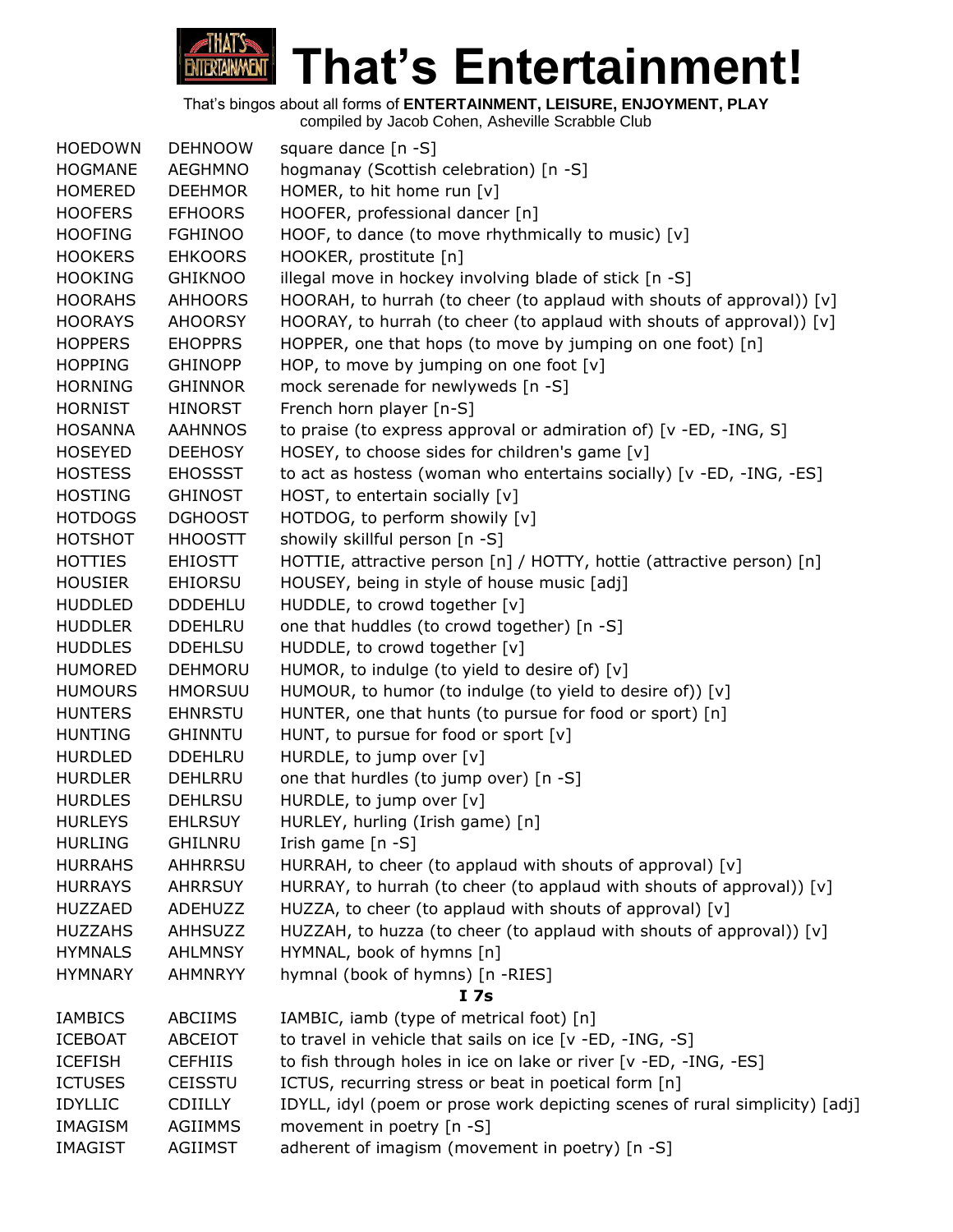

| <b>IMBIBED</b> | <b>BBDEIIM</b> | IMBIBE, to drink (to swallow liquid) [v]                                                  |
|----------------|----------------|-------------------------------------------------------------------------------------------|
| <b>IMBIBER</b> | <b>BBEIIMR</b> | one that imbibes (to drink (to swallow liquid)) [n -S]                                    |
| <b>IMBIBES</b> | <b>BBEIIMS</b> | IMBIBE, to drink (to swallow liquid) [v]                                                  |
| <b>IMPROVS</b> | <b>IMOPRSV</b> | IMPROV, improvisation [n]                                                                 |
| <b>INANELY</b> | <b>AEILNNY</b> | INANE, nonsensical [adv]                                                                  |
| <b>INANEST</b> | <b>AEINNST</b> | INANE, nonsensical [adj]                                                                  |
| <b>INANITY</b> | <b>AIINNTY</b> | something that is inane [n -TIES]                                                         |
| <b>INBOARD</b> | <b>ABDINOR</b> | type of boat motor [n -S]                                                                 |
| <b>INBOUND</b> | <b>BDINNOU</b> | to put basketball in play from out of bounds [v -ED, -ING, -S]                            |
| <b>INDEXES</b> | <b>DEEINSX</b> | INDEX, type of reference guide at end of book [n] / INDEX, to provide with index [v]      |
| <b>INDICES</b> | <b>CDEIINS</b> | INDEX, type of reference guide at end of book [n]                                         |
| <b>INFARES</b> | <b>AEFINRS</b> | INFARE, reception for newlyweds [n]                                                       |
| <b>INFIELD</b> | DEFIILN        | part of baseball field [n -S]                                                             |
| <b>INNINGS</b> | <b>GIINNNS</b> | part of game of cricket [n -ES] / INNING, division of baseball game [n]                   |
| <b>INSPIRE</b> | <b>EIINPRS</b> | to animate mind or emotions of [v -D, -RING, -S]                                          |
| <b>INTHRAL</b> | AHILNRT        | to enthrall (to charm (to attract irresistibly)) [v -LLED, -LLING, -S]                    |
| <b>INTROIT</b> | <b>IINORTT</b> | music sung at beginning of worship service [n -S]                                         |
| <b>INVITED</b> | <b>DEIINTV</b> | INVITE, to request presence of [v]                                                        |
| <b>INVITEE</b> | EEIINTV        | one that is invited [n -S]                                                                |
| <b>INVITER</b> | <b>EIINRTV</b> | one that invites (to request presence of) [n -S]                                          |
| <b>INVITES</b> | <b>EIINSTV</b> | INVITE, to request presence of [v]                                                        |
| <b>IRONIES</b> | <b>EIINORS</b> | IRONY, use of words to express opposite of what is literally said [n]                     |
| <b>IRONIST</b> | <b>IINORST</b> | one who uses irony (use of words to express opposite of what is literally said) [n -S]    |
| <b>IRONMAN</b> | <b>AIMNNOR</b> | man of great strength and stamina [n -MEN]                                                |
|                |                | J 7s                                                                                      |
| <b>JAEGERS</b> | <b>AEEGJRS</b> | JAEGER, hunter (one that hunts (to pursue for food or sport)) [n]                         |
| <b>JANNEYS</b> | <b>AEJNNSY</b> | JANNEY, to janny (to act as disguised merrymaker at Christmas) [v]                        |
| JANNIED        | ADEIJNN        | JANNY, to act as disguised merrymaker at Christmas [v]                                    |
| <b>JANNIES</b> | <b>AEIJNNS</b> | JANNY, to act as disguised merrymaker at Christmas [v]                                    |
| JAUNTED        | <b>ADEJNTU</b> | JAUNT, to make pleasure trip [v]                                                          |
| <b>JAVELIN</b> | AEIJLNV        | to pierce with javelin (light spear) [v -ED, -ING, -S]                                    |
| <b>JAYVEES</b> | <b>AEEJSVY</b> | JAYVEE, junior varsity player [n]                                                         |
| <b>JAZZBOS</b> | <b>ABJOSZZ</b> | JAZZBO, devotee of jazz (style of lively syncopated music) [n]                            |
| <b>JAZZERS</b> | <b>AEJRSZZ</b> | JAZZER, one that jazzes (to enliven (to make lively)) [n]                                 |
| <b>JAZZIER</b> | AEIJRZZ        | JAZZY, lively (full of energy) [adj]                                                      |
| JAZZILY        | <b>AIJLYZZ</b> | JAZZY, lively (full of energy) [adv]                                                      |
| JAZZING        | AGIJNZZ        | JAZZ, to enliven (to make lively) [v]                                                     |
| <b>JAZZMAN</b> | AAJMNZZ        | type of musician (one who performs or composes music) [n -MEN]                            |
| <b>JEERERS</b> | <b>EEEJRRS</b> | JEERER, one that jeers (to mock (to ridicule)) [n]                                        |
| <b>JEERING</b> | EEGIJNR        | JEER, to mock (to ridicule (to make fun of)) [v]                                          |
| <b>JEREEDS</b> | <b>DEEEJRS</b> | JEREED, wooden javelin [n]                                                                |
| <b>JERREED</b> | <b>DEEEJRR</b> | jereed (wooden javelin) [n -S]                                                            |
| <b>JERRIDS</b> | <b>DEIJRRS</b> | JERRID, jereed (wooden javelin) [n]                                                       |
| <b>JESTERS</b> | <b>EEJRSST</b> | JESTER, one that jests (to joke (to say something amusing)) [n]                           |
| <b>JESTFUL</b> | <b>EFJLSTU</b> | tending to jest [adj]                                                                     |
| <b>JESTING</b> | <b>EGIJNST</b> | act of one who jests (to joke (to say something amusing)) [n -S] / JEST, to joke [v]      |
| <b>JETFOIL</b> | <b>EFIJLOT</b> | jet-powered hydrofoil (boat with winglike structures for lifting hull above water) [n -S] |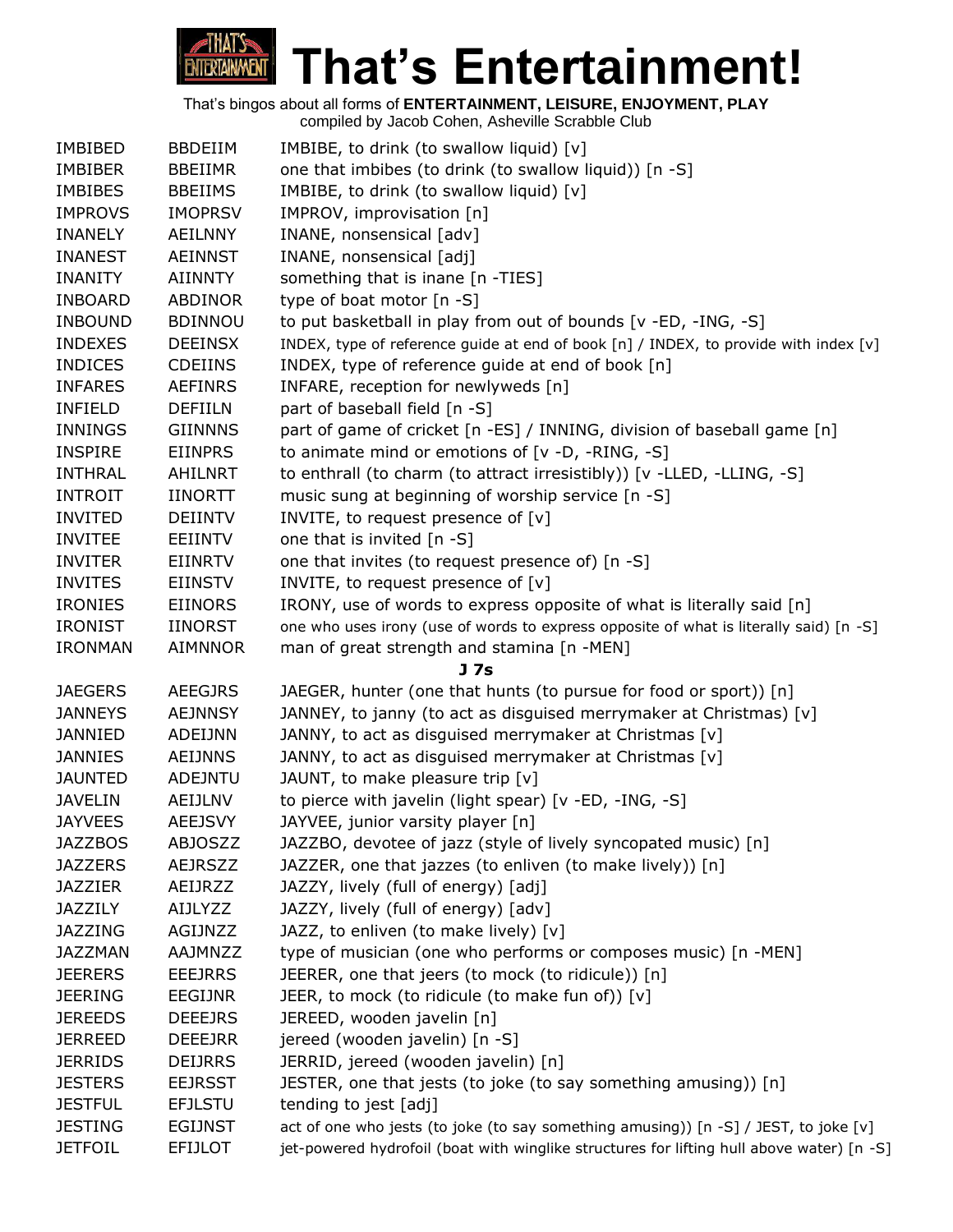

| <b>JETPACK</b> | <b>ACEJKPT</b> | backpack with jets to transport wearer [n -S]                                           |
|----------------|----------------|-----------------------------------------------------------------------------------------|
| <b>JIBBING</b> | <b>BBGIIJN</b> | JIBB, to shift from side to side while sailing [v]                                      |
| <b>JIGGIER</b> | EGGIIJR        | JIGGY, pleasurably excited [adj]                                                        |
| <b>JIGGISH</b> | <b>GGHIIJS</b> | suitable for jig (lively dance) [adj]                                                   |
| <b>JIGLIKE</b> | <b>EGIIJKL</b> | resembling jig [adj]                                                                    |
| <b>JOCKDOM</b> | <b>CDJKMOO</b> | world of athletes [n -S]                                                                |
| <b>JOCKEYS</b> | <b>CEJKOSY</b> | JOCKEY, to maneuver for advantage [v]                                                   |
| <b>JOCKIER</b> | <b>CEIJKOR</b> | JOCKY, resembling athlete (one skilled in feats of physical strength and agility) [adj] |
| <b>JOCKISH</b> | <b>CHIJKOS</b> | characteristic of athlete [adj]                                                         |
| <b>JOCOSER</b> | <b>CEJOORS</b> | JOCOSE, humorous (funny; witty) [adj]                                                   |
| <b>JOCULAR</b> | <b>ACJLORU</b> | given to joking [adj]                                                                   |
| <b>JOGGERS</b> | <b>EGGJORS</b> | JOGGER, one that jogs (to run at slow, steady pace) [n]                                 |
| <b>JOGGING</b> | <b>GGGIJNO</b> | practice of running at slow, steady pace [n -S] / JOG, to run at slow, steady pace [v]  |
| <b>JOGTROT</b> | <b>GJOORTT</b> | slow regular way of walking or running [n -S] / [v -TED, -TING, -S]                     |
| <b>JOKIEST</b> | <b>EIJKOST</b> | JOKY, jokey (amusing) [adj] / JOKEY, amusing [adj]                                      |
| <b>JOLLIED</b> | DEIJLLO        | JOLLY, to put in good humor for one's own purposes [v]                                  |
| <b>JOLLIER</b> | <b>EIJLLOR</b> | JOLLY, cheerful (full of spirits) [adj] / one who puts others in good humor [n -S]      |
| <b>JOLLIES</b> | <b>EIJLLOS</b> | JOLLY, to put in good humor for one's own purposes [v]                                  |
| <b>JOLLIFY</b> | <b>FIJLLOY</b> | to make jolly [v -FIED, -FIES, -ING] / JOLLY, cheerful (full of spirits) [adv]          |
| <b>JOLLILY</b> | <b>IJLLLOY</b> | cheerful (full of spirits) [adv]                                                        |
| <b>JOLLITY</b> | <b>IJLLOTY</b> | mirth (spirited gaiety) [n -TIES]                                                       |
| <b>JOSHERS</b> | <b>EHJORSS</b> | JOSHER, one that joshes (to tease (to make fun of)) [n]                                 |
| <b>JOSHING</b> | <b>GHIJNOS</b> | act of teasing (to make fun of) [n -S] / JOSH, to tease (to make fun of) [v]            |
| <b>JOYANCE</b> | <b>ACEJNOY</b> | gladness (state of being glad (feeling pleasure)) [n -S]                                |
| <b>JOYRIDE</b> | <b>DEIJORY</b> | to take automobile ride for pleasure [v - RODE, -DDEN, -DING, -S]                       |
| <b>JUBILEE</b> | <b>BEEIJLU</b> | celebration [n -S]                                                                      |
| <b>JUBILES</b> | <b>BEIJLSU</b> | JUBILE, jubilee (celebration) [n]                                                       |
| <b>JUDOIST</b> | <b>DIJOSTU</b> | one skilled in judo [n -S]                                                              |
| <b>JUDOKAS</b> | <b>ADJKOSU</b> | JUDOKA, judoist (one skilled in judo) [n]                                               |
| <b>JUGGLED</b> | <b>DEGGJLU</b> | JUGGLE, to perform feats of manual dexterity [v]                                        |
| <b>JUGGLER</b> | <b>EGGJLRU</b> | one that juggles (to perform feats of manual dexterity) [n -S]                          |
| <b>JUGGLES</b> | <b>EGGJLSU</b> | JUGGLE, to perform feats of manual dexterity [v]                                        |
| <b>JUJITSU</b> | <b>IJJSTUU</b> | Japanese art of self-defense [n -S]                                                     |
| <b>JUJUTSU</b> | <b>JJSTUUU</b> | jujitsu (Japanese art of self-defense) [n -S]                                           |
| <b>JUKEBOX</b> | <b>BEJKOUX</b> | coin-operated phonograph [n -ES]                                                        |
| <b>JUMPERS</b> | <b>EJMPRSU</b> | JUMPER, one that jumps (to spring off ground) [n]                                       |
| <b>JUMPING</b> | <b>GIJMNPU</b> | act of one that jumps [n -S] / JUMP, to spring off ground [v]                           |
| <b>JUNKETS</b> | <b>EJKNSTU</b> | JUNKET, to banquet (to feast (to eat sumptuously)) [v]                                  |
|                |                | <b>K7s</b>                                                                              |
| KABADDI        | AABDDIK        | tackling sport of South Asia played by two teams [n -S]                                 |
| <b>KABUKIS</b> | <b>ABIKKSU</b> | KABUKI, form of Japanese theater [n]                                                    |
| <b>KALIANS</b> | <b>AAIKLNS</b> | KALIAN, hookah (water pipe) [n]                                                         |
| KALIMBA        | AABIKLM        | African musical instrument [n -S]                                                       |
| <b>KARAOKE</b> | <b>AAEKKOR</b> | musical device to which user sings along [n -S]                                         |
| <b>KARATES</b> | <b>AAEKRST</b> | KARATE, Japanese art of self-defense [n]                                                |
| <b>KARTING</b> | <b>AGIKNRT</b> | sport of racing karts [n -S]                                                            |
| <b>KAYAKED</b> | <b>AADEKKY</b> | KAYAK, to travel in kayak (Inuit canoe) [v]                                             |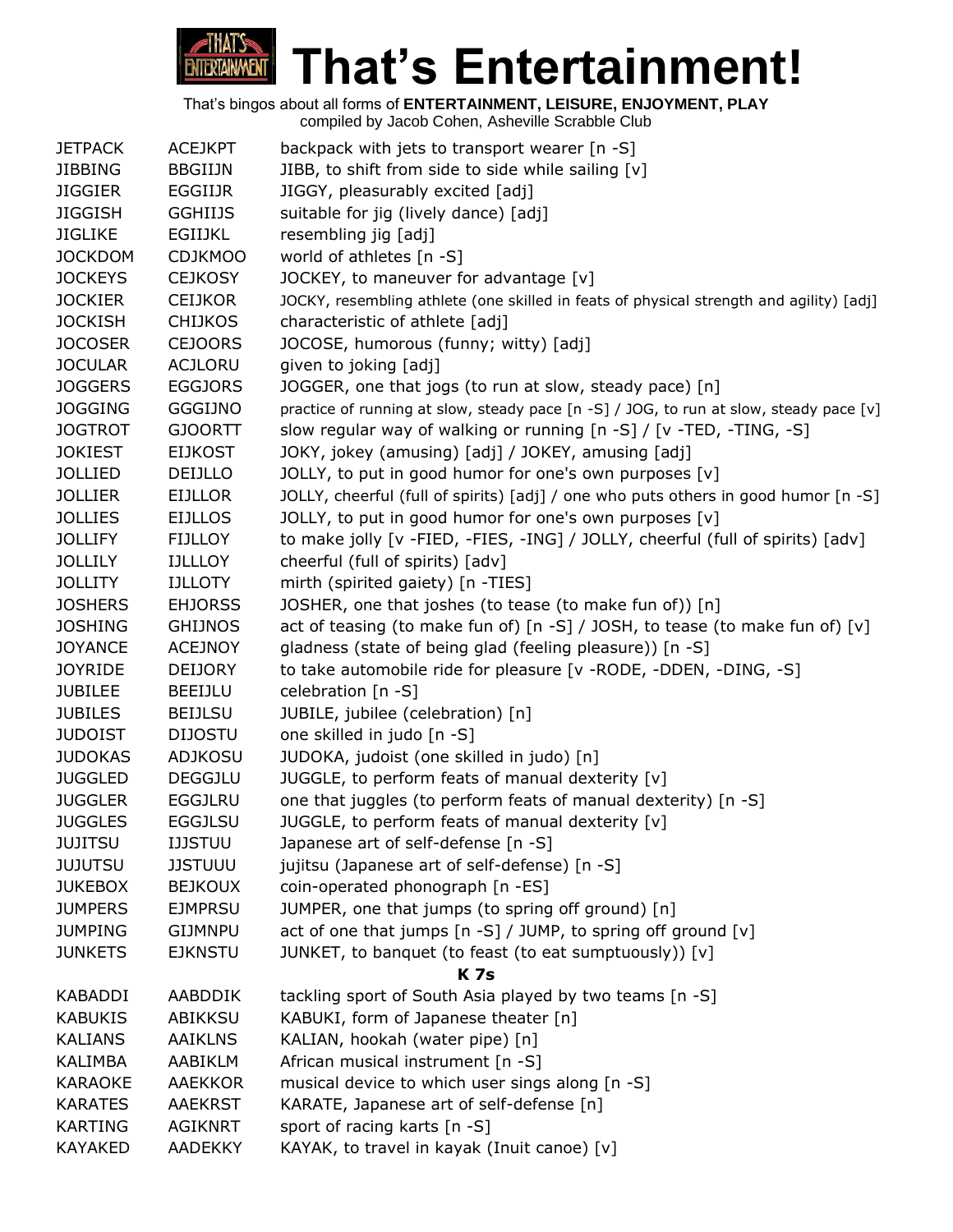

| <b>KAYAKER</b> | <b>AAEKKRY</b> | one that rides in kayak [n -S]                                                                 |
|----------------|----------------|------------------------------------------------------------------------------------------------|
| <b>KEBBIES</b> | <b>BBEEIKS</b> | KEBBIE, rough walking stick [n]                                                                |
| <b>KEENEST</b> | <b>EEEKNST</b> | KEEN, enthusiastic [adj]                                                                       |
| <b>KEGELER</b> | <b>EEEGKLR</b> | kegler (bowler (one that bowls)) [n -S]                                                        |
| <b>KEGGERS</b> | <b>EEGGKRS</b> | KEGGER, party having one or more kegs of beer [n]                                              |
| <b>KEGLERS</b> | <b>EEGKLRS</b> | KEGLER, bowler (one that bowls (to play at bowling)) [n]                                       |
| <b>KEGLING</b> | <b>EGGIKLN</b> | bowling (game in which balls are rolled at objects) [n -S]                                     |
| <b>KERMESS</b> | <b>EEKMRSS</b> | kermis (festival (day or time of celebration)) [n -ES]                                         |
| <b>KEYPALS</b> | <b>AEKLPSY</b> | KEYPAL, person with whom one corresponds by email [n]                                          |
| <b>KICKIER</b> | <b>CEIIKKR</b> | KICKY, exciting [adj]                                                                          |
| <b>KICKOFF</b> | <b>CFFIKKO</b> | kick that begins play in football [n -S]                                                       |
| <b>KIDDERS</b> | <b>DDEIKRS</b> | KIDDER, one that kids (to tease (to make fun of)) [n]                                          |
| KIDDING        | <b>DDGIIKN</b> | KID, to tease (to make fun of) $[v]$                                                           |
| <b>KIDLITS</b> | <b>DIIKLST</b> | KIDLIT, literature for children [n]                                                            |
| KIDVIDS        | <b>DDIIKSV</b> | KIDVID, television programs for children [n]                                                   |
| <b>KILLJOY</b> | <b>IJKLLOY</b> | one who spoils fun of others [n -S]                                                            |
| <b>KINEMAS</b> | <b>AEIKMNS</b> | KINEMA, cinema (motion-picture theater) [n]                                                    |
| <b>KIRMESS</b> | <b>EIKMRSS</b> | kermis (festival (day or time of celebration)) [n -S]                                          |
| <b>KITCHEN</b> | <b>CEHIKNT</b> | room where food is cooked [n -S]                                                               |
| <b>KITHARA</b> | AAHIKRT        | cithara (ancient stringed instrument) [n -S]                                                   |
| <b>KITINGS</b> | <b>GIIKNST</b> | KITING, act of flying kite [n]                                                                 |
| <b>KLEZMER</b> | <b>EEKLMRZ</b> | Jewish folk musician [n -S, -MORIM]                                                            |
| <b>KLISTER</b> | <b>EIKLRST</b> | wax for skis [n -S]                                                                            |
| <b>KOOKIER</b> | <b>EIKKOOR</b> | KOOKIE, kooky (eccentric) [adj] / KOOKY [adj]                                                  |
| <b>KOOKILY</b> | <b>IKKLOOY</b> | KOOKY, eccentric [adv]                                                                         |
| <b>KVELLED</b> | <b>DEEKLLV</b> | KVELL, to exclaim joyfully [v]                                                                 |
|                |                | L <sub>7s</sub>                                                                                |
| <b>LAMBADA</b> | AAABDLM        | Brazilian dance [n -S]                                                                         |
| <b>LAMPOON</b> | <b>ALMNOOP</b> | to ridicule in satirical composition [v -ED, -ING, -S]                                         |
| <b>LANDLER</b> | <b>ADELLNR</b> | slow Austrian dance [n -S]                                                                     |
| <b>LARKERS</b> | <b>AEKLRRS</b> | LARKER, one that larks (to behave playfully) [n]                                               |
| <b>LARKIER</b> | <b>AEIKLRR</b> | LARKY, playful (frolicsome) [adj]                                                              |
| LARKING        | <b>AGIKLNR</b> | LARK, to behave playfully [v]                                                                  |
| LARKISH        | <b>AHIKLRS</b> | playful (frolicsome) [adj]                                                                     |
| LATAKIA        | AAAIKLT        | variety of Turkish tobacco [n -S]                                                              |
| LATERAL        | <b>AAELLRT</b> | to execute type of pass in football [v -ED, -LING, -S or -LLED, -LLING, -S]                    |
| <b>LAUDERS</b> | ADELRSU        | LAUDER, one that lauds (to praise (to express approval or admiration of)) $[n]$                |
| LAUDING        | ADGILNU        | LAUD, to praise (to express approval or admiration of) $[v]$                                   |
| <b>LAUGHED</b> | ADEGHLU        | LAUGH, to express emotion, typically mirth, by series of inarticulate sounds [v]               |
| LAUGHER        | AEGHLRU        | one that laughs (to express emotion, typically mirth, by series of inarticulate sounds) [n -S] |
| <b>LAVROCK</b> | <b>ACKLORV</b> | laverock (songbird (bird that utters musical call)) [n -S]                                     |
| <b>LEADOFF</b> | <b>ADEFFLO</b> | opening play or move [n -S]                                                                    |
| <b>LEAGUED</b> | ADEEGLU        | LEAGUE, to come together for common purpose [v]                                                |
| <b>LEAGUES</b> | <b>AEEGLSU</b> | LEAGUE, to come together for common purpose [v]                                                |
| <b>LECTERN</b> | <b>CEELNRT</b> | reading desk [n -S]                                                                            |
| <b>LEGATOS</b> | <b>AEGLOST</b> | LEGATO, smooth and flowing musical style [n]                                                   |
| <b>LEGIBLE</b> | <b>BEEGILL</b> | capable of being read [adj]                                                                    |
|                |                |                                                                                                |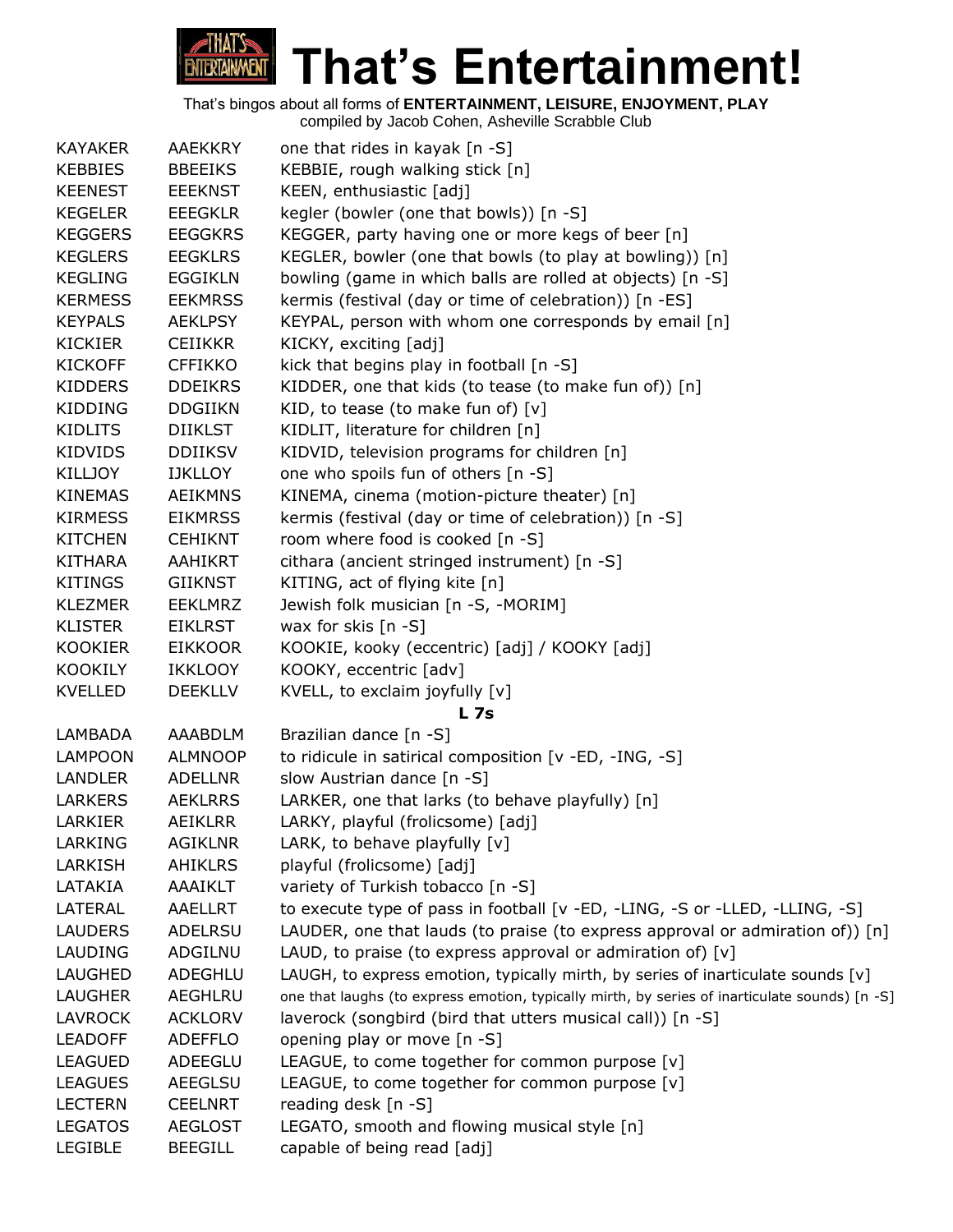

|                |                | complica by caced Concil, Actioning Corabbic Clab                                      |
|----------------|----------------|----------------------------------------------------------------------------------------|
| <b>LEGIBLY</b> | <b>BEGILLY</b> | LEGIBLE, capable of being read [adv]                                                   |
| <b>LEGONGS</b> | <b>EGGLNOS</b> | LEGONG, Balinese dance [n]                                                             |
| LEHAYIM        | <b>AEHILMY</b> | traditional Jewish toast [n -S]                                                        |
| <b>LEISTER</b> | <b>EEILRST</b> | to spear with three-pronged fishing implement [v -ED, -ING, -S]                        |
| <b>LENSING</b> | <b>EGILNNS</b> | act or instance of filming motion picture [n -S] / LENS, to make film of [v]           |
| LENSMAN        | <b>AELMNNS</b> | photographer [n -MEN]                                                                  |
| <b>LEWDEST</b> | <b>DEELSTW</b> | LEWD, obscene (indecent (not decent)) [adj]                                            |
| <b>LIBRARY</b> | ABILRRY        | place where literary materials are kept for reading and reference [n -RIES]            |
| <b>LIEVEST</b> | <b>EEILSTV</b> | LIEVE, gladly (in glad manner) [adv]                                                   |
| <b>LIFEFUL</b> | <b>EFFILLU</b> | full of life [adj]                                                                     |
| <b>LIKABLE</b> | ABEIKLL        | pleasant (pleasing) [adj]                                                              |
| <b>LIKABLY</b> | ABIKLLY        | LIKABLE, pleasant (pleasing) [adv]                                                     |
| <b>LIKINGS</b> | <b>GIIKLNS</b> | LIKING, feeling of attraction or affection [n]                                         |
| <b>LIMBOED</b> | <b>BDEILMO</b> | LIMBO, to perform West Indian dance [v]                                                |
| <b>LIMBOES</b> | <b>BEILMOS</b> | limbo [n] / LIMBO, to perform West Indian dance [v]                                    |
| LINDIED        | <b>DDEIILN</b> | LINDY, to perform fast, lively dance [v]                                               |
| <b>LINDIES</b> | <b>DEIILNS</b> | LINDY, to perform fast, lively dance [v]                                               |
| <b>LIPREAD</b> | <b>ADEILPR</b> | to understand spoken words by interpreting lip movements of speaker [n] / [v -ING, -S] |
| <b>LIVENED</b> | <b>DEEILNV</b> | LIVEN, to make lively [v]                                                              |
| <b>LIVENER</b> | <b>EEILNRV</b> | one that livens (to make lively) [n -S]                                                |
| <b>LOFTERS</b> | <b>EFLORST</b> | LOFTER, type of golf club [n]                                                          |
| <b>LOGGATS</b> | <b>AGGLOST</b> | loggets (old English throwing game) [n LOGGATS]                                        |
| <b>LOGGETS</b> | <b>EGGLOST</b> | old English throwing game [n LOGGETS]                                                  |
| <b>LOLLIES</b> | <b>EILLLOS</b> | LOLLY, lollipop (piece of candy on end of stick) [n]                                   |
| <b>LOLLOPS</b> | <b>LLLOOPS</b> | LOLLOP, to loll (to lounge (to recline or lean in relaxed, lazy manner)) [v]           |
| <b>LONGBOW</b> | <b>BGLNOOW</b> | type of archery bow [n -S]                                                             |
| <b>LOONEYS</b> | <b>ELNOOSY</b> | LOONEY, loony (loony person) [n]                                                       |
| <b>LOONIER</b> | <b>EILNOOR</b> | LOONEY, loony (crazy (insane (mentally unsound))) [adj] / LOONY [adj]                  |
| <b>LOONIES</b> | <b>EILNOOS</b> | LOONIE, coin worth one Canadian dollar [n] / LOONY, loony person [n]                   |
| <b>LOONILY</b> | <b>ILLNOOY</b> | LOONY, crazy (insane (mentally unsound)) [adv]                                         |
| <b>LOPPETS</b> | <b>ELOPPST</b> | LOPPET, long-distance cross-country ski race [n]                                       |
| <b>LOSINGS</b> | <b>GILNOSS</b> | LOSING, loss (act of one that loses) [n]                                               |
| LOTTERY        | <b>ELORTTY</b> | type of gambling game [n -RIES]                                                        |
| <b>LOUNGED</b> | DEGLNOU        | LOUNGE, to recline or lean in relaxed, lazy manner [v]                                 |
| <b>LOUNGER</b> | <b>EGLNORU</b> | one that lounges (to recline or lean in relaxed, lazy manner) [n -S]                   |
| <b>LOUNGES</b> | <b>EGLNOSU</b> | LOUNGE, to recline or lean in relaxed, lazy manner [v]                                 |
| <b>LOUNGEY</b> | <b>EGLNOUY</b> | loungy (suitable for lounging) [adj]                                                   |
| <b>LOVABLE</b> | ABELLOV        | having qualities that attract love [adj]                                               |
| <b>LOVABLY</b> | <b>ABLLOVY</b> | LOVABLE, having qualities that attract love [adv]                                      |
| LOVINGS        | <b>GILNOSV</b> | LOVING, act of expressing love [n]                                                     |
| <b>LUFFING</b> | <b>FFGILNU</b> | LUFF, to steer sailing vessel nearer into wind [v]                                     |
| <b>LUGEING</b> | EGGILNU        | LUGE, to race on luge (small sled) $[v]$                                               |
| <b>LUNCHED</b> | <b>CDEHLNU</b> | LUNCH, to eat noonday meal $[v]$                                                       |
| <b>LUNCHER</b> | <b>CEHLNRU</b> | one that lunches (to eat noonday meal) [n -S]                                          |
| <b>LUNCHES</b> | <b>CEHLNSU</b> | LUNCH, to eat noonday meal [v]                                                         |
| <b>LUNKERS</b> | <b>EKLNRSU</b> | LUNKER, large game fish [n]                                                            |
| <b>LUPANAR</b> | AALNPRU        | brothel (house of prostitution) [n -S]                                                 |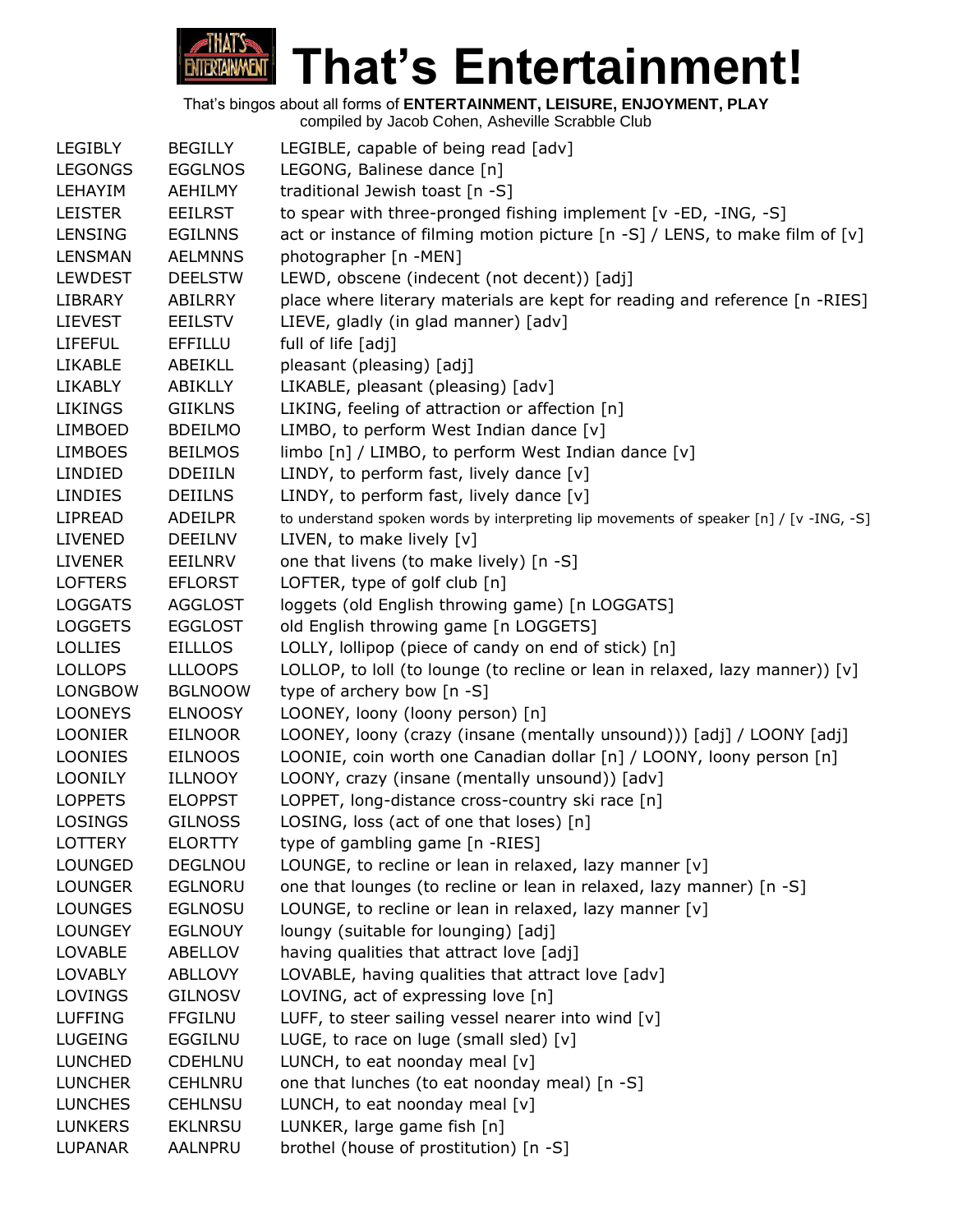

| <b>LUSHING</b> | <b>GHILNSU</b> | LUSH, to drink to excess $[v]$                                       |
|----------------|----------------|----------------------------------------------------------------------|
| <b>LUSTING</b> | <b>GILNSTU</b> | LUST, to have intense desire $[v]$                                   |
| <b>LUTHIER</b> | <b>EHILRTU</b> | one who makes stringed instruments [n -S]                            |
| <b>LUTISTS</b> | <b>ILSSTTU</b> | LUTIST, lutanist (one who plays lute) [n]                            |
| <b>LYRICON</b> | <b>CILNORY</b> | electronic wind instrument [n -S]                                    |
| <b>LYRISTS</b> | <b>ILRSSTY</b> | LYRIST, one who plays lyre [n]                                       |
|                |                | <b>M</b> 7s                                                          |
| <b>MAFFICK</b> | <b>ACFFIKM</b> | to celebrate boisterously [v -ED, -ING, -S]                          |
| <b>MAGIANS</b> | AAGIMNS        | MAGIAN, magus (magician (one skilled in magic)) [n]                  |
| <b>MAHJONG</b> | <b>AGHJMNO</b> | game of Chinese origin [n -S]                                        |
| <b>MAMBOED</b> | ABDEMMO        | MAMBO, to perform ballroom dance [v]                                 |
| <b>MAMBOES</b> | <b>ABEMMOS</b> | MAMBO, to perform ballroom dance [v]                                 |
| MANDOLA        | <b>AADLMNO</b> | ancient lute [n -S]                                                  |
| MANDORA        | <b>AADMNOR</b> | stringed musical instrument [n -S]                                   |
| <b>MANEGES</b> | <b>AEEGMNS</b> | MANEGE, art of training and riding horses [n]                        |
| MANILLE        | AEILLMN        | second highest trump in certain card games [n -S]                    |
| <b>MANUALS</b> | <b>AALMNSU</b> | MANUAL, small reference book [n]                                     |
| <b>MARACAS</b> | <b>AAACMRS</b> | MARACA, percussion instrument [n]                                    |
| <b>MARCATO</b> | <b>AACMORT</b> | musical passage played with strong accentuation [n -S]               |
| <b>MARCHEN</b> | <b>ACEHMNR</b> | folktale (tale forming part of oral tradition of people) [n MARCHEN] |
| MARIMBA        | AABIMMR        | percussion instrument [n -S]                                         |
| <b>MARLINS</b> | <b>AILMNRS</b> | MARLIN, marine game fish [n]                                         |
| MARTINI        | AIIMNRT        | alcoholic beverage [n -S]                                            |
| <b>MARVELS</b> | <b>AELMRSV</b> | MARVEL, to be filled with wonder or astonishment [v]                 |
| <b>MASCOTS</b> | <b>ACMOSST</b> | MASCOT, person, animal, or object believed to bring good luck [n]    |
| <b>MASHIES</b> | <b>AEHIMSS</b> | MASHIE, golf club [n] / MASHY, mashie (golf club) [n]                |
| <b>MASQUES</b> | AEMQSSU        | MASQUE, dramatic entertainment formerly popular in England [n]       |
| <b>MATADOR</b> | <b>AADMORT</b> | bullfighter who kills bull in bullfight [n -S]                       |
| <b>MATCHED</b> | <b>ACDEHMT</b> | MATCH, to set in competition or opposition [v]                       |
| <b>MATCHER</b> | <b>ACEHMRT</b> | one that matches (to set in competition or opposition) [n -S]        |
| <b>MATCHES</b> | <b>ACEHMST</b> | MATCH, to set in competition or opposition [v]                       |
| <b>MATCHUP</b> | <b>ACHMPTU</b> | setting of two players against each other [n -S]                     |
| <b>MATIEST</b> | <b>AEIMSTT</b> | MATEY, companionable [adj]                                           |
| <b>MATINEE</b> | AEEIMNT        | daytime performance [n -S]                                           |
| <b>MAVISES</b> | <b>AEIMSSV</b> | MAVIS, songbird (bird that utters musical call) [n]                  |
| <b>MAXIXES</b> | <b>AEIMSXX</b> | MAXIXE, Brazilian dance [n]                                          |
| MAYBIRD        | ABDIMRY        | bobolink (songbird (bird that utters musical call)) [n -S]           |
| <b>MAYPOLE</b> | <b>AELMOPY</b> | decorated pole used in spring celebration [n -S]                     |
| <b>MAZURKA</b> | AAKMRUZ        | Polish dance [n -S]                                                  |
| <b>MEDIANT</b> | ADEIMNT        | type of musical tone [n -S]                                          |
| <b>MEGAHIT</b> | AEGHIMT        | something extremely successful [n -S]                                |
| MELODIC        | CDEILMO        | pertaining to melody (agreeable succession of musical sounds) [adj]  |
| <b>MERRIER</b> | <b>EEIMRRR</b> | MERRY, cheerful (full of spirits) [adj]                              |
| <b>MERRILY</b> | <b>EILMRRY</b> | MERRY, cheerful (full of spirits) [adv]                              |
| <b>METRIFY</b> | EFIMRTY        | to compose in metrical form [v -FIED, -ING, -FIES]                   |
| <b>MIDCULT</b> | <b>CDILMTU</b> | middle-class culture [n -S]                                          |
| MIDIRON        | <b>DIIMNOR</b> | golf club [n -S]                                                     |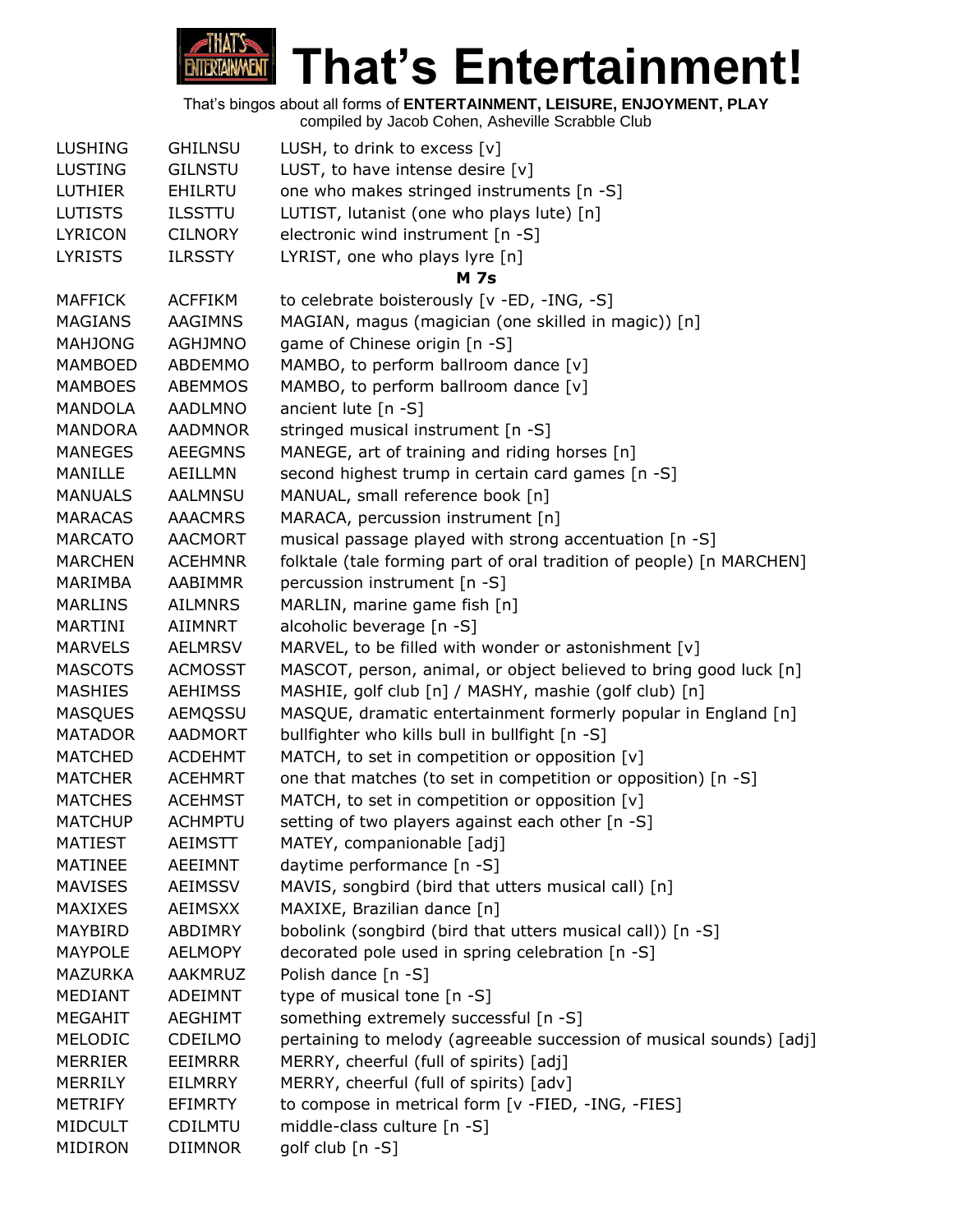

| <b>MIDWAYS</b> | <b>ADIMSWY</b> | MIDWAY, avenue at fair or carnival for concessions and amusements [n]                                               |
|----------------|----------------|---------------------------------------------------------------------------------------------------------------------|
| <b>MIGGLES</b> | <b>EGGILMS</b> | MIGGLE, mig (type of playing marble) [n]                                                                            |
| <b>MILINGS</b> | <b>GIILMNS</b> | MILING, activity of running in one-mile race [n]                                                                    |
| <b>MIMESIS</b> | <b>EIIMMSS</b> | mimicry (instance of mimicking) [n -SES, -ES]                                                                       |
| <b>MIMETIC</b> | <b>CEIIMMT</b> | MIMESIS, mimicry (instance of mimicking) [adj]                                                                      |
| MIMICAL        | <b>ACIILMM</b> | of nature of mimicry [adj]                                                                                          |
| <b>MIMICRY</b> | <b>CIIMMRY</b> | instance of mimicking [n -RIES]                                                                                     |
| MINISKI        | <b>IIIKMNS</b> | short ski [n -S]                                                                                                    |
| <b>MINUETS</b> | <b>EIMNSTU</b> | MINUET, to dance minuet (slow, stately dance) [v]                                                                   |
| <b>MISACTS</b> | <b>ACIMSST</b> | MISACT, to act badly [v]                                                                                            |
| <b>MISAIMS</b> | <b>AIIMMSS</b> | MISAIM, to aim badly [v]                                                                                            |
| <b>MISCAST</b> | <b>ACIMSST</b> | to cast in unsuitable role [v MISCAST, -ING, -S]                                                                    |
| <b>MISCUED</b> | <b>CDEIMSU</b> | MISCUE, to make faulty stroke in billiards [v]                                                                      |
| <b>MISCUES</b> | <b>CEIMSSU</b> | MISCUE, to make faulty stroke in billiards [v]                                                                      |
| <b>MISDEAL</b> | <b>ADEILMS</b> | to deal cards incorrectly [v -T, -ING, -S]                                                                          |
| <b>MISFIRE</b> | <b>EFIIMRS</b> | to fail to fire $[v -D, -RING, -S]$                                                                                 |
| <b>MISHITS</b> | <b>HIIMSST</b> | MISHIT, to hit poorly [v]                                                                                           |
| <b>MISKICK</b> | <b>CIIKKMS</b> | to kick badly [v -ED, -ING, -S]                                                                                     |
| MISPLAY        | <b>AILMPSY</b> | to make bad play in game [v -ED, -ING, -S]                                                                          |
| <b>MISREAD</b> | <b>ADEIMRS</b> | to read (to look at so as to take in meaning of, as something written or printed) incorrectly [v MISREAD, -ING, -S] |
| <b>MISSOUT</b> | IMOSSTU        | losing throw of dice [n -S]                                                                                         |
| <b>MIXDOWN</b> | <b>DIMNOWX</b> | process of combining soundtracks to make recording [n -S]                                                           |
| <b>MIXTAPE</b> | <b>AEIMPTX</b> | compilation of songs recorded from various sources [n -S]                                                           |
| <b>MOCKERS</b> | <b>CEKMORS</b> | MOCKER, one that mocks (to ridicule (to make fun of)) [n]                                                           |
| <b>MOCKERY</b> | <b>CEKMORY</b> | act of mocking (to ridicule (to make fun of)) [n -RIES]                                                             |
| <b>MOCKING</b> | <b>CGIKMNO</b> | MOCK, to ridicule (to make fun of) [v]                                                                              |
| <b>MOGULED</b> | DEGLMOU        | provided with bumps of hard snow [adj]                                                                              |
| <b>MONKEYS</b> | <b>EKMNOSY</b> | MONKEY, to mimic (to imitate closely) [v]                                                                           |
| <b>MONOSKI</b> | <b>IKMNOOS</b> | single broad ski for both feet [n -S]                                                                               |
| <b>MORCEAU</b> | <b>ACEMORU</b> | short literary or musical composition [n -X]                                                                        |
| <b>MOREISH</b> | <b>EHIMORS</b> | so good that you want to have more [adj]                                                                            |
| <b>MOSHERS</b> | <b>EHMORSS</b> | MOSHER, one that moshes (to engage in frenzied dancing with others at rock concert)                                 |
| <b>MOSHING</b> | <b>GHIMNOS</b> | MOSH (to engage in frenzied dancing with others at rock concert) $[v]$                                              |
| MOTIVIC        | <b>CIIMOTV</b> | pertaining to musical motif [adj]                                                                                   |
| <b>MUDDERS</b> | <b>DDEMRSU</b> | MUDDER, racehorse that runs well on muddy track [n]                                                                 |
| <b>MUGGING</b> | <b>GGGIMNU</b> | MUGG, to make funny faces [v]                                                                                       |
| <b>MUGGINS</b> | <b>GGIMNSU</b> | card game [n MUGGINS]                                                                                               |
| <b>MULETAS</b> | <b>AELMSTU</b> | MULETA, red cloth used by matador [n]                                                                               |
| <b>MUMMERY</b> | <b>EMMMRUY</b> | performance by mummers [n -RIES]                                                                                    |
| <b>MUMMING</b> | <b>GIMMMNU</b> | performance of folk play by mummers [n -S] / MUM, to act in disguise [v] / MUMM, to mum [v]                         |
| <b>MUSETTE</b> | <b>EEMSTTU</b> | small bagpipe [n -S]                                                                                                |
| <b>MUSEUMS</b> | <b>EMMSSUU</b> | MUSEUM, place where objects of lasting interest or value are cared for and exhibited [n]                            |
| <b>MUSHERS</b> | <b>EHMRSSU</b> | MUSHER, one that mushes (to travel over snow with dog sled) [n]                                                     |
| <b>MUSHING</b> | <b>GHIMNSU</b> | advancing across snow by dogsled [n -S] / MUSH, to travel over snow with dog sled [v]                               |
| <b>MUSICAL</b> | <b>ACILMSU</b> | play in which dialogue is interspersed with songs and dances [n -S]                                                 |
| <b>MUSICKS</b> | <b>CIKMSSU</b> | MUSICK, to compose music for [v]                                                                                    |
| <b>MUTUELS</b> | <b>ELMSTUU</b> | MUTUEL, system of betting on races [n]                                                                              |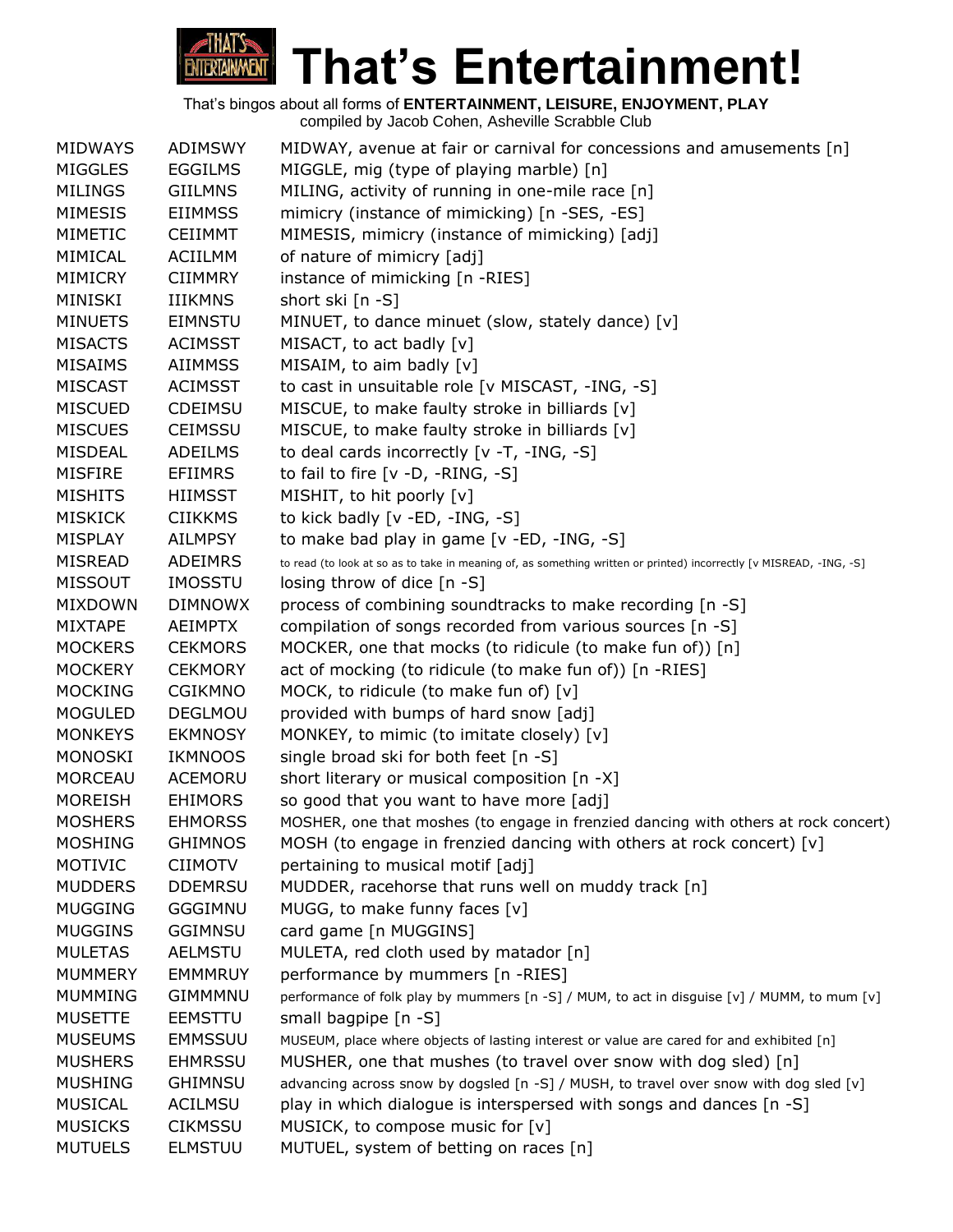

#### **N 7s**

| <b>NARGILE</b> | <b>AEGILNR</b> | narghile (hookah (water pipe)) [n -S]                                     |
|----------------|----------------|---------------------------------------------------------------------------|
| <b>NATURAL</b> | <b>AALNRTU</b> | type of musical note [n -S]                                               |
| <b>NECTARS</b> | <b>ACENRST</b> | NECTAR, delicious drink [n]                                               |
| <b>NELSONS</b> | <b>ELNNOSS</b> | NELSON, wrestling hold [n]                                                |
| <b>NETBALL</b> | <b>ABELLNT</b> | team game similar to basketball [n -S]                                    |
| <b>NIBLICK</b> | <b>BCIIKLN</b> | golf club $[n - S]$                                                       |
| <b>NIMRODS</b> | <b>DIMNORS</b> | NIMROD, hunter (one that hunts (to pursue for food or sport)) [n]         |
| <b>NINEPIN</b> | EIINNNP        | wooden pin used in bowling game [n -S]                                    |
| <b>NITERIE</b> | EEIINRT        | nitery (nightclub) [n -S]                                                 |
| <b>NOBBLED</b> | <b>BBDELNO</b> | NOBBLE, to disable racehorse [v]                                          |
| <b>NOBBLER</b> | <b>BBELNOR</b> | one that nobbles (to disable racehorse) [n -S]                            |
| <b>NOBBLES</b> | <b>BBELNOS</b> | NOBBLE, to disable racehorse [v]                                          |
| <b>NOCKING</b> | <b>CGIKNNO</b> | NOCK, to notch bow or arrow [v]                                           |
| <b>NOIRISH</b> | <b>HIINORS</b> | NOIR, bleak type of crime fiction [adj]                                   |
| <b>NONARTS</b> | <b>ANNORST</b> | NONART, something that is not art [n]                                     |
| <b>NONBOOK</b> | <b>BKNNOOO</b> | book of little literary merit [n -S]                                      |
| <b>NONFANS</b> | <b>AFNNNOS</b> | NONFAN, person who is not fan (enthusiast) [n]                            |
| <b>NONGAME</b> | <b>AEGMNNO</b> | not hunted for food, sport, or fur [adj]                                  |
| <b>NONHERO</b> | <b>EHNNOOR</b> | antihero (protagonist who is notably lacking in heroic qualities) [n -ES] |
| <b>NONPLAY</b> | <b>ALNNOPY</b> | theatrical work that is not play [n -S]                                   |
| <b>NONUSER</b> | <b>ENNORSU</b> | one that is not user [n -S]                                               |
| <b>NOODLED</b> | <b>DDELNOO</b> | NOODLE, to play idly on musical instrument [v]                            |
| <b>NOODLES</b> | <b>DELNOOS</b> | NOODLE, to play idly on musical instrument [v]                            |
| <b>NOOGIES</b> | <b>EGINOOS</b> | NOOGIE, playful rubbing of one's knuckles on another's head [n]           |
| <b>NOONING</b> | <b>GINNNOO</b> | meal eaten at noon [n -S]                                                 |
| <b>NORTENA</b> | <b>AENNORT</b> | style of folk music of northern Mexico and Texas [n -S]                   |
| <b>NOSHERS</b> | <b>EHNORSS</b> | NOSHER, one that noshes (to eat snacks between meals) [n]                 |
| <b>NOSHING</b> | <b>GHINNOS</b> | NOSH, to eat snacks between meals [v]                                     |
| <b>NUBBERS</b> | <b>BBENRSU</b> | NUBBER, weakly hit baseball that was not bunted [n]                       |
| <b>NUPTIAL</b> | AILNPTU        | wedding (marriage ceremony) [n -S]                                        |
| <b>NUTTIER</b> | <b>EINRTTU</b> | NUTTY, silly; crazy [adj]                                                 |
| NUTTILY        | <b>ILNTTUY</b> | NUTTY, silly; crazy [adv]                                                 |
|                |                | 0 7s                                                                      |
| <b>OARSMAN</b> | <b>AAMNORS</b> | person who rows boat [n -MEN]                                             |
| <b>OBEYERS</b> | <b>BEEORSY</b> | OBEYER, one that obeys (to follow commands or guidance of) [n]            |
| <b>OBEYING</b> | <b>BEGINOY</b> | OBEY, to follow commands or guidance of [v]                               |
| <b>OBOISTS</b> | <b>BIOOSST</b> | OBOIST, one who plays oboe [n]                                            |
| <b>OCARINA</b> | <b>AACINOR</b> | wind instrument [n -S]                                                    |
| <b>OCTAVAL</b> | <b>AACLOTV</b> | OCTAVE, type of musical interval [adj]                                    |
| <b>OCTAVES</b> | <b>ACEOSTV</b> | OCTAVE, type of musical interval [n]                                      |
| <b>OFFBEAT</b> | <b>ABEFFOT</b> | unaccented beat in musical measure [n -S]                                 |
| <b>OFFSIDE</b> | <b>DEFFIOS</b> | improper football play [n -S]                                             |
| <b>ONSTAGE</b> | <b>AEGNOST</b> | being on part of stage visible to audience [adj]                          |
| <b>OOMPAHS</b> | <b>AHMOOPS</b> | OOMPAH, to play repeated rhythmic bass accompaniment [v]                  |
| <b>ORATING</b> | AGINORT        | ORATE, to speak formally [v]                                              |
| <b>ORATION</b> | <b>AINOORT</b> | formal speech [n -S]                                                      |
|                |                |                                                                           |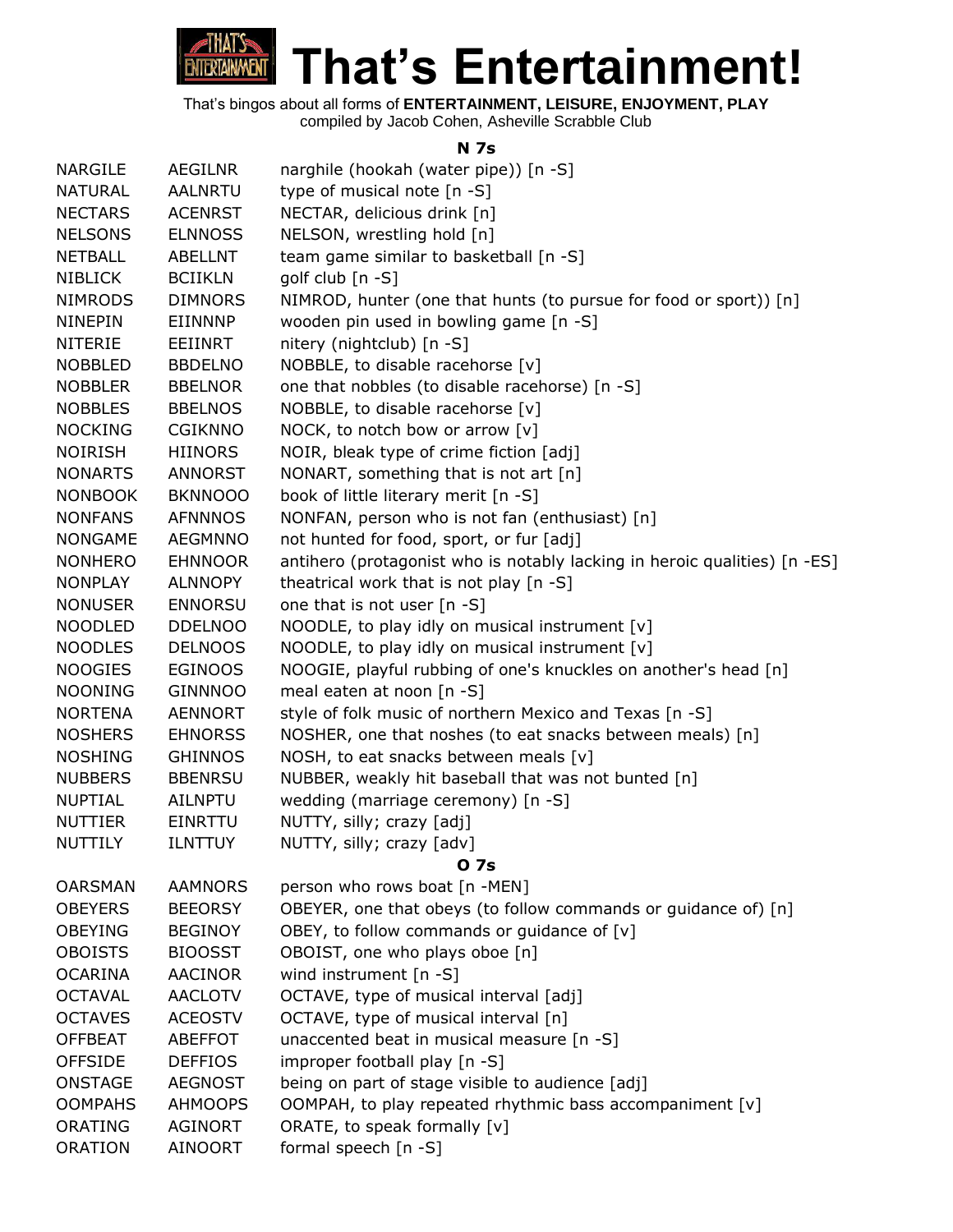

| <b>ORATORS</b> | <b>AOORRST</b> | ORATOR, one that orates (to speak formally) [n]                         |
|----------------|----------------|-------------------------------------------------------------------------|
| <b>ORATORY</b> | <b>AOORRTY</b> | art of public speaking [n -RIES]                                        |
| ORATRIX        | <b>AIORRTX</b> | female orator [n - ICES]                                                |
| <b>ORATURE</b> | <b>AEORRTU</b> | oral forms of literature, such as folklore [n -S]                       |
| ORECTIC        | <b>CCEIORT</b> | pertaining to appetites or desires [adj]                                |
| ORIGAMI        | AGIIMOR        | Japanese art of paper folding [n -S]                                    |
| <b>ORPHISM</b> | <b>HIMOPRS</b> | style of art [n -S]                                                     |
| <b>OTTAVAS</b> | <b>AAOSTTV</b> | OTTAVA, octave (type of musical interval) [n]                           |
| <b>OUTACTS</b> | <b>ACOSTTU</b> | OUTACT, to surpass in acting [v]                                        |
| <b>OUTBAKE</b> | <b>ABEKOTU</b> | to surpass in baking [v -D, -KING, -S]                                  |
| <b>OUTCOOK</b> | <b>CKOOOTU</b> | to surpass in cooking [v -ED, -ING, -S]                                 |
| <b>OUTDOER</b> | <b>DEOORTU</b> | one that outdoes (to exceed in performance) [n -S]                      |
| <b>OUTDOES</b> | <b>DEOOSTU</b> | OUTDO, to exceed in performance $[v]$                                   |
| <b>OUTDONE</b> | <b>DENOOTU</b> | OUTDO, to exceed in performance [v]                                     |
| <b>OUTDRAG</b> | <b>ADGORTU</b> | to surpass in drag racing [v -GGED, -GGING, -S]                         |
| <b>OUTDRAW</b> | <b>ADORTUW</b> | to attract larger audience than [v -REW, -N, -ING, -S]                  |
| <b>OUTFEEL</b> | <b>EEFLOTU</b> | to surpass in feeling [v -ELT, -ING, -S]                                |
| <b>OUTFISH</b> | <b>FHIOSTU</b> | to surpass in fishing [v -ED, -ING, -ES]                                |
| <b>OUTGRIN</b> | <b>GINORTU</b> | to surpass in grinning [v -NNED, -NNING, -S]                            |
| <b>OUTHITS</b> | <b>HIOSTTU</b> | OUTHIT, to get more hits than [v]                                       |
| <b>OUTHUNT</b> | <b>HNOTTUU</b> | to surpass in hunting [v -ED, -ING, -S]                                 |
| <b>OUTINGS</b> | <b>GINOSTU</b> | OUTING, short pleasure trip [n]                                         |
| <b>OUTJUMP</b> | <b>JMOPTUU</b> | to surpass in jumping [v -ED, -ING, -S]                                 |
| <b>OUTKICK</b> | <b>CIKKOTU</b> | to surpass in kicking [v -ED, -ING, -S]                                 |
| <b>OUTLEAD</b> | <b>ADELOTU</b> | to surpass in leading [v -LED, -ING, -S]                                |
| <b>OUTPASS</b> | <b>AOPSSTU</b> | to excel in passing football [v -ED, -ING, -ES]                         |
| <b>OUTPLAY</b> | <b>ALOPTUY</b> | to excel or defeat in game [v -ED, -ING, -S]                            |
| <b>OUTRACE</b> | <b>ACEORTU</b> | to run faster or farther than [v -D, -CING, -S]                         |
| <b>OUTRAVE</b> | <b>AEORTUV</b> | to surpass in raving $[v -D, -VING, -S]$                                |
| <b>OUTRIDE</b> | DEIORTU        | to ride faster or better than [v -RODE, -DDEN, -DING, -S]               |
| <b>OUTRIGS</b> | <b>GIORSTU</b> | OUTRIG, to equip (boat) with outriggers (projections having floats) [v] |
| <b>OUTROWS</b> | <b>OORSTUW</b> | OUTROW, to surpass in rowing [v]                                        |
| <b>OUTRUNS</b> | <b>NORSTUU</b> | OUTRUN, to run faster than [v]                                          |
| <b>OUTRUSH</b> | <b>HORSTUU</b> | to surpass in rushing [v -ED, -ING, -ES]                                |
| <b>OUTSAIL</b> | AILOSTU        | to sail faster than [v -ED, -ING, -S]                                   |
| <b>OUTSING</b> | <b>GINOSTU</b> | to surpass in singing [v -SANG, -SUNG, -ING, -S]                        |
| <b>OUTSOAR</b> | <b>AOORSTU</b> | to soar beyond [v -ED, -ING, -S]                                        |
| <b>OUTSWIM</b> | <b>IMOSTUW</b> | to swim faster or farther than [v -WAM, -WUM, -MMING, -S]               |
| <b>OUTTROT</b> | <b>OORTTTU</b> | to surpass in trotting [v -TTED, -TTING, -S]                            |
| <b>OUTVIED</b> | <b>DEIOTUV</b> | OUTVIE, to surpass in competition [v]                                   |
| <b>OUTVIES</b> | <b>EIOSTUV</b> | OUTVIE, to surpass in competition $[v]$                                 |
| <b>OUTWALK</b> | <b>AKLOTUW</b> | to surpass in walking [v -ED, -ING, -S]                                 |
| <b>OVATION</b> | <b>AINOOTV</b> | expression or demonstration of popular acclaim [n -S]                   |
| <b>OVERAWE</b> | <b>AEEORVW</b> | to subdue by inspiring awe [v D, -WING, -S]                             |
| <b>OVERBET</b> | <b>BEEORTV</b> | to bet too much [v -BET, -TTED, -TTING, -S]                             |
| <b>OVERBID</b> | <b>BDEIORV</b> | to bid higher than [v OVERBID, -DEN, -ING, -S]                          |
| <b>OVEREAT</b> | <b>AEEORTV</b> | to eat to excess [v -ATE, -N, -ING, -S]                                 |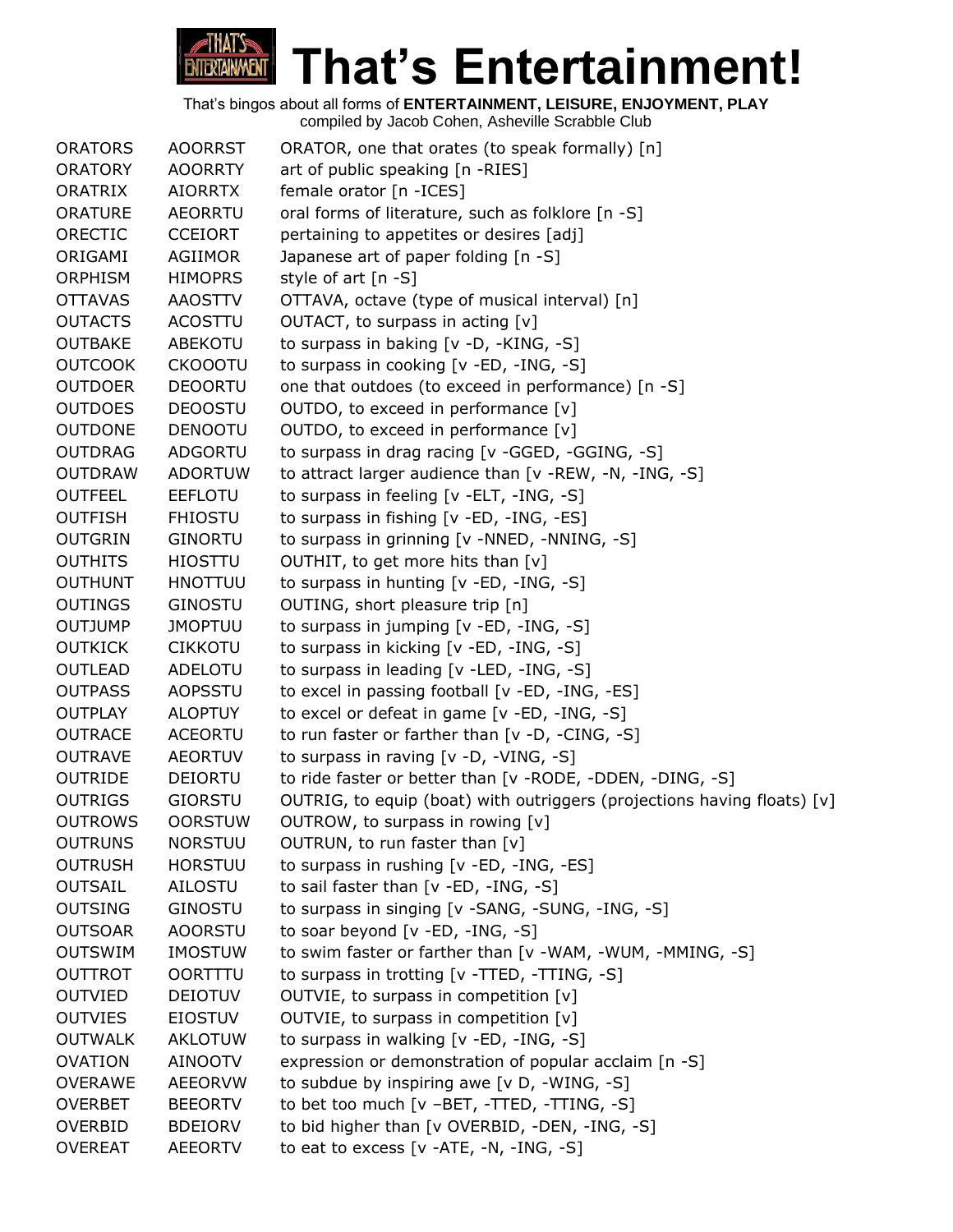

**That's Entertainment!**

That's bingos about all forms of **ENTERTAINMENT, LEISURE, ENJOYMENT, PLAY**

| <b>OVERJOY</b> | <b>EJOORVY</b> | to fill with great joy $[v - ED, -ING, -S]$                                         |
|----------------|----------------|-------------------------------------------------------------------------------------|
| <b>OVERSUP</b> | <b>EOPRSUV</b> | to sup to excess [v -PPED, -PPING, -S]                                              |
|                |                | <b>P</b> 7s                                                                         |
| <b>PACHISI</b> | <b>ACHIIPS</b> | board game of India [n -S]                                                          |
| <b>PADDLED</b> | <b>ADDDELP</b> | PADDLE, to propel with broad-bladed implement [v]                                   |
| <b>PADDLER</b> | <b>ADDELPR</b> | one that paddles (to propel with broad-bladed implement) [n -S]                     |
| <b>PADDLES</b> | <b>ADDELPS</b> | PADDLE, to propel with broad-bladed implement [v]                                   |
| <b>PADDOCK</b> | <b>ACDDKOP</b> | to confine in enclosure for horses [v -ED, -ING, -S]                                |
| <b>PADNAGS</b> | <b>AADGNPS</b> | PADNAG, horse that moves along at easy pace [n]                                     |
| PAEONIC        | <b>ACEINOP</b> | PAEON, metrical foot of four syllables [adj]                                        |
| <b>PAGEANT</b> | <b>AAEGNPT</b> | elaborate public spectacle [n -S]                                                   |
| <b>PAGEFUL</b> | <b>AEFGLPU</b> | as much as page can hold [n -S]                                                     |
| PAGINAL        | AAGILNP        | pertaining to pages of book [adj]                                                   |
| PALADIN        | AADILNP        | knightly champion [n -S]                                                            |
| <b>PALETTE</b> | <b>AEELPTT</b> | board on which artist mixes colors [n -S]                                           |
| <b>PALFREY</b> | <b>AEFLPRY</b> | riding horse [n -S]                                                                 |
| <b>PALLIER</b> | <b>AEILLPR</b> | PALLY, marked by close friendship [adj]                                             |
| <b>PALLING</b> | <b>AGILLNP</b> | PAL, to associate as friends [v] / PALL, to become insipid [v]                      |
| <b>PALOOKA</b> | <b>AAKLOOP</b> | inferior boxer [n -S]                                                               |
| <b>PALSHIP</b> | <b>AHILPPS</b> | relation existing between close friends [n -S]                                      |
| <b>PANDORA</b> | <b>AADNOPR</b> | bandore (ancient lute) [n -S]                                                       |
| <b>PANDORE</b> | <b>ADENOPR</b> | bandore (ancient lute) [n -S]                                                       |
| <b>PANDURA</b> | <b>AADNPRU</b> | bandore (ancient lute) [n -S]                                                       |
| <b>PANFISH</b> | <b>AFHINPS</b> | to fish for any small fish that can be fried whole [v -ED, -ING, -ES]               |
| <b>PANNERS</b> | <b>AENNPRS</b> | PANNER, one that pans (to criticize harshly) [n]                                    |
| <b>PANNING</b> | <b>AGINNNP</b> | PAN, to criticize harshly [v]                                                       |
| PANNIST        | <b>AINNPST</b> | person who plays steel drum [n -S]                                                  |
| PANPIPE        | <b>AEINPPP</b> | musical instrument [n -S]                                                           |
| <b>PANTOUM</b> | <b>AMNOPTU</b> | verse form [n -S]                                                                   |
| PAPHIAN        | AAHINPP        | prostitute [n -S]                                                                   |
| <b>PARKOUR</b> | AKOPRRU        | sport of traversing environmental obstacles by running, climbing, or leaping [n -S] |
| <b>PARLAYS</b> | <b>AALPRSY</b> | PARLAY, to bet original wager and its winnings on subsequent event [v]              |
| <b>PARLORS</b> | <b>ALOPRRS</b> | PARLOR, room for entertainment of visitors [n]                                      |
| <b>PARLOUR</b> | <b>ALOPRRU</b> | parlor (room for entertainment of visitors) [n -S]                                  |
| PARODIC        | <b>ACDIOPR</b> | comically imitative [adj]                                                           |
| <b>PARODOS</b> | <b>ADOOPRS</b> | ode sung in ancient Greek drama [n -OI]                                             |
| <b>PARRING</b> | <b>AGINPRR</b> | PAR, to shoot in standard number of strokes in golf [v]                             |
| <b>PARTIED</b> | <b>ADEIPRT</b> | PARTY, to attend social gathering [v]                                               |
| <b>PARTIER</b> | <b>AEIPRRT</b> | PARTY [adj] / partyer (one that parties (to attend social gathering)) [n -S]        |
| <b>PARTIES</b> | <b>AEIPRST</b> | PARTY, to attend social gathering [v]                                               |
| <b>PARTITA</b> | AAIPRTT        | set of related instrumental pieces [n -S]                                           |
| <b>PARTYER</b> | <b>AEPRRTY</b> | one that parties (to attend social gathering) [n -S]                                |
| PASQUIL        | AILPQSU        | satire or lampoon [n -S]                                                            |
| PASSADO        | <b>AADOPSS</b> | forward thrust in fencing [n -S or -ES]                                             |
| PASSION        | <b>AINOPSS</b> | intense emotion [n -S]                                                              |
| <b>PATHWAY</b> | <b>AAHPTWY</b> | path (trodden way or track) [n -S]                                                  |
| <b>PATZERS</b> | <b>AEPRSTZ</b> | PATZER, inept chess player [n]                                                      |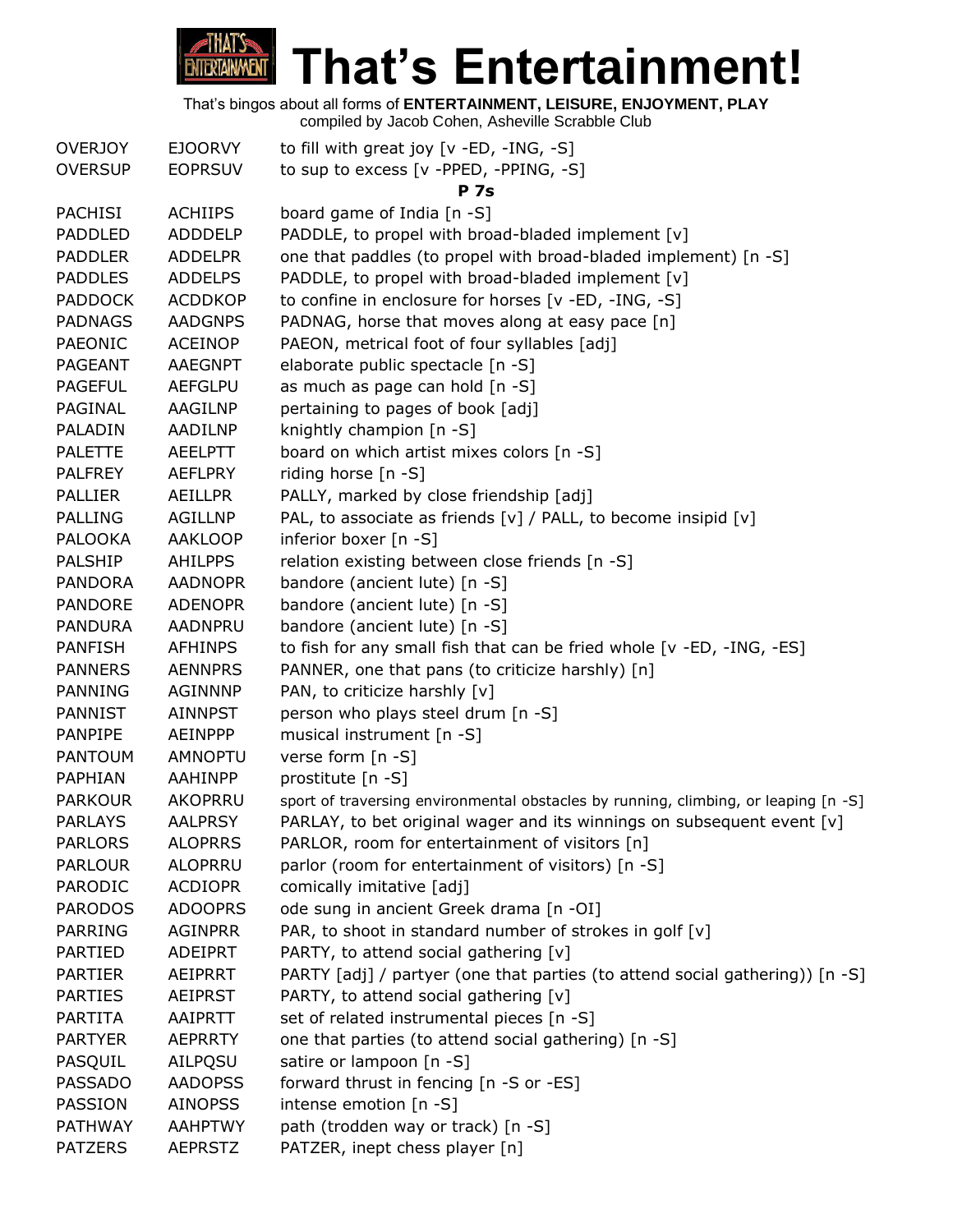

| <b>PAVANES</b> | <b>AAENPSV</b> | PAVANE, pavan (slow, stately dance) [n]                                                                     |
|----------------|----------------|-------------------------------------------------------------------------------------------------------------|
| <b>PEARTER</b> | AEEPRRT        | PEART, lively (full of energy) [adj]                                                                        |
| <b>PEARTLY</b> | <b>AELPRTY</b> | PEART, lively (full of energy) [adv]                                                                        |
| <b>PEDALOS</b> | <b>ADELOPS</b> | PEDALO, paddleboat powered by pedals [n]                                                                    |
| <b>PEEPBOS</b> | <b>BEEOPPS</b> | PEEPBO, game of peekaboo [n]                                                                                |
| <b>PEERIES</b> | <b>EEEIPRS</b> | PEERIE, peery (child's toy) [n] / PEERY, child's toy [n]                                                    |
| <b>PEGTOPS</b> | <b>EGOPPST</b> | PEGTOP, spinning top having peg wound with string [n]                                                       |
| <b>PELOTAS</b> | <b>AELOPST</b> | PELOTA, court game of Spanish origin [n]                                                                    |
| <b>PELOTON</b> | <b>ELNOOPT</b> | main body of riders in bicycle race [n -S]                                                                  |
| <b>PENISES</b> | <b>EEINPSS</b> | PENIS, male organ of copulation [n]                                                                         |
| PENNAME        | <b>AEEMNNP</b> | name used by author instead of his real name [n -S]                                                         |
| <b>PENNERS</b> | <b>EENNPRS</b> | PENNER, one that pens (to write with pen (instrument for writing with fluid ink)) [n]                       |
| <b>PENNING</b> | <b>EGINNNP</b> | PEN, to write with pen (instrument for writing with fluid ink) $[v]$                                        |
| <b>PENSTER</b> | <b>EENPRST</b> | writer (one that writes (to form characters or symbols on surface with instrument)) [n -S]                  |
| <b>PEPPIER</b> | <b>EEIPPPR</b> | PEPPY, full of energy [adj]                                                                                 |
| PEPPILY        | <b>EILPPPY</b> | PEPPY, full of energy [adv]                                                                                 |
| <b>PEPPING</b> | <b>EGINPPP</b> | PEP, to fill with energy [v]                                                                                |
| <b>PEPTALK</b> | <b>AEKLPPT</b> | to inspire enthusiasm in by intense, emotional talk [v -ED, -ING, -S]                                       |
| <b>PERFORM</b> | <b>EFMOPRR</b> | to begin and carry through to completion [v -ED, -ING, -S]                                                  |
| <b>PERKIER</b> | <b>EEIKPRR</b> | PERKY, jaunty (having lively and self-confident manner) [adj]                                               |
| <b>PERKILY</b> | <b>EIKLPRY</b> | PERKY, jaunty (having lively and self-confident manner) [adv]                                               |
| <b>PERKISH</b> | <b>EHIKPRS</b> | somewhat perky [adj]                                                                                        |
| <b>PERUSAL</b> | <b>AELPRSU</b> | act of perusing (to read (to look at so as to take in meaning of, as something written or printed)) [n -S]  |
| <b>PERUSED</b> | <b>DEEPRSU</b> | PERUSE, to read (to look at so as to take in meaning of, as something written or printed) [v]               |
| <b>PERUSER</b> | <b>EEPRRSU</b> | one that peruses (to read (to look at so as to take in meaning of, as something written or printed)) [n -S] |
| <b>PERUSES</b> | <b>EEPRSSU</b> | PERUSE, to read (to look at so as to take in meaning of, as something written or printed) [v]               |
| <b>PHONEYS</b> | <b>EHNOPSY</b> | PHONEY, to phony (to alter so as to make appear genuine) $[v]$                                              |
| PHONIED        | <b>DEHINOP</b> | PHONY, to alter so as to make appear genuine [v]                                                            |
| <b>PHONIER</b> | <b>EHINOPR</b> | PHONEY, phony (not genuine or real) [adj] / PHONY [adj]                                                     |
| <b>PHONIES</b> | <b>EHINOPS</b> | PHONY, to alter so as to make appear genuine $[v]$                                                          |
| <b>PHONILY</b> | <b>HILNOPY</b> | in phony (not genuine or real) manner [adv]                                                                 |
| PHRASAL        | <b>AAHLPRS</b> | pertaining to group of two or more associated words [adj]                                                   |
| <b>PHRASED</b> | <b>ADEHPRS</b> | PHRASE, to express in words [v]                                                                             |
| <b>PHRASES</b> | <b>AEHPRSS</b> | PHRASE, to express in words [v]                                                                             |
| <b>PHRENSY</b> | <b>EHNPRSY</b> | to frenzy (to make frantic (wildly excited)) [v -SIED, -ING, -SIES]                                         |
| <b>PHYSEDS</b> | <b>DEHPSSY</b> | PHYSED, physical education [n]                                                                              |
| PIANISM        | <b>AIIMNPS</b> | performance on piano [n -S]                                                                                 |
| <b>PIANIST</b> | <b>AIINPST</b> | one who plays piano [n -S]                                                                                  |
| <b>PIANOLA</b> | AAILNOP        | type of player piano [n -S]                                                                                 |
| PIBROCH        | <b>BCHIOPR</b> | musical piece played on bagpipe [n -S]                                                                      |
| PICCOLO        | <b>CCILOOP</b> | small flute [n -S]                                                                                          |
| <b>PICKOFF</b> | <b>CFFIKOP</b> | play in baseball [n -S]                                                                                     |
| <b>PICQUET</b> | <b>CEIPQTU</b> | piquet (card game) [n -S]                                                                                   |
| PIERROT        | <b>EIOPRRT</b> | clown $[n - S]$                                                                                             |
| <b>PIGOUTS</b> | <b>GIOPSTU</b> | PIGOUT, instance of eating to excess [n]                                                                    |
| PIGSKIN        | <b>GIIKNPS</b> | skin of pig [n -S]                                                                                          |
| PILLOWS        | <b>ILLOPSW</b> | PILLOW, to rest on pillow (cushion for head) [v]                                                            |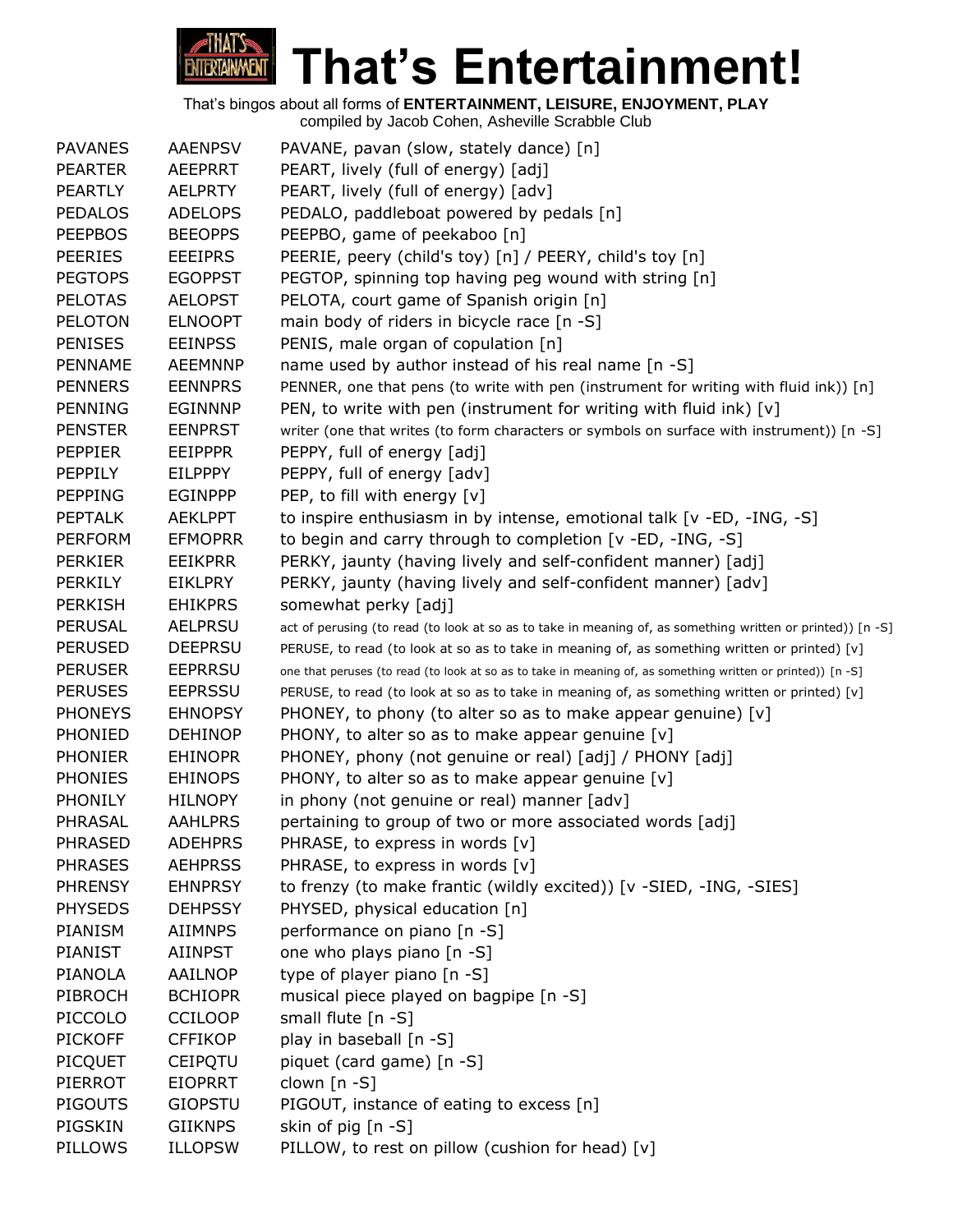

| PIMPING        | <b>GIIMNPP</b> | practice of soliciting clients for prostitute [n -S] / PIMP, to solicit clients for prostitute [v] |
|----------------|----------------|----------------------------------------------------------------------------------------------------|
| <b>PINATAS</b> | AAINPST        | PINATA, pottery jar used in Mexican game [n]                                                       |
| PINBALL        | ABILLNP        | to move abruptly from one place to another [v -ED, -ING, -S]                                       |
| <b>PINOCLE</b> | <b>CEILNOP</b> | pinochle (card game) [n -S]                                                                        |
| <b>PIPEFUL</b> | EFILPPU        | quantity sufficient to fill tobacco pipe [n -S]                                                    |
| <b>PIQUETS</b> | <b>EIPQSTU</b> | PIQUET, card game [n]                                                                              |
| <b>PISCARY</b> | <b>ACIPRSY</b> | place for fishing [n -RIES]                                                                        |
| <b>PITCHED</b> | <b>CDEHIPT</b> | PITCH, to throw (to propel through air with movement of arm) [v]                                   |
| <b>PITCHES</b> | <b>CEHIPST</b> | PITCH, to throw (to propel through air with movement of arm) [v]                                   |
| <b>PIXYISH</b> | <b>HIIPSXY</b> | PIXY, playfully mischievous fairy or elf [adj]                                                     |
| <b>PLACARD</b> | <b>AACDLPR</b> | to publicize by means of posters [v -ED, -ING, -S]                                                 |
| <b>PLACING</b> | <b>ACGILNP</b> | state of being ranked in race [n -S]                                                               |
| <b>PLATOON</b> | <b>ALNOOPT</b> | to alternate with another player at same position [v -ED, -ING, -S]                                |
| <b>PLAYACT</b> | <b>AACLPTY</b> | to take part in theatrical performance [v -ED, -ING, -S]                                           |
| <b>PLAYBOY</b> | <b>ABLOPYY</b> | man devoted to pleasurable activities [n -S]                                                       |
| PLAYDAY        | <b>AADLPYY</b> | holiday [n -S]                                                                                     |
| <b>PLAYERS</b> | <b>AELPRSY</b> | PLAYER, one that plays (to engage in amusement or sport) [n]                                       |
| <b>PLAYING</b> | <b>AGILNPY</b> | PLAY, to engage in amusement or sport [v]                                                          |
| <b>PLAYLET</b> | <b>AELLPTY</b> | short theatrical performance [n -S]                                                                |
| <b>PLAYOFF</b> | <b>AFFLOPY</b> | series of games played to determine championship [n -S]                                            |
| <b>PLAYPEN</b> | <b>AELNPPY</b> | enclosure in which young child may play [n -S]                                                     |
| <b>PLAYSET</b> | <b>AELPSTY</b> | outdoor apparatus having equipment for children's activities [n -S]                                |
| <b>PLEASED</b> | <b>ADEELPS</b> | PLEASE, to give enjoyment or satisfaction to [v]                                                   |
| <b>PLEASER</b> | <b>AEELPRS</b> | one that pleases (to give enjoyment or satisfaction to) [n -S]                                     |
| <b>PLEASES</b> | <b>AEELPSS</b> | PLEASE, to give enjoyment or satisfaction to [v]                                                   |
| PLINKED        | <b>DEIKLNP</b> | PLINK, to shoot at random targets [v]                                                              |
| <b>PLINKER</b> | <b>EIKLNPR</b> | one that plinks (to shoot at random targets) [n -S}                                                |
| <b>PLISKIE</b> | <b>EIIKLPS</b> | practical joke [n -S]                                                                              |
| <b>POACHED</b> | <b>ACDEHOP</b> | POACH, to trespass for purpose of taking game or fish [v]                                          |
| <b>POACHER</b> | <b>ACEHOPR</b> | one that poaches (to trespass for purpose of taking game or fish) [n -S]                           |
| <b>POACHES</b> | <b>ACEHOPS</b> | POACH, to trespass for purpose of taking game or fish [v]                                          |
| <b>POESIES</b> | <b>EEIOPSS</b> | POESY, poetry (literary work in metrical form) [n]                                                 |
| <b>POETESS</b> | <b>EEOPSST</b> | female poet [n -ES]                                                                                |
| <b>POETICS</b> | <b>CEIOPST</b> | poetic theory or practice [n POETICS]                                                              |
| <b>POETISE</b> | <b>EEIOPST</b> | to poetize (to write poetry) [v -D, -SING, -S]                                                     |
| POETIZE        | <b>EEIOPTZ</b> | to write poetry [v -D, -ZING, -S]                                                                  |
| <b>POGOING</b> | <b>GGINOOP</b> | POGO, to jump up and down as if on pogo stick [v]                                                  |
| <b>POINTES</b> | <b>EINOPST</b> | POINTE, ballet position [n]                                                                        |
| <b>POLKAED</b> | <b>ADEKLOP</b> | POLKA, to perform lively dance [v]                                                                 |
| <b>POLOIST</b> | <b>ILOOPST</b> | polo player [n -S]                                                                                 |
| <b>PONCING</b> | <b>CGINNOP</b> | PONCE, to pimp (to solicit clients for prostitute) [v]                                             |
| <b>PONTONS</b> | <b>NNOOPST</b> | PONTON, pontoon (flat-bottomed boat) [n]                                                           |
| <b>PONTOON</b> | <b>NNOOOPT</b> | flat-bottomed boat $[n-S] / [v - ED, -ING, -S]$                                                    |
| <b>POPGUNS</b> | <b>GNOPPSU</b> | POPGUN, toy gun [n]                                                                                |
| <b>POPOUTS</b> | <b>OOPPSTU</b> | POPOUT, type of out in baseball [n]                                                                |
| <b>POPPIER</b> | <b>EIOPPPR</b> | POPPY, having characteristics of pop music [adj]                                                   |
| <b>POPSTER</b> | <b>EOPPRST</b> | pop musician [n -S]                                                                                |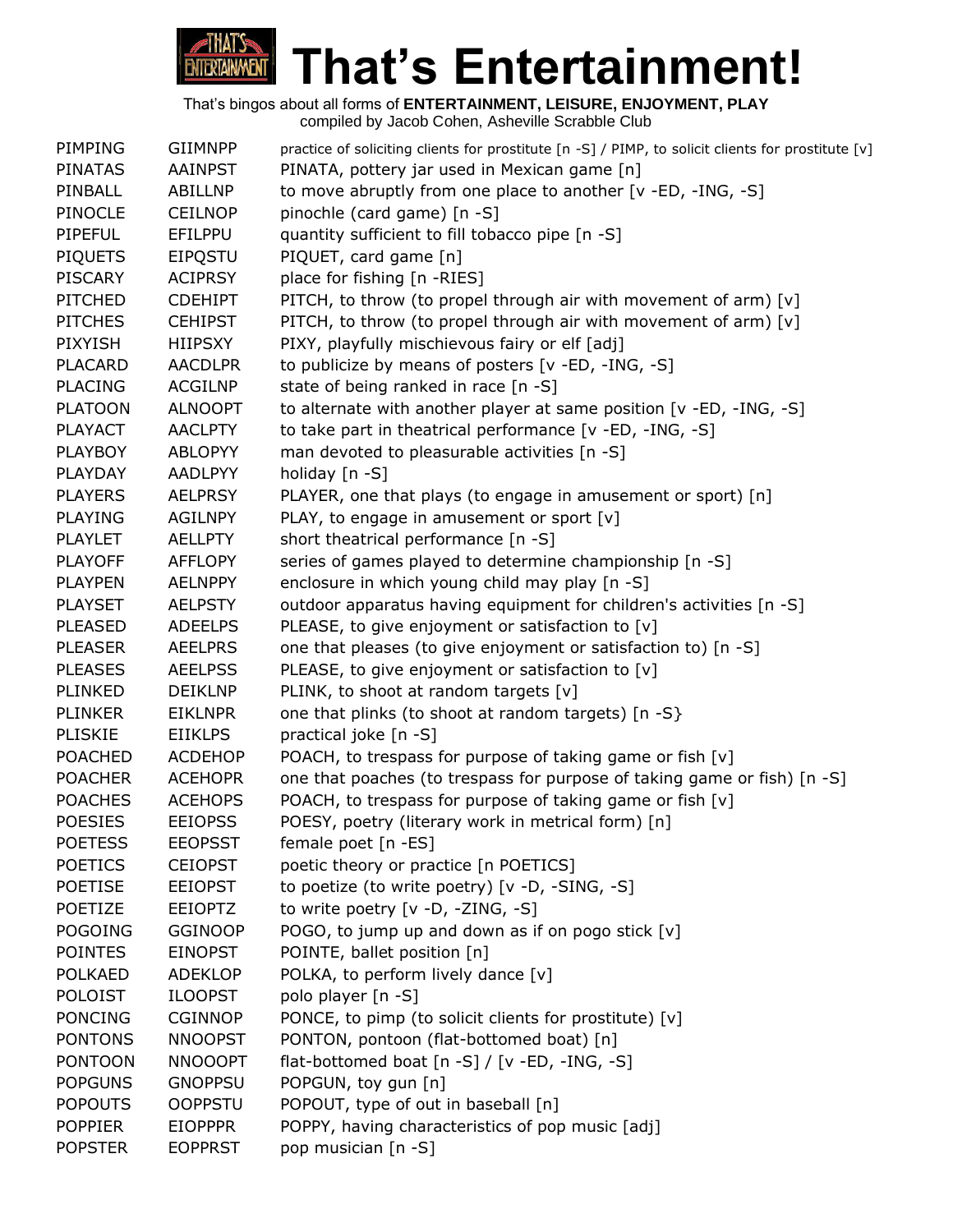

| <b>PORTAGE</b> | <b>AEGOPRT</b> | to transport from one navigable waterway to another [v -D, -GING, -S]        |
|----------------|----------------|------------------------------------------------------------------------------|
| <b>POTIONS</b> | <b>INOOPST</b> | POTION, magical or medicinal drink [n]                                       |
| <b>POTSIES</b> | <b>EIOPSST</b> | POTSIE, potsy (children's game) [n] / POTSY, children's game [n]             |
| <b>POTTERS</b> | <b>EOPRSTT</b> | POTTER, to putter (to occupy oneself in leisurely or ineffective manner) [v] |
| <b>POTZERS</b> | <b>EOPRSTZ</b> | POTZER, patzer (inept chess player) [n]                                      |
| <b>PRAISED</b> | <b>ADEIPRS</b> | PRAISE, to express approval or admiration of $[v]$                           |
| <b>PRAISER</b> | <b>AEIPRRS</b> | one that praises (to express approval or admiration of) [n -S]               |
| <b>PRAISES</b> | <b>AEIPRSS</b> | PRAISE, to express approval or admiration of [v]                             |
| <b>PREAMPS</b> | <b>AEMPPRS</b> | PREAMP, amplifier (device for amplifying) [n]                                |
| <b>PRECENT</b> | <b>CEENPRT</b> | to lead church choir in singing [v -ED, -ING, -S]                            |
| PREGAME        | <b>AEEGMPR</b> | to consume alcohol before game [v -D, -MING, -S]                             |
| <b>PRELIMS</b> | <b>EILMPRS</b> | PRELIM, preliminary match [n]                                                |
| <b>PRELUDE</b> | <b>DEELPRU</b> | to play musical introduction [v -D, -DING, -S]                               |
| <b>PREMEET</b> | <b>EEEMPRT</b> | preceding meet [adj]                                                         |
| <b>PREQUEL</b> | EELPQRU        | book whose story precedes that of earlier work [n -S]                        |
| <b>PRERACE</b> | <b>ACEEPRR</b> | preceding race [adj]                                                         |
| <b>PREROCK</b> | <b>CEKOPRR</b> | preceding development of rock music [adj]                                    |
| <b>PRESHOW</b> | <b>EHOPRSW</b> | to show beforehand [v -ED, -N, -ING, -S]                                     |
| <b>PRESONG</b> | <b>EGNOPRS</b> | preceding song (musical composition written or adapted for singing) [adj]    |
| <b>PRESTOS</b> | <b>EOPRSST</b> | PRESTO, musical passage played in rapid tempo [n]                            |
| <b>PRETAPE</b> | <b>AEEPPRT</b> | to tape beforehand [v -D, -PING, -S]                                         |
| <b>PRETEND</b> | <b>DEENPRT</b> | to assume or display false appearance of [v -ED, -ING, -S]                   |
| <b>PREVIEW</b> | <b>EEIPRVW</b> | to view or exhibit in advance [v -ED, -ING, -S]                              |
| PRIMERO        | <b>EIMOPRR</b> | card game [n -S]                                                             |
| <b>PRIMERS</b> | <b>EIMPRRS</b> | PRIMER, book that covers basics of subject [n]                               |
| PRINKED        | <b>DEIKNPR</b> | PRINK, to dress or adorn in showy manner [v]                                 |
| <b>PRINKER</b> | <b>EIKNPRR</b> | one that prinks (to dress or adorn in showy manner) [n -S]                   |
| <b>PRINTED</b> | <b>DEINPRT</b> | PRINT, to produce by pressed type on surface [v]                             |
| <b>PRINTER</b> | <b>EINPRRT</b> | one that prints (to produce by pressed type on surface) [n -S]               |
| <b>PROETTE</b> | <b>EEOPRTT</b> | female professional athlete [n -S]                                           |
| <b>PROMOTE</b> | <b>EMOOPRT</b> | to contribute to progress of [v -D, -TING, -S]                               |
| <b>PROPMAN</b> | <b>AMNOPPR</b> | man in charge of stage properties [n -MEN]                                   |
| <b>PROPMEN</b> | <b>EMNOPPR</b> | PROPMAN, man in charge of stage properties [n]                               |
| <b>PROSAIC</b> | <b>ACIOPRS</b> | pertaining to prose [adj]                                                    |
| <b>PROSERS</b> | <b>EOPRRSS</b> | PROSER, prosaist (writer of prose) [n]                                       |
| <b>PROSIER</b> | <b>EIOPRRS</b> | PROSY, prosaic (pertaining to prose) [adj]                                   |
| <b>PROSIFY</b> | <b>FIOPRSY</b> | to turn into prose [v -FIED, -ING, -FIES]                                    |
| <b>PROSILY</b> | <b>ILOPRSY</b> | in prosy (prosaic (pertaining to prose)) manner [adv]                        |
| <b>PROSING</b> | <b>GINOPRS</b> | PROSE, to write prose (writing without metrical structure) [v]               |
| <b>PROSODY</b> | <b>DOOPRSY</b> | study of poetical forms [n -DIES]                                            |
| <b>PROSSES</b> | <b>EOPRSSS</b> | PROSS, prostitute [n]                                                        |
| <b>PROSSIE</b> | <b>EIOPRSS</b> | prostitute [n -S]                                                            |
| <b>PROSTIE</b> | <b>EIOPRST</b> | prostitute [n -S]                                                            |
| <b>PROUDER</b> | <b>DEOPRRU</b> | PROUD, having or displaying pride [adj]                                      |
| <b>PROUDLY</b> | <b>DLOPRUY</b> | PROUD, having or displaying pride [adv]                                      |
| <b>PROWEST</b> | <b>EOPRSTW</b> | PROW, brave (showing courage) [adj]                                          |
| <b>PSALTRY</b> | <b>ALPRSTY</b> | psaltery (ancient stringed musical instrument) [n -RIES]                     |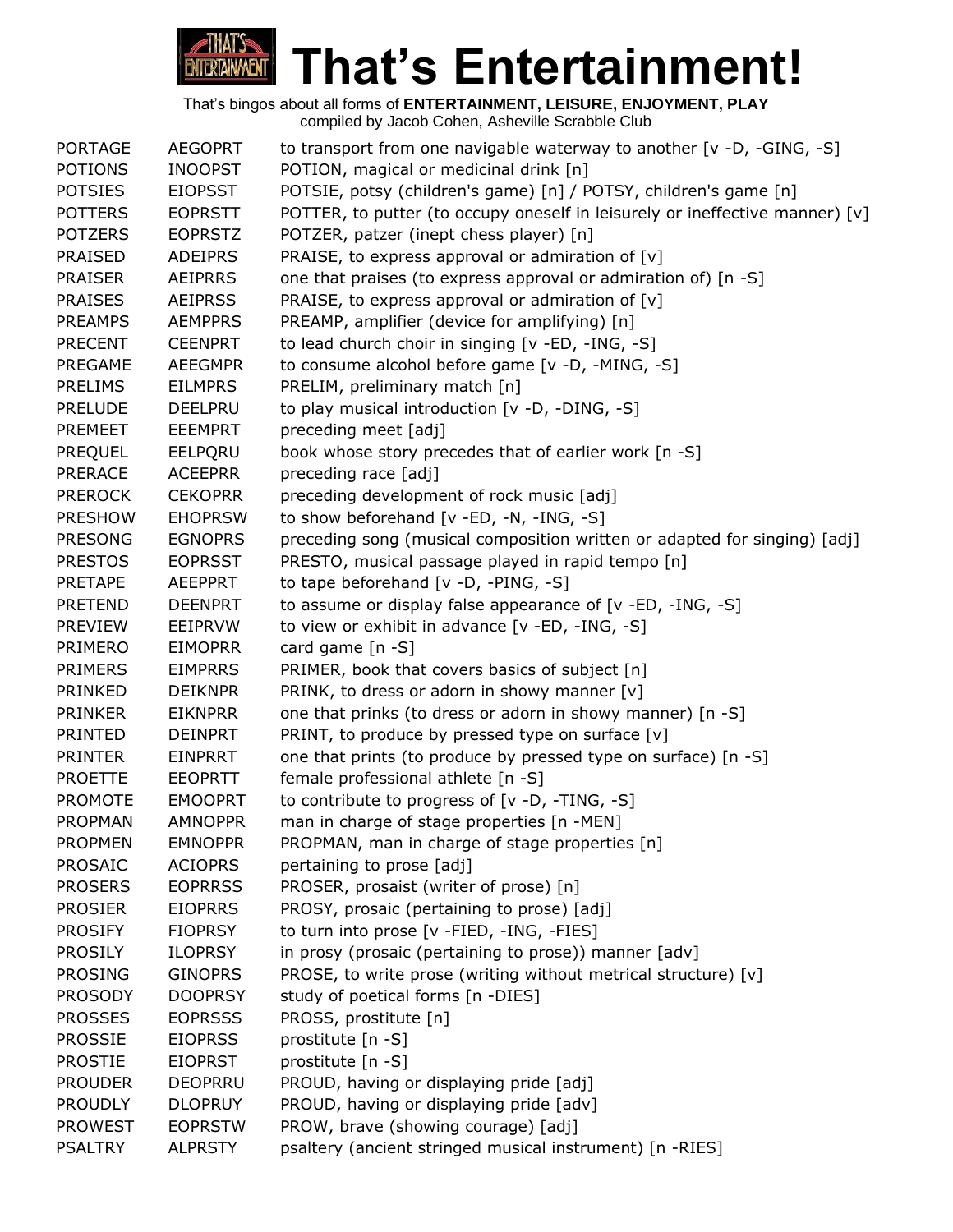

| <b>PUBBING</b> | <b>BBGINPU</b> | practice of drinking in pubs [n -S]                                                                              |
|----------------|----------------|------------------------------------------------------------------------------------------------------------------|
| <b>PUBLISH</b> | <b>BHILPSU</b> | to print and issue to public [v -ED, -ING, -ES]                                                                  |
| <b>PUNKERS</b> | <b>EKNPRSU</b> | PUNKER, punk rock musician [n]                                                                                   |
| <b>PUNKISH</b> | <b>HIKNPSU</b> | pertaining to style inspired by punk rock [adj]                                                                  |
| <b>PUNNERS</b> | <b>ENNPRSU</b> | PUNNER, punster (one who is given to punning) [n]                                                                |
| <b>PUNNIER</b> | EINNPRU        | PUNNY, being or involving pun [adj]                                                                              |
| <b>PUNNING</b> | <b>GINNNPU</b> | act of making pun [n -S] / PUN, to make pun (play on words) [v]                                                  |
| <b>PUNSTER</b> | <b>ENPRSTU</b> | one who is given to punning [n -S]                                                                               |
| <b>PUSHUPS</b> | <b>HPPSSUU</b> | PUSHUP, type of exercise [n]                                                                                     |
| <b>PUTOUTS</b> | OPSTTUU        | PUTOUT, act of causing out in baseball [n]                                                                       |
| <b>PUTTERS</b> | EPRSTTU        | PUTTER, to occupy oneself in leisurely or ineffective manner [v]                                                 |
| <b>PUTTING</b> | <b>GINPTTU</b> | PUTT, to hit with light stroke in golf $[v]$                                                                     |
| <b>PYRRHIC</b> | <b>CHIPRRY</b> | type of metrical foot [n -S]                                                                                     |
| <b>PZAZZES</b> | <b>AEPSZZZ</b> | PZAZZ, pizazz (quality of being exciting or attractive) [n]                                                      |
|                |                | <b>Q</b> 7s                                                                                                      |
| QAWWALI        | AAILQWW        | style of Muslim music [n -S]                                                                                     |
| QIGONGS        | GGINOQS        | QIGONG, Chinese system of physical exercises [n]                                                                 |
| <b>QUARTES</b> | <b>AEQRSTU</b> | QUARTE, fencing thrust [n]                                                                                       |
| QUATRES        | AEQRSTU        | QUATRE, four at cards or dice [n]                                                                                |
| QUINELA        | AEILNQU        | quinella (type of bet in horse racing) [n -S]                                                                    |
| QUINTES        | EINQSTU        | QUINTE, position in fencing [n]                                                                                  |
| QUINTET        | EINQTTU        | group of five [n -S]                                                                                             |
| QUIRTED        | DEIQRTU        | QUIRT, to strike with riding whip [v]                                                                            |
| QUOITED        | DEIOQTU        | QUOIT, to play throwing game similar to ringtoss [v]                                                             |
|                |                | <b>R</b> 7s                                                                                                      |
| <b>RABBITS</b> | <b>ABBIRST</b> | RABBIT, to hunt rabbits (rodent-like mammals) [v]                                                                |
| <b>RACINGS</b> | <b>ACGINRS</b> | RACING, sport of engaging in contests of speed [n]                                                               |
| <b>RACINOS</b> | <b>ACINORS</b> | RACINO, racetrack at which slot machines are available [n]                                                       |
| <b>RACQUET</b> | <b>ACEQRTU</b> | lightweight implement used in various ball games [n -S]                                                          |
| <b>RADDEST</b> | <b>ADDERST</b> | RAD, very appealing or good [adj]                                                                                |
| <b>RAFFISH</b> | <b>AFFHIRS</b> | tawdry (gaudy (tastelessly showy)) [adj]                                                                         |
| <b>RAFTING</b> | <b>AFGINRT</b> | sport of traveling down river on raft [n -S]                                                                     |
| <b>RAGTIME</b> | <b>AEGIMRT</b> | style of American dance music [n -S]                                                                             |
| <b>RALLYES</b> | <b>AELLRSY</b> | RALLYE, type of automobile race [n]                                                                              |
| <b>RANDANS</b> | <b>AADNNRS</b> | RANDAN, boat rowed by three persons [n]                                                                          |
| <b>RAPPEES</b> | <b>AEEPPRS</b> | RAPPEE, strong snuff [n]                                                                                         |
| <b>RAPTURE</b> | <b>AEPRRTU</b> | to fill with great joy $[v -D, -RING, -S]$                                                                       |
| <b>RASSLED</b> | <b>ADELRSS</b> | RASSLE, to wrestle (to engage in type of hand-to-hand contest) [v]                                               |
| <b>RASSLER</b> | <b>AELRRSS</b> | wrestler (one that wrestles (to engage in type of hand-to-hand contest)) [n -S]                                  |
| <b>RASSLES</b> | <b>AELRSSS</b> | RASSLE, to wrestle (to engage in type of hand-to-hand contest) [v]                                               |
| <b>RATTING</b> | <b>AGINRTT</b> | RAT, to hunt rats (long-tailed rodents) [v]                                                                      |
| <b>RAUCITY</b> | <b>ACIRTUY</b> | state of being raucous (loud and unruly) [n -TIES]                                                               |
| <b>RAUCOUS</b> | <b>ACORSUU</b> | loud and unruly [adj]                                                                                            |
| RAVIEST        | <b>AEIRSTV</b> | RAVEY, characteristic of rave (all-night dance party with fast electronic music) [adj]                           |
| <b>RAZZLES</b> | <b>AELRSZZ</b> | RAZZLE, flamboyant colorful display [n]                                                                          |
| <b>READERS</b> | <b>ADEERRS</b> | READER, one that reads (to look at so as to take in meaning of, as something written or printed) [n]             |
| <b>READING</b> | ADEGINR        | material that is read [n -S] / READ, to look at so as to take in meaning of, as something written or printed [v] |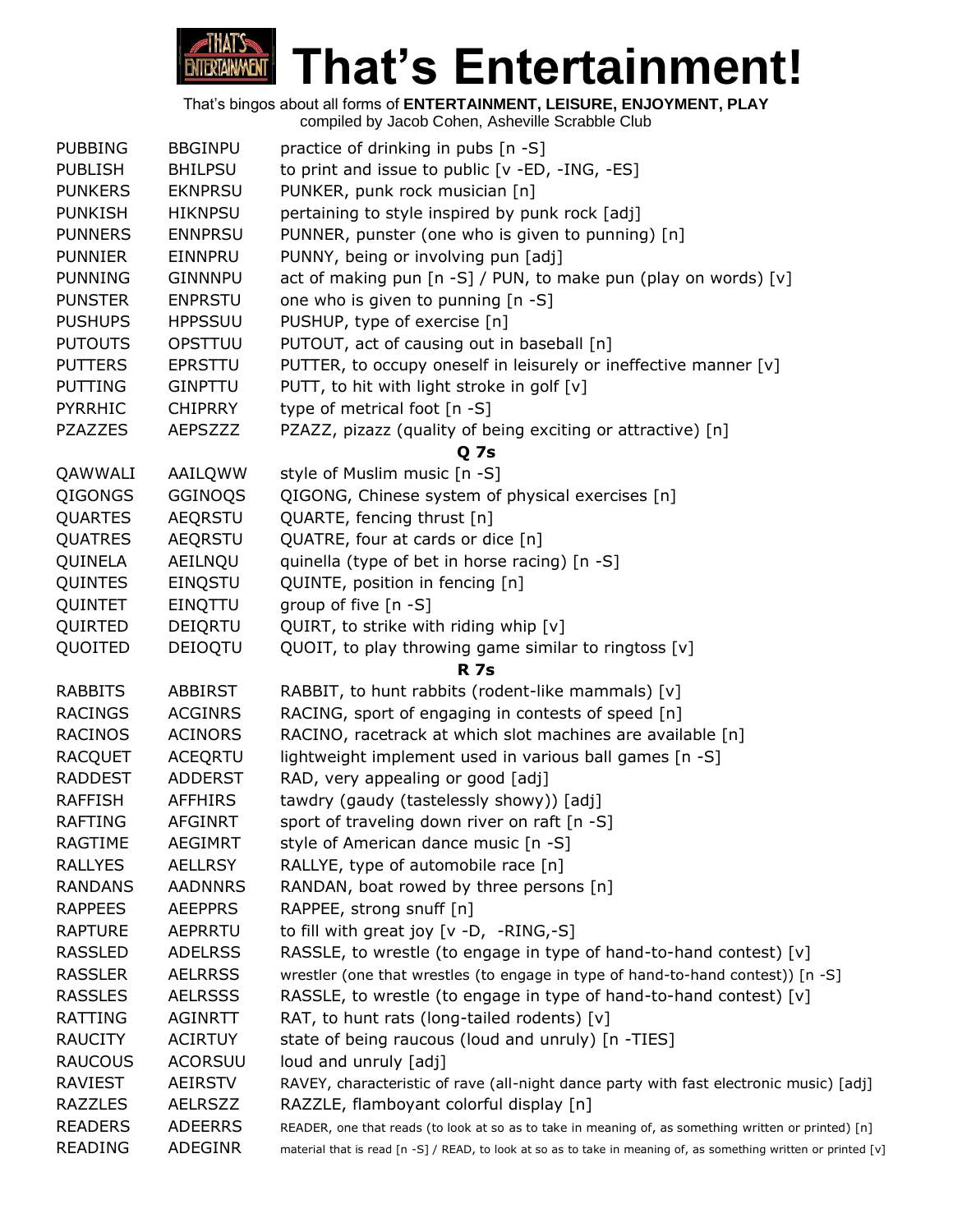# **That's Entertainment!** ENTERTAINMENT

| <b>REBECKS</b> | <b>BCEEKRS</b> | REBECK, rebec (ancient stringed instrument) [n]                                    |
|----------------|----------------|------------------------------------------------------------------------------------|
| <b>RECHEAT</b> | <b>ACEEHRT</b> | hunting call $[n -S]$                                                              |
| <b>REDBONE</b> | <b>BDEENOR</b> | hunting dog [n -S]                                                                 |
| <b>REDOWAS</b> | <b>ADEORSW</b> | REDOWA, lively dance [n]                                                           |
| <b>REEDMAN</b> | <b>ADEEMNR</b> | one who plays reed instrument [n -MEN]                                             |
| <b>REEFERS</b> | <b>EEEFRRS</b> | REEFER, one that reefs (to reduce area of sail) [n]                                |
| <b>REEFING</b> | <b>EEFGINR</b> | REEF, to reduce area of sail [v]                                                   |
| <b>REENJOY</b> | <b>EEJNORY</b> | ENJOY, to receive pleasure from [v -ED, -ING, -S]                                  |
| <b>REFENCE</b> | <b>CEEEFNR</b> | FENCE, to practice art of fencing [v -D, -CING, -S]                                |
| <b>REFEREE</b> | <b>EEEEFRR</b> | to supervise play in certain sports [v -D, -ING, -S]                               |
| <b>REFFING</b> | <b>EFFGINR</b> | work of referee [n -S] / REF, to referee (to supervise play in certain sports) [v] |
| <b>REGALED</b> | ADEEGLR        | REGALE, to delight (to give great pleasure to) [v]                                 |
| <b>REGALER</b> | <b>AEEGLRR</b> | one that regales (to delight (to give great pleasure to)) [n -S]                   |
| <b>REGALES</b> | <b>AEEGLRS</b> | REGALE, to delight (to give great pleasure to) [v]                                 |
| <b>REGATTA</b> | AAEGRTT        | boat race $[n -S]$                                                                 |
| <b>REGGAES</b> | <b>AEEGGRS</b> | REGGAE, form of popular Jamaican music [n]                                         |
| <b>REJOICE</b> | CEEIJOR        | to feel joyful [v -D, -CING, -S]                                                   |
| <b>REKNITS</b> | <b>EIKNRST</b> | REKNIT, to knit again [v]                                                          |
| <b>RELAXED</b> | ADEELRX        | RELAX, to make less tense or rigid [v]                                             |
| <b>RELAXER</b> | AEELRRX        | one that relaxes (to make less tense or rigid) [n -S]                              |
| <b>RELAXES</b> | <b>AEELRSX</b> | RELAX, to make less tense or rigid [v]                                             |
| <b>RELEVES</b> | <b>EEELRSV</b> | RELEVE, raising onto toe in ballet [n]                                             |
| <b>REMATCH</b> | <b>ACEHMRT</b> | MATCH, to set in competition or opposition [v -ED, -ING, -ES]                      |
| <b>REMOUNT</b> | <b>EMNORTU</b> | to mount again [v -ED, -ING, -S]                                                   |
| <b>REPASTS</b> | <b>AEPRSST</b> | REPAST, to eat or feast [v]                                                        |
| <b>REPLAYS</b> | <b>AELPRSY</b> | REPLAY, PLAY, to engage in amusement or sport [v]                                  |
| <b>REPOSAL</b> | <b>AELOPRS</b> | act of reposing (to lie at rest) [n -S]                                            |
| <b>REPOSED</b> | <b>DEEOPRS</b> | REPOSE, to lie at rest [v]                                                         |
| <b>REPOSER</b> | <b>EEOPRRS</b> | one that reposes (to lie at rest) [n -S]                                           |
| <b>REPOSES</b> | <b>EEOPRSS</b> | REPOSE, to lie at rest [v]                                                         |
| <b>REQUIEM</b> | EEIMQRU        | musical composition for dead [n -S]                                                |
| <b>REREADS</b> | <b>ADEERRS</b> | REREAD, to read again [v]                                                          |
| <b>RESCORE</b> | <b>CEEORRS</b> | SCORE, to make point in game or contest [v -D, -RING, -S]                          |
| <b>RESHOWN</b> | <b>EHNORSW</b> | RESHOW, to show again [v]                                                          |
| <b>RESHOWS</b> | <b>EHORSSW</b> | RESHOW, to show again [v]                                                          |
| <b>RESTAGE</b> | <b>AEEGRST</b> | to stage again [v -G -GING, -S]                                                    |
| <b>RESTERS</b> | <b>EERRSST</b> | RESTER, one that rests (to refresh oneself by ceasing work or activity) [n]        |
| <b>RESTFUL</b> | <b>EFLRSTU</b> | tranquil (free from disturbance) [adj -LLER, -LLEST]                               |
| <b>RESTING</b> | <b>EGINRST</b> | REST, to refresh oneself by ceasing work or activity [v]                           |
| <b>RETAPED</b> | <b>ADEEPRT</b> | RETAPE, to tape again [v]                                                          |
| <b>RETAPES</b> | <b>AEEPRST</b> | RETAPE, to tape again [v]                                                          |
| <b>RETASTE</b> | <b>AEERSTT</b> | TASTE, to perceive flavor of by taking into mouth [v -D, -TING, -S]                |
| <b>RETEAMS</b> | <b>AEEMRST</b> | RETEAM, TEAM, to form team (group of persons associated in joint action) [v]       |
| <b>RETELLS</b> | <b>EELLRST</b> | RETELL, to tell again [v]                                                          |
| <b>RETRACK</b> | <b>ACEKRRT</b> | TRACK, to follow marks left by animal, person, or vehicle [v -ED, -ING, -S]        |
| <b>REVELED</b> | <b>DEEELRV</b> | REVEL, to engage in revelry [v]                                                    |
| <b>REVELER</b> | <b>EEELRRV</b> | one that revels (to engage in revelry) [n -S]                                      |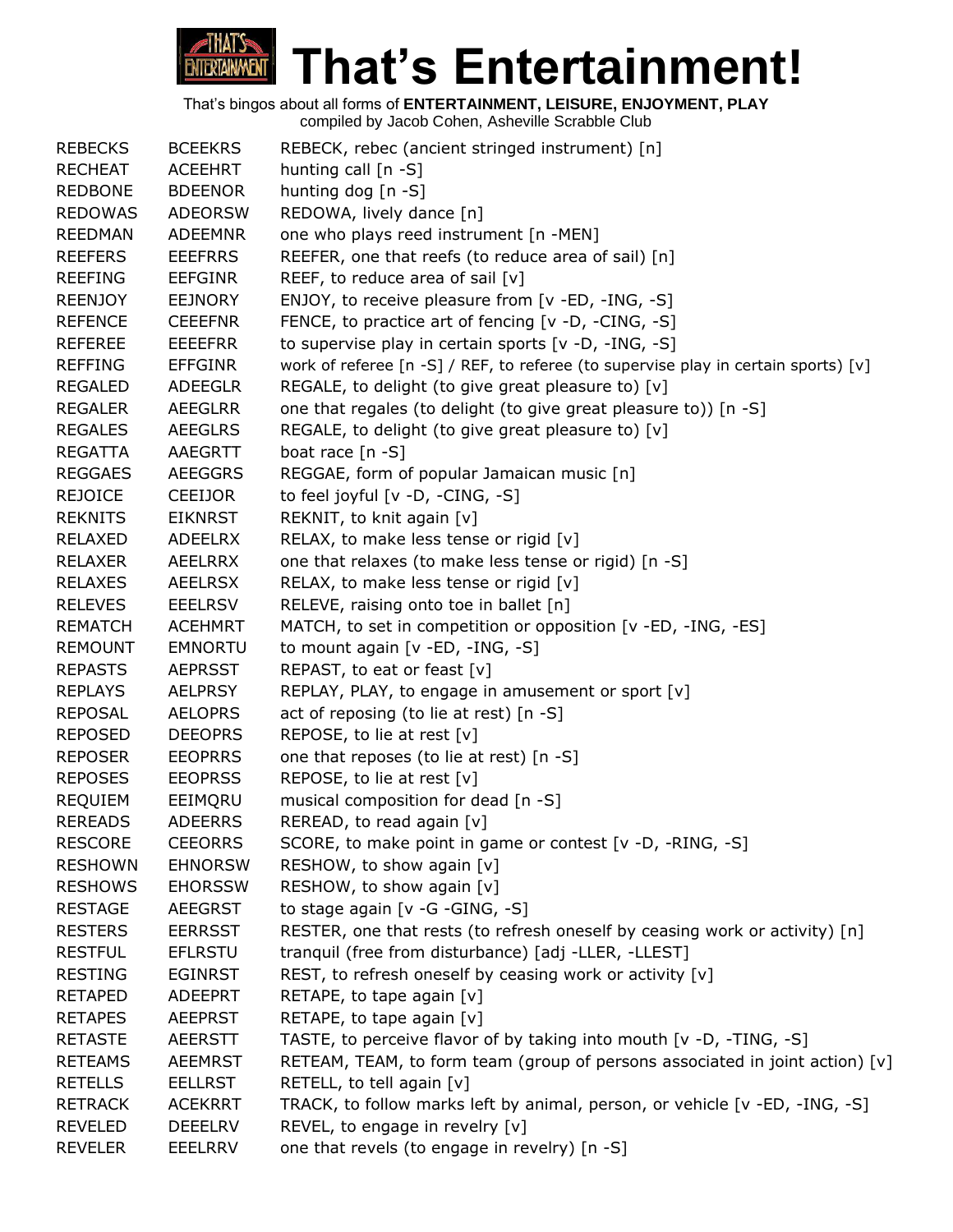

| <b>REVELRY</b> | <b>EELRRVY</b> | noisy merrymaking [n -RIES]                                                           |
|----------------|----------------|---------------------------------------------------------------------------------------|
| <b>REVERSO</b> | <b>EEORRSV</b> | verso (left-hand page of book) [n -S]                                                 |
| <b>REWINDS</b> | <b>DEINRSW</b> | REWIND, to wind again [v]                                                             |
| <b>REWOUND</b> | <b>DENORUW</b> | REWIND, to wind again [v]                                                             |
| <b>RHUMBAS</b> | <b>ABHMRSU</b> | RHUMBA, to rumba (to perform ballroom dance) [v]                                      |
| <b>RHYMERS</b> | <b>EHMRRSY</b> | RHYMER, one that rhymes (to compose verse with corresponding terminal sounds) [n]     |
| <b>RHYMING</b> | <b>GHIMNRY</b> | RHYME, to compose verse with corresponding terminal sounds [v]                        |
| <b>RHYTHMS</b> | <b>HHMRSTY</b> | RHYTHM, movement or procedure with uniform recurrence of strong and weak elements [n] |
| <b>RIANTLY</b> | <b>AILNRTY</b> | RIANT, cheerful (full of spirits) [adv]                                               |
| RIBBIES        | <b>BBEIIRS</b> | RIBBIE, run batted in [n]                                                             |
| <b>RIDINGS</b> | <b>DGIINRS</b> | RIDING, act of one that rides [n]                                                     |
| RIDOTTO        | <b>DIOORTT</b> | public musical entertainment in 18th century England [n -S]                           |
| <b>RIFFAGE</b> | <b>AEFFGIR</b> | series of musical phrases [n -S]                                                      |
| RIKISHI        | <b>HIIIKRS</b> | sumo wrestler [n RIKISHI]                                                             |
| <b>RINGTAW</b> | <b>AGINRTW</b> | game of marbles [n -S]                                                                |
| <b>RIPCORD</b> | <b>CDIOPRR</b> | cord pulled to release parachute [n -S]                                               |
| RIPIENO        | <b>EIINOPR</b> | tutti (musical passage performed by all performers) [n -NI, -S]                       |
| <b>RIPOSTE</b> | <b>EIOPRST</b> | to make return thrust in fencing [v -D, -TING, -S]                                    |
| <b>RIPOSTS</b> | <b>IOPRSST</b> | RIPOST, to riposte (to make return thrust in fencing) [v]                             |
| <b>RISIBLE</b> | <b>BEIILRS</b> | inclined to laugh [adj]                                                               |
| <b>RISIBLY</b> | <b>BIILRSY</b> | RISIBLE, inclined to laugh [adv]                                                      |
| <b>RISUSES</b> | <b>EIRSSSU</b> | RISUS, grin or laugh [n]                                                              |
| <b>RITARDS</b> | <b>ADIRRST</b> | RITARD, musical passage with gradual slackening in tempo [n]                          |
| <b>RIVALRY</b> | AILRRVY        | competition [n -RIES]                                                                 |
| <b>ROADEOS</b> | <b>ADEOORS</b> | ROADEO, competition for truck drivers [n]                                             |
| <b>ROADIES</b> | <b>ADEIORS</b> | ROADIE, person who works for traveling entertainers [n]                               |
| <b>RODEOED</b> | <b>DDEEOOR</b> | RODEO, to perform cowboy skills in contest [v]                                        |
| <b>RODNEYS</b> | <b>DENORSY</b> | RODNEY, small fishing boat [n]                                                        |
| <b>ROISTER</b> | <b>EIORRST</b> | to revel (to engage in revelry) [v -ED, -ING, -S]                                     |
| <b>ROLLICK</b> | <b>CIKLLOR</b> | to frolic (to play and run about merrily) [v -ED, -ING, -S]                           |
| <b>ROLLIES</b> | <b>EILLORS</b> | ROLLIE, hand-rolled cigarette [n]                                                     |
| <b>ROLLOUT</b> | <b>LLOORTU</b> | type of play in football [n -S]                                                       |
| <b>ROMPERS</b> | <b>EMOPRRS</b> | ROMPER, one that romps (to play boisterously) [n]                                     |
| <b>ROMPING</b> | <b>GIMNOPR</b> | ROMP, to play boisterously [v]                                                        |
| <b>RONDEAU</b> | ADENORU        | short poem of fixed form [n -X]                                                       |
| <b>RONDELS</b> | <b>DELNORS</b> | RONDEL, rondeau (short poem of fixed form) of 14 lines [n]                            |
| <b>ROOKIES</b> | <b>EIKOORS</b> | ROOKIE, novice (person new to any field or activity) [n]                              |
| <b>ROOSING</b> | <b>GINOORS</b> | ROOSE, to praise (to express approval or admiration of) $[v]$                         |
| <b>ROOTERS</b> | <b>EOORRST</b> | ROOTER, one that gives encouragement or support [n]                                   |
| <b>ROQUETS</b> | <b>EOQRSTU</b> | ROQUET, to cause one's own ball to hit another in croquet [v]                         |
| <b>ROULADE</b> | ADELORU        | musical embellishment [n -S]                                                          |
| <b>ROUTING</b> | <b>GINORTU</b> | ROUT, to defeat overwhelmingly [v]                                                    |
| <b>ROWBOAT</b> | <b>ABOORTW</b> | small boat designed to be rowed [n -S]                                                |
| <b>ROWINGS</b> | <b>GINORSW</b> | ROWING, sport of racing in light, long, and narrow rowboats [n]                       |
| <b>ROYSTER</b> | <b>EORRSTY</b> | to roister (to revel (to engage in revelry)) [v -ED, -ING, -S]                        |
| <b>RUBATOS</b> | <b>ABORSTU</b> | RUBATO, fluctuation of speed within musical phrase [n]                                |
| <b>RUBRICS</b> | <b>BCIRRSU</b> | RUBRIC, part of manuscript or book that appears in red [n]                            |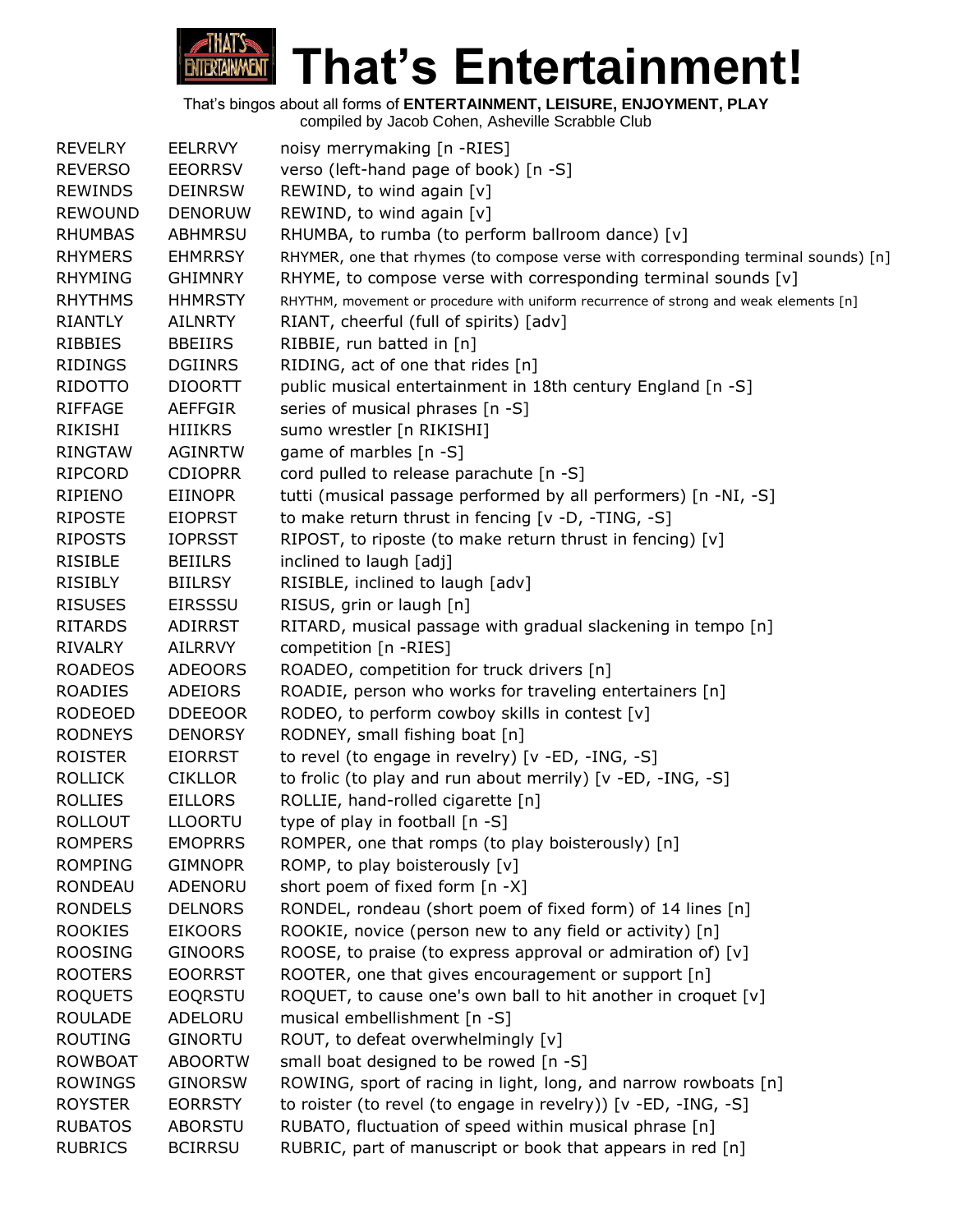

|                |                | That's bingos about all forms of <b>ENTERTAINMENT, LEISURE, ENJOYMENT, PLAY</b><br>compiled by Jacob Cohen, Asheville Scrabble Club |
|----------------|----------------|-------------------------------------------------------------------------------------------------------------------------------------|
| <b>RUFFING</b> | <b>FFGINRU</b> | RUFF, to trump (to outdo (to exceed in performance)) [v]                                                                            |
| <b>RUGBIES</b> | <b>BEGIRSU</b> | RUGBY, form of football [n]                                                                                                         |
| <b>RUGGERS</b> | <b>EGGRRSU</b> | RUGGER, rugby (form of football) [n]                                                                                                |
| <b>RUMBAED</b> | ABDEMRU        | RUMBA, to perform ballroom dance [v]                                                                                                |
| <b>RUMMIES</b> | <b>EIMMRSU</b> | RUMMY, card game [n]                                                                                                                |
| <b>RUNBACK</b> | <b>ABCKNRU</b> | type of run in football [n -S]                                                                                                      |
| <b>RUNLESS</b> | <b>ELNRSSU</b> | scoring no runs in baseball [adj]                                                                                                   |
| <b>RUNNERS</b> | <b>ENNRRSU</b> | RUNNER, one that runs (to move by rapid steps) [n]                                                                                  |
| <b>RUNNING</b> | <b>GINNNRU</b> | race [n -S] / RUN, to move by rapid steps [v]                                                                                       |
| <b>RUNOUTS</b> | <b>NORSTUU</b> | RUNOUT, end of film strip [n]                                                                                                       |
| <b>RUSHING</b> | <b>GHINRSU</b> | yardage gained in football by running plays [n -S]                                                                                  |
|                |                | <b>S</b> 7s                                                                                                                         |
| <b>SACBUTS</b> | <b>ABCSSTU</b> | SACBUT, sackbut (medieval trombone) [n]                                                                                             |
| <b>SAFARIS</b> | <b>AAFIRSS</b> | SAFARI, to go on hunting expedition [v]                                                                                             |
| SAILING        | <b>AGIILNS</b> | act of one that sails [n -S]                                                                                                        |
| <b>SALCHOW</b> | <b>ACHLOSW</b> | figure-skating jump [n -S]                                                                                                          |
| <b>SALOONS</b> | <b>ALNOOSS</b> | SALOON, tavern (place where liquor is sold to be drunk on premises) [n]                                                             |
| <b>SALTANT</b> | <b>AALNSTT</b> | jumping or dancing [adj]                                                                                                            |
| SAMADHI        | AADHIMS        | state of concentration in yoga [n -S]                                                                                               |
| <b>SAMBAED</b> | <b>AABDEMS</b> | SAMBA, to perform Brazilian dance [v]                                                                                               |
| <b>SAMBUCA</b> | <b>AABCMSU</b> | ancient stringed instrument [n -S]                                                                                                  |
| <b>SAMBUKE</b> | ABEKMSU        | sambuca (ancient stringed instrument) [n -S]                                                                                        |
| SAMISEN        | <b>AEIMNSS</b> | Japanese stringed instrument [n -S]                                                                                                 |
| <b>SANDBOX</b> | <b>ABDNOSX</b> | box containing sand for children to play in [n -ES]                                                                                 |
| SANDLOT        | <b>ADLNOST</b> | vacant lot [n -S]                                                                                                                   |
| <b>SANTOOR</b> | <b>ANOORST</b> | santir (Persian dulcimer) [n -S]                                                                                                    |
| <b>SANTOUR</b> | ANORSTU        | santir (Persian dulcimer) [n -S]                                                                                                    |
| <b>SANTURS</b> | ANRSSTU        | SANTUR, santir (Persian dulcimer) [n]                                                                                               |
| SAPPHIC        | <b>ACHIPPS</b> | type of verse form [n -S]                                                                                                           |
| <b>SAPPIER</b> | <b>AEIPPRS</b> | SAPPY, silly (showing lack of good sense) [adj]                                                                                     |
| SAPPILY        | <b>AILPPSY</b> | SAPPY, silly (showing lack of good sense) [adv]                                                                                     |
| SARANGI        | <b>AAGINRS</b> | stringed instrument of India [n -S]                                                                                                 |
| <b>SARCASM</b> | <b>AACMRSS</b> | sharply mocking or contemptuous remark [n -S]                                                                                       |
| <b>SARDANA</b> | <b>AAADNRS</b> | Spanish folk dance [n -S]                                                                                                           |
| <b>SARODES</b> | <b>ADEORSS</b> | SARODE, sarod (stringed instrument of India) [n]                                                                                    |
| <b>SATIRES</b> | AEIRSST        | SATIRE, use of derisive wit to attack folly or wickedness [n]                                                                       |
| <b>SATIRIC</b> | ACIIRST        | SATIRE, use of derisive wit to attack folly or wickedness [adj]                                                                     |
| <b>SAUNTER</b> | <b>AENRSTU</b> | to walk in leisurely manner [v -ED, -ING, -S]                                                                                       |
| <b>SAVATES</b> | AAESSTV        | SAVATE, pugilistic sport [n]                                                                                                        |
| <b>SAVORED</b> | ADEORSV        | SAVOR, to taste or smell with pleasure [v]                                                                                          |
| <b>SAVORER</b> | <b>AEORRSV</b> | one that savors (to taste or smell with pleasure) [n -S]                                                                            |
| <b>SAVOURS</b> | <b>AORSSUV</b> | SAVOUR, to savor (to taste or smell with pleasure) [v]                                                                              |
| <b>SAVOURY</b> | <b>AORSUVY</b> | savory (pleasant to taste or smell) [adj -RIER, -RIEST] / savory [n -RIES]                                                          |
| <b>SAXHORN</b> | <b>AHNORSX</b> | brass wind instrument [n -S]                                                                                                        |
| <b>SAXISTS</b> | AISSSTX        | SAXIST, saxophone player [n]                                                                                                        |
| <b>SAXTUBA</b> | <b>AABSTUX</b> | bass saxhorn [n -S]                                                                                                                 |
| <b>SCALDIC</b> | <b>ACCDILS</b> | skaldic (ancient Scandinavian poet) [adj]                                                                                           |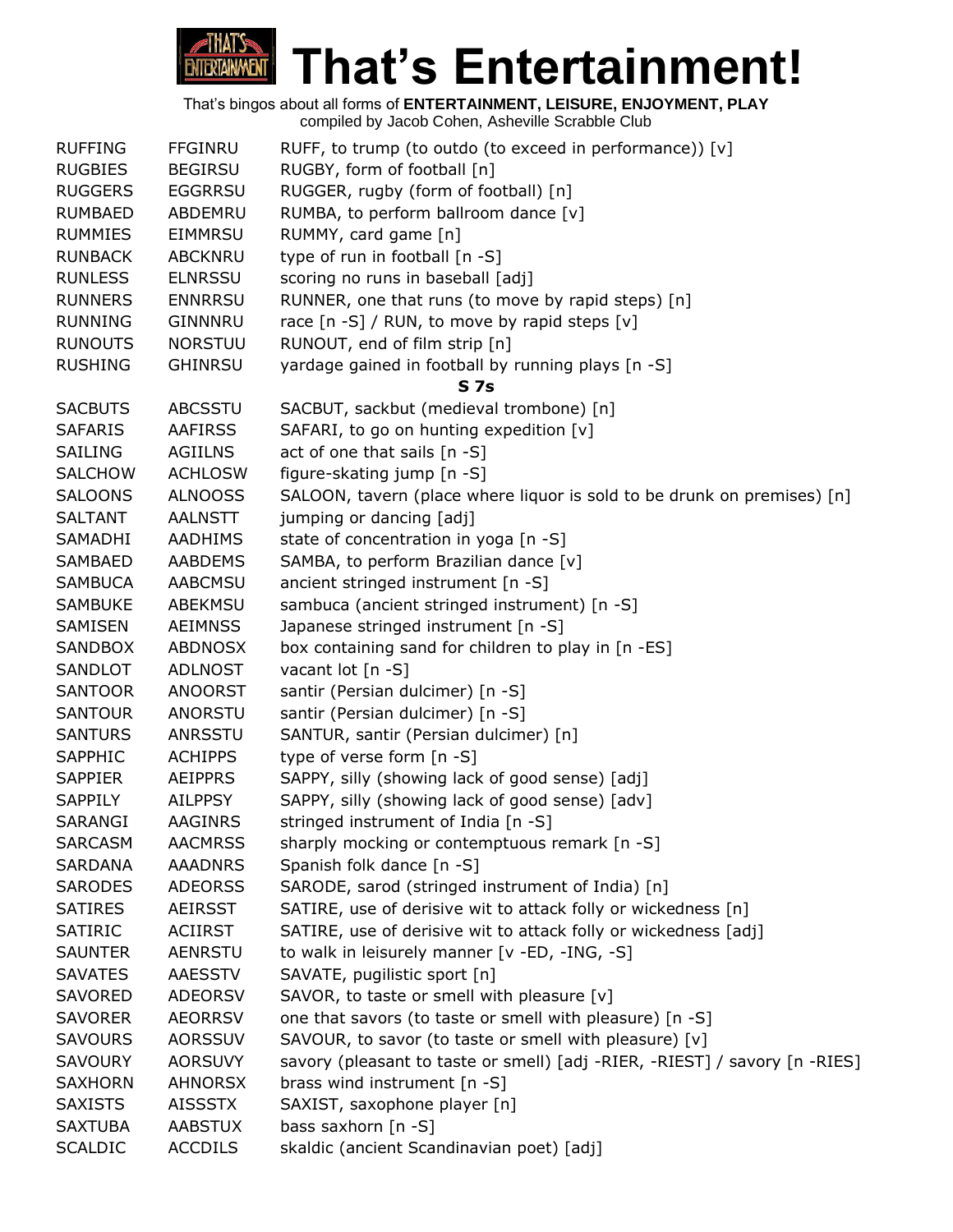

| <b>SCAMPED</b> | <b>ACDEMPS</b> | SCAMP, to perform in hasty or careless manner [v]                           |
|----------------|----------------|-----------------------------------------------------------------------------|
| <b>SCAMPER</b> | <b>ACEMPRS</b> | to run playfully about [v -ED, -ING, -S]                                    |
| <b>SCARFER</b> | <b>ACEFRRS</b> | one that eats or drinks voraciously [n -S]                                  |
| <b>SCHERZO</b> | <b>CEHORSZ</b> | lively musical movement [n -ZI, -S]                                         |
| <b>SCHNEID</b> | <b>CDEHINS</b> | losing streak [n -S]                                                        |
| <b>SCHTICK</b> | <b>CCHIKST</b> | shtick (entertainment routine) [n -S]                                       |
| <b>SCHTIKS</b> | <b>CHIKSST</b> | SCHTIK, shtick (entertainment routine) [n]                                  |
| <b>SCLAFFS</b> | <b>ACFFLSS</b> | SCLAFF, to strike ground with club before hitting ball in golf [v]          |
| <b>SCORERS</b> | <b>CEORRSS</b> | SCORER, one that scores (to make point in game or contest) [n]              |
| <b>SCORING</b> | <b>CGINORS</b> | act of scoring in game [n -S] / SCORE, to make point in game or contest [v] |
| <b>SCRIPTS</b> | <b>CIPRSST</b> | SCRIPT, to prepare written text for, as play or motion picture [v]          |
| <b>SCUBAED</b> | <b>ABCDESU</b> | SCUBA, to swim underwater using breathing device with compressed air [v]    |
| <b>SCULLED</b> | <b>CDELLSU</b> | SCULL, to propel with type of oar [v]                                       |
| <b>SCULLER</b> | <b>CELLRSU</b> | one that sculls (to propel with type of oar) [n -S]                         |
| <b>SEALERY</b> | <b>AEELRSY</b> | occupation of hunting seals [n -RIES]                                       |
| <b>SEALING</b> | <b>AEGILNS</b> | hunting of seals [n -S]                                                     |
| <b>SECONDE</b> | <b>CDEENOS</b> | position in fencing [n -S]                                                  |
| <b>SECONDO</b> | <b>CDENOOS</b> | lower part in piano duet [n -DI]                                            |
| <b>SELLOUT</b> | <b>ELLOSTU</b> | performance for which all seats have been sold [n -S]                       |
| <b>SEMIPRO</b> | <b>EIMOPRS</b> | one who is engaged in some field or sport for pay on part-time basis [n -S] |
| <b>SENDOFF</b> | <b>DEFFNOS</b> | farewell celebration [n -S]                                                 |
| <b>SENDUPS</b> | <b>DENPSSU</b> | SENDUP, parody [n]                                                          |
| <b>SENNETS</b> | <b>EENNSST</b> | SENNET, call sounded on trumpet signaling entrance or exit of actors [n]    |
| <b>SENSEIS</b> | <b>EEINSSS</b> | SENSEI, teacher of Japanese martial arts [n]                                |
| <b>SEPTIME</b> | <b>EEIMPST</b> | position in fencing [n -S]                                                  |
| <b>SERIALS</b> | <b>AEILRSS</b> | SERIAL, literary or dramatic work presented in successive installments [n]  |
| <b>SESTETS</b> | <b>EESSSTT</b> | SESTET, stanza of six lines [n]                                             |
| <b>SESTINA</b> | <b>AEINSST</b> | type of verse form [n -S]                                                   |
| <b>SESTINE</b> | <b>EEINSST</b> | sestina (type of verse form) [n -S]                                         |
| <b>SETBACK</b> | <b>ABCEKST</b> | defeat [n -S]                                                               |
| <b>SETLINE</b> | <b>EEILNST</b> | strong fishing line [n -S]                                                  |
| <b>SETTING</b> | <b>EGINSTT</b> | scenery used in dramatic production [n -S]                                  |
| <b>SEXTAIN</b> | <b>AEINSTX</b> | stanza of six lines [n -S]                                                  |
| <b>SHANKED</b> | <b>ADEHKNS</b> | SHANK, to hit sharply to right, as golf ball [v]                            |
| <b>SHARPED</b> | <b>ADEHPRS</b> | SHARP, to raise in pitch, as musical tone [v]                               |
| <b>SHEHNAI</b> | <b>AEHHINS</b> | double-reed wind instrument of India [n -S]                                 |
| <b>SHENAIS</b> | <b>AEHINSS</b> | SHENAI, shehnai (double-reed wind instrument of India) [n]                  |
| SHIKARI        | <b>AHIIKRS</b> | shikaree (big game hunter) [n -S]                                           |
| <b>SHIKARS</b> | <b>AHIKRSS</b> | SHIKAR, to hunt (to pursue for food or sport) [v]                           |
| SHINDIG        | <b>DGHIINS</b> | elaborate dance or party [n -S]                                             |
| <b>SHINDYS</b> | <b>DHINSSY</b> | SHINDY, shindig (elaborate dance or party) [n]                              |
| <b>SHINNEY</b> | <b>EHINNSY</b> | to play form of hockey [v -ED, -ING, -S]                                    |
| <b>SHOWBIZ</b> | <b>BHIOSWZ</b> | show business [n -ZZES]                                                     |
| <b>SHOWIER</b> | <b>EHIORSW</b> | SHOWY, making great or brilliant display [adj]                              |
| <b>SHOWILY</b> | <b>HILOSWY</b> | in showy (making great or brilliant display) manner [adv]                   |
| <b>SHOWMAN</b> | <b>AHMNOSW</b> | theatrical producer [n -MEN]                                                |
| <b>SHOWOFF</b> | <b>FFHOOSW</b> | one given to pretentious display [n -S]                                     |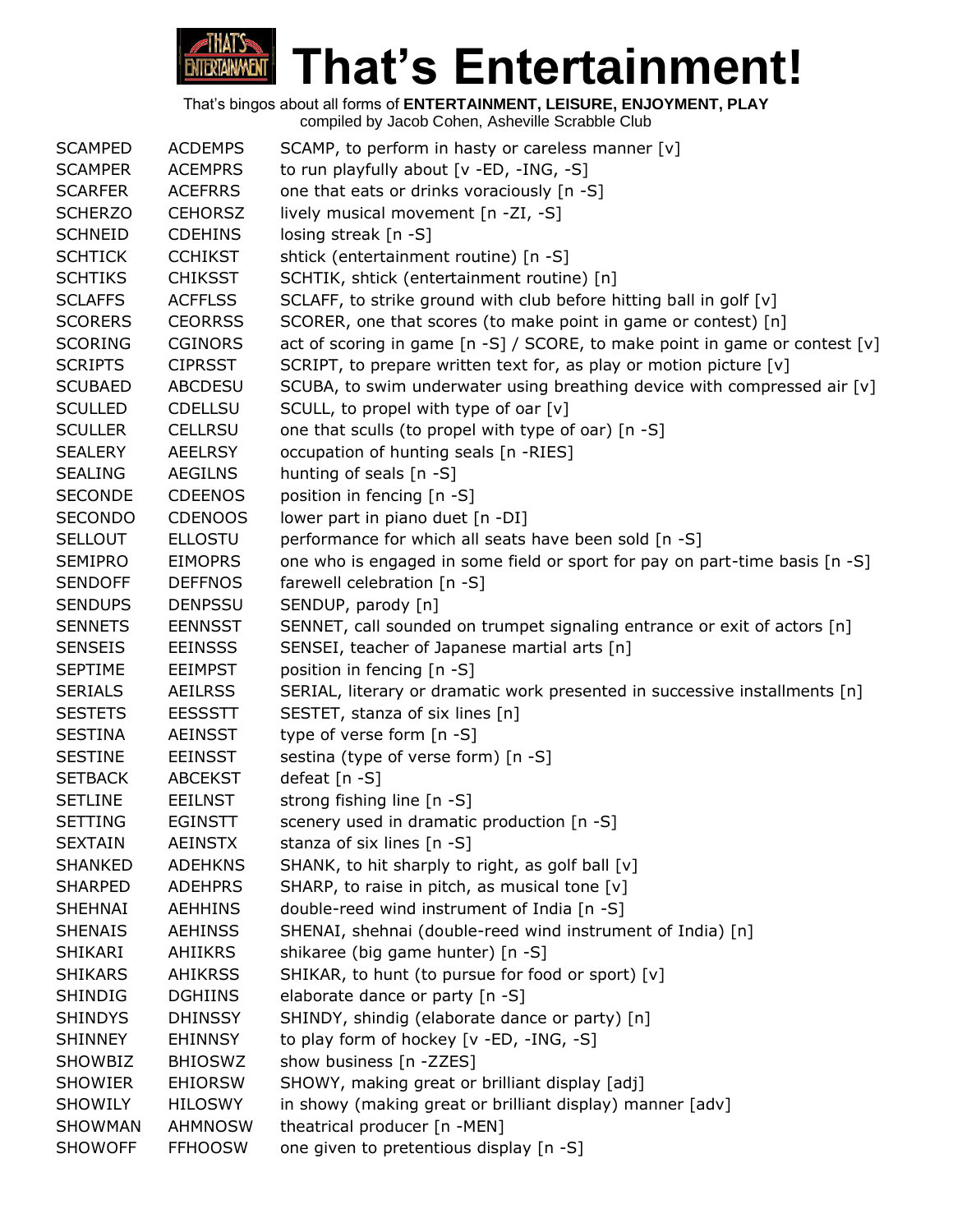

|                |                | complica by cacco concil, noncyllic corabbic clab                                                                          |
|----------------|----------------|----------------------------------------------------------------------------------------------------------------------------|
| <b>SHTICKS</b> | <b>CHIKSST</b> | SHTICK, entertainment routine [n]                                                                                          |
| <b>SHTICKY</b> | <b>CHIKSTY</b> | resembling shtick (entertainment routine) [adj -KIER, -KIEST]                                                              |
| <b>SHUTOUT</b> | <b>HOSTTUU</b> | game in which one team fails to score [n -S]                                                                               |
| <b>SIDEARM</b> | ADEIMRS        | to pitch ball at or below shoulder level [v -ED, -ING, -S]                                                                 |
| <b>SIDEMAN</b> | <b>ADEIMNS</b> | member of jazz band [n -MEN]                                                                                               |
| <b>SIGNING</b> | <b>GGIINNS</b> | act of writing one's signature on document or in book [n -S]                                                               |
| <b>SILENTS</b> | <b>EILNSST</b> | silent movies [n SILENTS]                                                                                                  |
| <b>SILLIER</b> | <b>EIILLRS</b> | SILLY, showing lack of good sense [adj]                                                                                    |
| <b>SILLIES</b> | <b>EIILLSS</b> | SILLY, silly person [n]                                                                                                    |
| <b>SILLILY</b> | <b>IILLLSY</b> | SILLY, showing lack of good sense [adv]                                                                                    |
| <b>SIMPERS</b> | <b>EIMPRSS</b> | SIMPER, to smile in silly manner [v]                                                                                       |
| <b>SINGERS</b> | <b>EGINRSS</b> | SINGER, one that sings (to utter with musical inflections of voice) [n]                                                    |
| <b>SINGING</b> | <b>GGIINNS</b> | act or sound of one that sings [n -S] / SING, to utter with musical inflections of voice [v]                               |
| <b>SIPPING</b> | <b>GIINPPS</b> | SIP, to drink in small quantities [v]                                                                                      |
| <b>SISTRUM</b> | <b>IMRSSTU</b> | ancient Egyptian percussion instrument [n -RA, -S]                                                                         |
| <b>SITCOMS</b> | <b>CIMOSST</b> | SITCOM, television comedy series with continuing characters [n]                                                            |
| <b>SKALDIC</b> | <b>ACDIKLS</b> | SKALD, ancient Scandinavian poet [adj]                                                                                     |
| <b>SKANKED</b> | <b>ADEKKNS</b> | SKANK, to dance in loose-limbed manner [v]                                                                                 |
| <b>SKANKER</b> | <b>AEKKNRS</b> | one that skanks (to dance in loose-limbed manner) [n -S]                                                                   |
| <b>SKATERS</b> | <b>AEKRSST</b> | SKATER, one that skates (to glide over ice or ground on skates (shoes fitted with runners or wheels)) [n]                  |
| <b>SKATING</b> | <b>AGIKNST</b> | sport of gliding on skates [n -S] / SKATE, to glide over ice or ground on skates (shoes fitted with runners or wheels) [v] |
| <b>SKEEING</b> | <b>EEGIKNS</b> | SKEE, to ski (to travel on skis (long, narrow strips of wood or metal)) [v]                                                |
| <b>SKEETER</b> | <b>EEEKRST</b> | skeet shooter [n -S]                                                                                                       |
| <b>SKIABLE</b> | ABEIKLS        | capable of being skied over [adj]                                                                                          |
| <b>SKIBOBS</b> | <b>BBIKOSS</b> | SKIBOB, to ride bike-like vehicle with skis instead of wheels [v]                                                          |
| <b>SKIFFLE</b> | <b>EFFIKLS</b> | to play particular style of music [v -D, -LING, -S]                                                                        |
| <b>SKIINGS</b> | <b>GIIKNSS</b> | SKIING, sport of traveling on skis [n]                                                                                     |
| <b>SKIPPED</b> | <b>DEIKPPS</b> | SKIP, to move with light springing steps [v]                                                                               |
| <b>SKITTLE</b> | <b>EIKLSTT</b> | wooden pin used in bowling game [n -S]                                                                                     |
| <b>SKIWEAR</b> | AEIKRSW        | clothing suitable for wear while skiing [n SKIWEAR]                                                                        |
| <b>SKOALED</b> | <b>ADEKLOS</b> | SKOAL, to drink to health of [v]                                                                                           |
| <b>SKOLING</b> | <b>GIKLNOS</b> | SKOL, to skoal (to drink to health of) [v]                                                                                 |
| <b>SKUNKED</b> | <b>DEKKNSU</b> | SKUNK, to defeat overwhelmingly [v]                                                                                        |
| <b>SKYDIVE</b> | <b>DEIKSVY</b> | to parachute from airplane for sport [v -D or -DOVE, -VING, -S]                                                            |
| <b>SKYLARK</b> | <b>AKKLRSY</b> | to frolic (to play and run about merrily) [v -ED, -ING, -S]                                                                |
| <b>SKYSURF</b> | <b>FKRSSUY</b> | to perform maneuvers during free fall while riding on skyboard [v -ED, -ING, -S]                                           |
| <b>SLAHALS</b> | <b>AAHLLSS</b> | SLAHAL, lahal (team game played by indigenous peoples of Pacific Northwest) [n]                                            |
| <b>SLAINTE</b> | AEILNST        | used to toast one's health [interj]                                                                                        |
| <b>SLALOMS</b> | <b>ALLMOSS</b> | SLALOM, to ski in zigzag course [v]                                                                                        |
| <b>SLUFFED</b> | <b>DEFFLSU</b> | SLUFF, to discard card or cards [v]                                                                                        |
| <b>SLURPED</b> | <b>DELPRSU</b> | SLURP, to eat or drink noisily [v]                                                                                         |
| <b>SLURVES</b> | <b>ELRSSUV</b> | SLURVE, type of pitch in baseball [n]                                                                                      |
| <b>SMERKED</b> | <b>DEEKMRS</b> | SMERK, to smirk (to smile in affected or smug manner) [v]                                                                  |
| <b>SMILERS</b> | <b>EILMRSS</b> | SMILER, one that smiles (to upturn corners of mouth in pleasure) [n]                                                       |
| <b>SMILEYS</b> | <b>EILMSSY</b> | SMILEY, representation of smiling face [n]                                                                                 |
| <b>SMILIER</b> | EIILMRS        | SMILEY, displaying smile [adj]                                                                                             |
| <b>SMILIES</b> | <b>EIILMSS</b> | SMILEY, representation of smiling face [n]                                                                                 |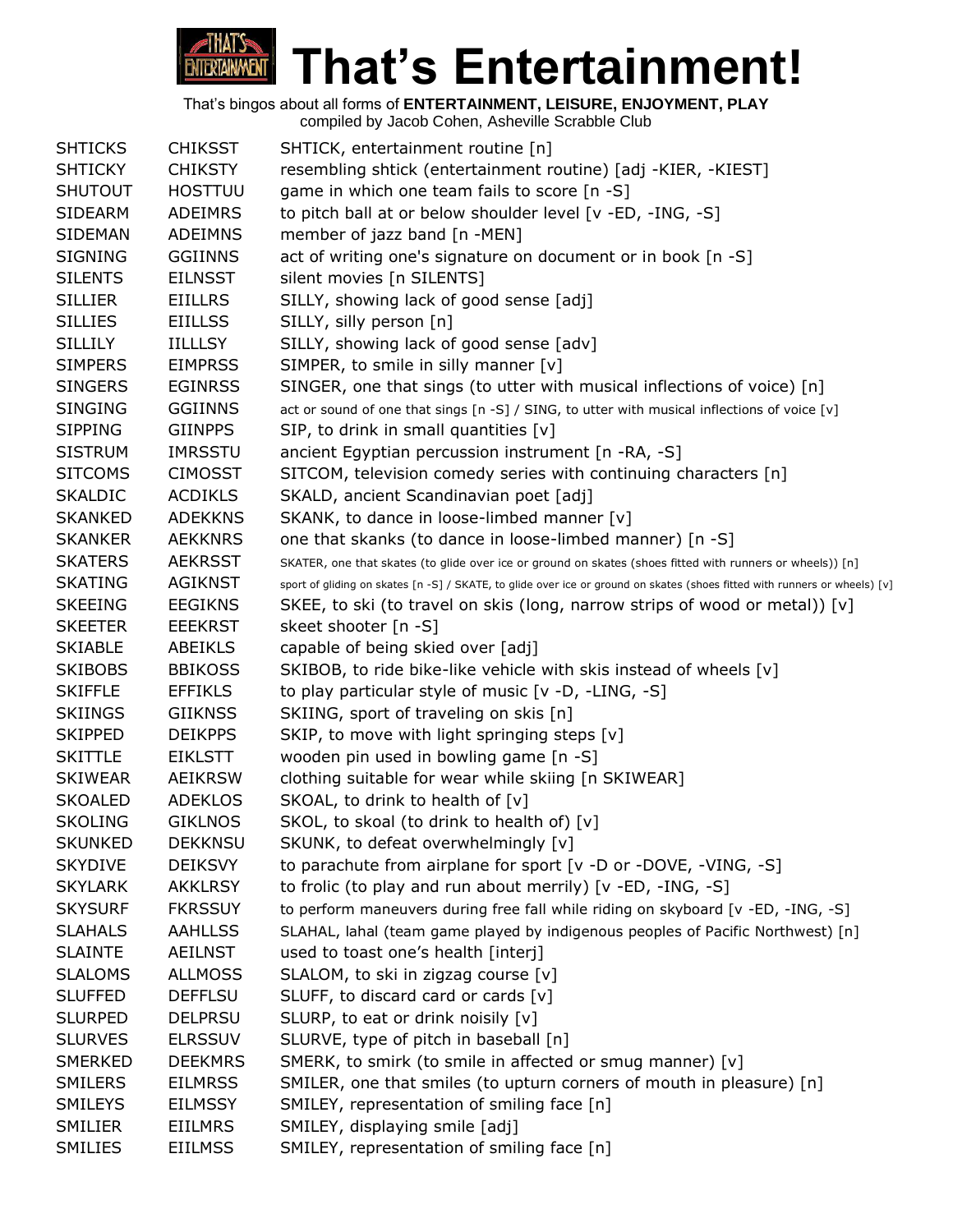

| SMILING        | <b>GIILMNS</b> | SMILE, to upturn corners of mouth in pleasure [v]                                       |
|----------------|----------------|-----------------------------------------------------------------------------------------|
| SMIRKED        | <b>DEIKMRS</b> | SMIRK, to smile in affected or smug manner [v]                                          |
| <b>SMIRKER</b> | <b>EIKMRRS</b> | one that smirks (to smile in affected or smug manner) [n -S]                            |
| <b>SNACKED</b> | <b>ACDEKNS</b> | SNACK, to eat light meal [v]                                                            |
| <b>SNACKER</b> | <b>ACEKNRS</b> | one that snacks (to eat light meal) [n -S]                                              |
| <b>SNAGGER</b> | <b>AEGGNRS</b> | person who uses illegal fishing methods [n -S]                                          |
| SNARFED        | <b>ADEFNRS</b> | SNARF, to eat or drink greedily [v]                                                     |
| <b>SNARFLE</b> | <b>AEFLNRS</b> | to snarf (to eat or drink greedily) [v -D, -LING, -S]                                   |
| <b>SNELLED</b> | <b>DEELLNS</b> | SNELL, to attach short line to fishhook [v]                                             |
| <b>SNELLER</b> | <b>EELLNRS</b> | SNELL, keen (enthusiastic) [adj]                                                        |
| <b>SNICKER</b> | <b>CEIKNRS</b> | to utter partly stifled laugh [v -ED, -ING, -S]                                         |
| <b>SNIGGER</b> | <b>EGGINRS</b> | to snicker (to utter partly stifled laugh) [v -ED, -ING, -S]                            |
| <b>SNOOSES</b> | <b>ENOOSSS</b> | SNOOSE, chewing tobacco [n]                                                             |
| <b>SNORKEL</b> | <b>EKLNORS</b> | to swim underwater with type of breathing device [v -ED, -ING, -S or -LLED, -LLING, -S] |
| <b>SNUFFED</b> | <b>DEFFNSU</b> | SNUFF, to use or inhale snuff (powdered tobacco) [v]                                    |
| <b>SOAPERS</b> | <b>AEOPRSS</b> | SOAPER, serial melodrama on radio or television [n]                                     |
| SOARING        | <b>AGINORS</b> | sport of flying in heavier-than-air craft without power [n -S]                          |
| <b>SOCCERS</b> | <b>CCEORSS</b> | SOCCER, type of ball game [n]                                                           |
| <b>SOCIALS</b> | <b>ACILOSS</b> | SOCIAL, friendly gathering [n]                                                          |
| <b>SOIREES</b> | <b>EEIORSS</b> | SOIREE, evening party [n]                                                               |
| <b>SOLOING</b> | <b>GILNOOS</b> | SOLO, to perform alone [v]                                                              |
| <b>SOLOIST</b> | <b>ILOOSST</b> | one that performs solo [n -S]                                                           |
| <b>SONATAS</b> | AANOSST        | SONATA, type of musical composition [n]                                                 |
| SONGFUL        | <b>FGLNOSU</b> | melodious [adj]                                                                         |
| <b>SONNETS</b> | <b>ENNOSST</b> | SONNET, to compose sonnet (type of poem) [v]                                            |
| SOPRANO        | <b>ANOOPRS</b> | highest singing voice [n -NI, -S]                                                       |
| SORDINE        | <b>DEINORS</b> | device used to muffle tone of musical instrument [n -S]                                 |
| SORDINO        | <b>DINOORS</b> | sordine (device used to muffle tone of musical instrument) [n -NI]                      |
| <b>SOUKOUS</b> | <b>KOOSSUU</b> | dance music in Democratic Republic of Congo [n -ES]                                     |
| <b>SOULFUL</b> | <b>FLLOSUU</b> | full of emotion [adj]                                                                   |
| <b>SPINETS</b> | <b>EINPSST</b> | SPINET, small piano [n]                                                                 |
| <b>SPINTOS</b> | <b>INOPSST</b> | SPINTO, singing voice that is lyric and dramatic [n]                                    |
| <b>SPITTER</b> | <b>EIPRSTT</b> | spitball (type of pitch in baseball) [n -S]                                             |
| <b>SPLASHY</b> | <b>AHLPSSY</b> | showy (making great or brilliant display) [adj -HIER, -HIEST]                           |
| <b>SPLORES</b> | <b>ELOPRSS</b> | SPLORE, carousal (boisterous drinking party) [n]                                        |
| SPONDEE        | <b>DEENOPS</b> | type of metrical foot [n -S]                                                            |
| <b>SPOOFED</b> | <b>DEFOOPS</b> | SPOOF, to ridicule in fun [v]                                                           |
| <b>SPOOFER</b> | <b>EFOOPRS</b> | one that spoofs (to ridicule in fun) [n -S]                                             |
| <b>SPOORED</b> | <b>DEOOPRS</b> | SPOOR, to track animal [v]                                                              |
| <b>SPOORER</b> | <b>EOOPRRS</b> | one that spoors (to track animal) [n -S]                                                |
| <b>SPORTED</b> | <b>DEOPRST</b> | SPORT, to frolic (to play and run about merrily) [v]                                    |
| <b>SPORTER</b> | <b>EOPRRST</b> | one that sports (to frolic (to play and run about merrily)) [n -S]                      |
| <b>SPORTIF</b> | <b>FIOPRST</b> | person who is active or interested in physical competitions [n -S]                      |
| <b>SPRINGE</b> | <b>EGINPRS</b> | to catch with type of snare $[v -D, -ING, -S]$                                          |
| <b>STADIUM</b> | ADIMSTU        | structure in which athletic events are held [n -S]                                      |
| <b>STAGIER</b> | <b>AEGIRST</b> | STAGEY, stagy [adj] / STAGY, having theatrical quality [adj]                            |
| <b>STAGILY</b> | <b>AGILSTY</b> | in stagy (having theatrical quality) manner [adv]                                       |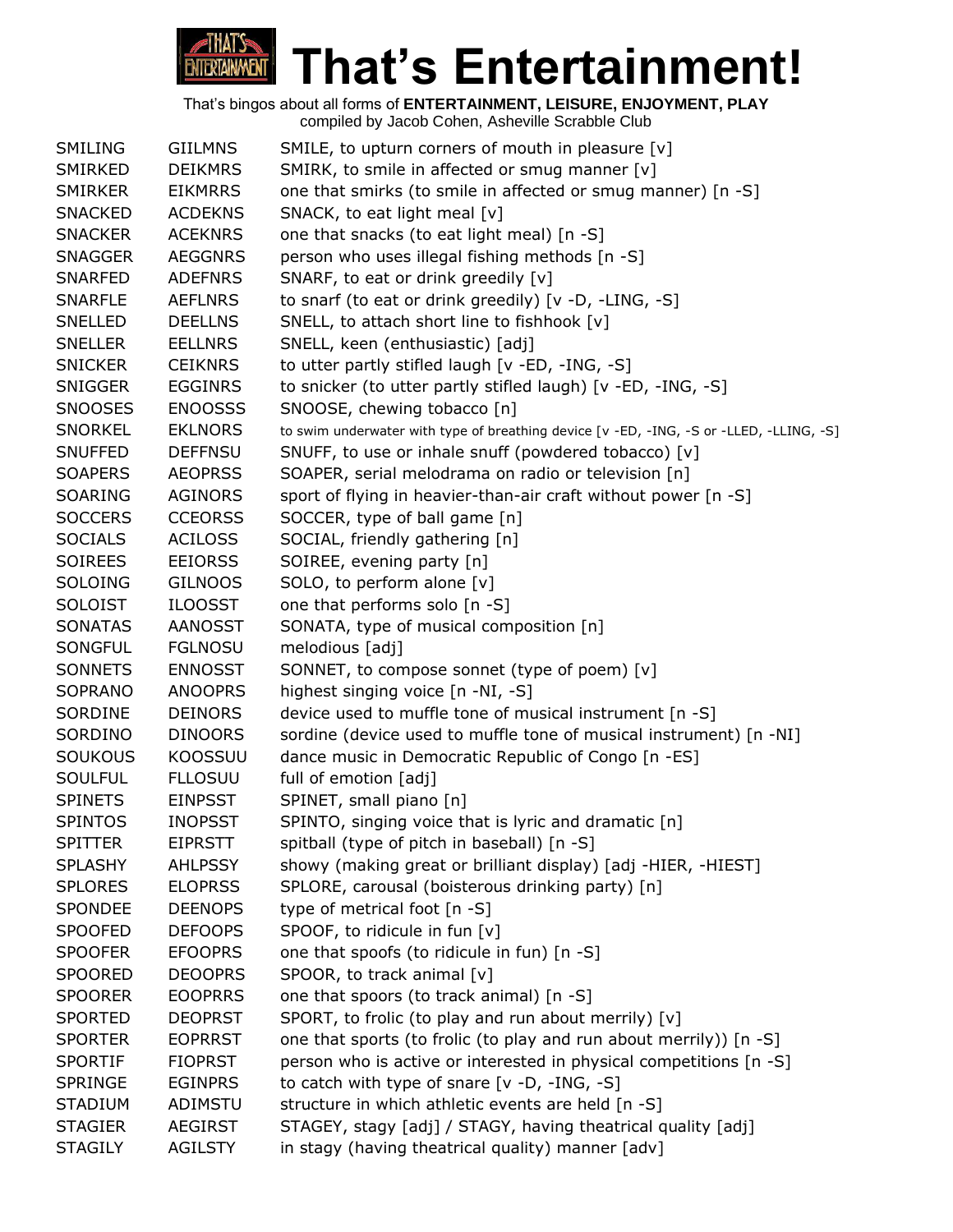

| <b>STANDUP</b> | <b>ADNPSTU</b> | comic monologue by performer alone on stage [n -S]                                                           |
|----------------|----------------|--------------------------------------------------------------------------------------------------------------|
| <b>STANZAS</b> | <b>AANSSTZ</b> | STANZA, division of poem [n]                                                                                 |
| <b>STARDOM</b> | <b>ADMORST</b> | status of preeminent performer [n -S]                                                                        |
| <b>STEELIE</b> | <b>EEEILST</b> | steel playing marble [n -S]                                                                                  |
| <b>STICHIC</b> | <b>CCHIIST</b> | STICH, line of poetry [adj]                                                                                  |
| <b>STOGEYS</b> | <b>EGOSSTY</b> | STOGEY, stogy (long, slender cigar) [n]                                                                      |
| <b>STOGIES</b> | <b>EGIOSST</b> | STOGIE, stogy (long, slender cigar) [n] / STOGY, long, slender cigar [n]                                     |
| <b>STONISH</b> | <b>HINOSST</b> | to astonish (to fill with sudden wonder or surprise) [v -ED, -ING, -ES]                                      |
| <b>STRETTA</b> | <b>AERSTTT</b> | stretto (concluding musical passage played at faster tempo) [n -S, -TE]                                      |
| <b>STRETTO</b> | <b>EORSTTT</b> | concluding musical passage played at faster tempo [n -S, -TI]                                                |
| <b>STRIPER</b> | <b>EIPRRST</b> | food and game fish [n -S]                                                                                    |
| <b>STROLLS</b> | <b>LLORSST</b> | STROLL, to walk in leisurely manner [v]                                                                      |
| <b>SUBPLOT</b> | <b>BLOPSTU</b> | secondary literary plot [n -S]                                                                               |
| <b>SUBTONE</b> | <b>BENOSTU</b> | low or subdued tone [n -S]                                                                                   |
| <b>SUDOKUS</b> | <b>DKOSSUU</b> | SUDOKU, puzzle involving numbers 1 through 9 [n]                                                             |
| <b>SUDSERS</b> | <b>DERSSSU</b> | SUDSER, soap opera [n]                                                                                       |
| <b>SUMOIST</b> | <b>IMOSSTU</b> | sumo wrestler [n -S]                                                                                         |
| <b>SUNSUIT</b> | <b>INSSTUU</b> | type of playsuit (sports outfit for women and children) [n -S]                                               |
| <b>SUPERED</b> | <b>DEEPRSU</b> | SUPER, to reinforce with thin cotton mesh, as book [v]                                                       |
| <b>SURFERS</b> | <b>EFRRSSU</b> | SURFER, one that surfs (to ride breaking waves on long, narrow board) [n]                                    |
| <b>SURFIER</b> | <b>EFIRRSU</b> | SURFY, abounding in breaking waves [adj]                                                                     |
| <b>SURFING</b> | <b>FGINRSU</b> | act or sport of riding surf (breaking waves) [n -S] / SURF, to ride breaking waves on long, narrow board [v] |
| <b>SWACKED</b> | <b>ACDEKSW</b> | drunk (intoxicated) [adj]                                                                                    |
| <b>SWEETER</b> | <b>EEERSTW</b> | SWEET, pleasing to taste [adj]                                                                               |
| SWIGGED        | <b>DEGGISW</b> | SWIG, to drink deeply or rapidly [v]                                                                         |
| <b>SWIGGER</b> | <b>EGGIRSW</b> | one that swigs (to drink deeply or rapidly) [n -S]                                                           |
| <b>SWILERS</b> | <b>EILRSSW</b> | SWILER, one that hunts seals [n]                                                                             |
| SWILING        | <b>GIILNSW</b> | activity of hunting seals [n -S]                                                                             |
| SWILLED        | <b>DEILLSW</b> | SWILL, to swig (to drink deeply or rapidly) [v]                                                              |
| <b>SWILLER</b> | <b>EILLRSW</b> | one that swills (to swig (to drink deeply or rapidly)) [n -S]                                                |
| <b>SWIMMER</b> | <b>EIMMRSW</b> | one that swims (to propel oneself in water by natural means) [n -S]                                          |
| SWIZZLE        | <b>EILSWZZ</b> | to drink excessively [v -D, -LING, -S]                                                                       |
|                |                | T 7s                                                                                                         |
| <b>TABORED</b> | <b>ABDEORT</b> | TABOR, to beat on small drum [v]                                                                             |
| <b>TABORER</b> | <b>ABEORRT</b> | one that tabors (to beat on small drum) [n -S]                                                               |
| <b>TABORET</b> | <b>ABEORTT</b> | small drum $[n -S]$                                                                                          |
| <b>TABORIN</b> | <b>ABINORT</b> | taborine (taboret (small drum)) [n -S]                                                                       |
| <b>TABOURS</b> | <b>ABORSTU</b> | TABOUR, to tabor (to beat on small drum) [v]                                                                 |
| <b>TAGLINE</b> | <b>AEGILNT</b> | final line of play or joke that makes point [n -S]                                                           |
| <b>TALLYHO</b> | <b>AHLLOTY</b> | to make encouraging shout to hunting hounds [v -ED, -ING, -S, -ES]                                           |
| <b>TAMASHA</b> | <b>AAAHMST</b> | public entertainment in India [n -S]                                                                         |
| <b>TAMBURA</b> | <b>AABMRTU</b> | stringed instrument [n -S]                                                                                   |
| <b>TAMBURS</b> | <b>ABMRSTU</b> | TAMBUR, tambura (stringed instrument) [n]                                                                    |
| <b>TANDEMS</b> | <b>ADEMNST</b> | TANDEM, bicycle built for two [n]                                                                            |
| <b>TANGOED</b> | <b>ADEGNOT</b> | TANGO, to perform Latin American dance [v]                                                                   |
| <b>TANGOES</b> | <b>AEGNOST</b> | TANGO, to perform Latin American dance [v]                                                                   |
| <b>TANKINI</b> | <b>AIIKNNT</b> | woman's swimsuit consisting of bikini briefs and tank top [n -S]                                             |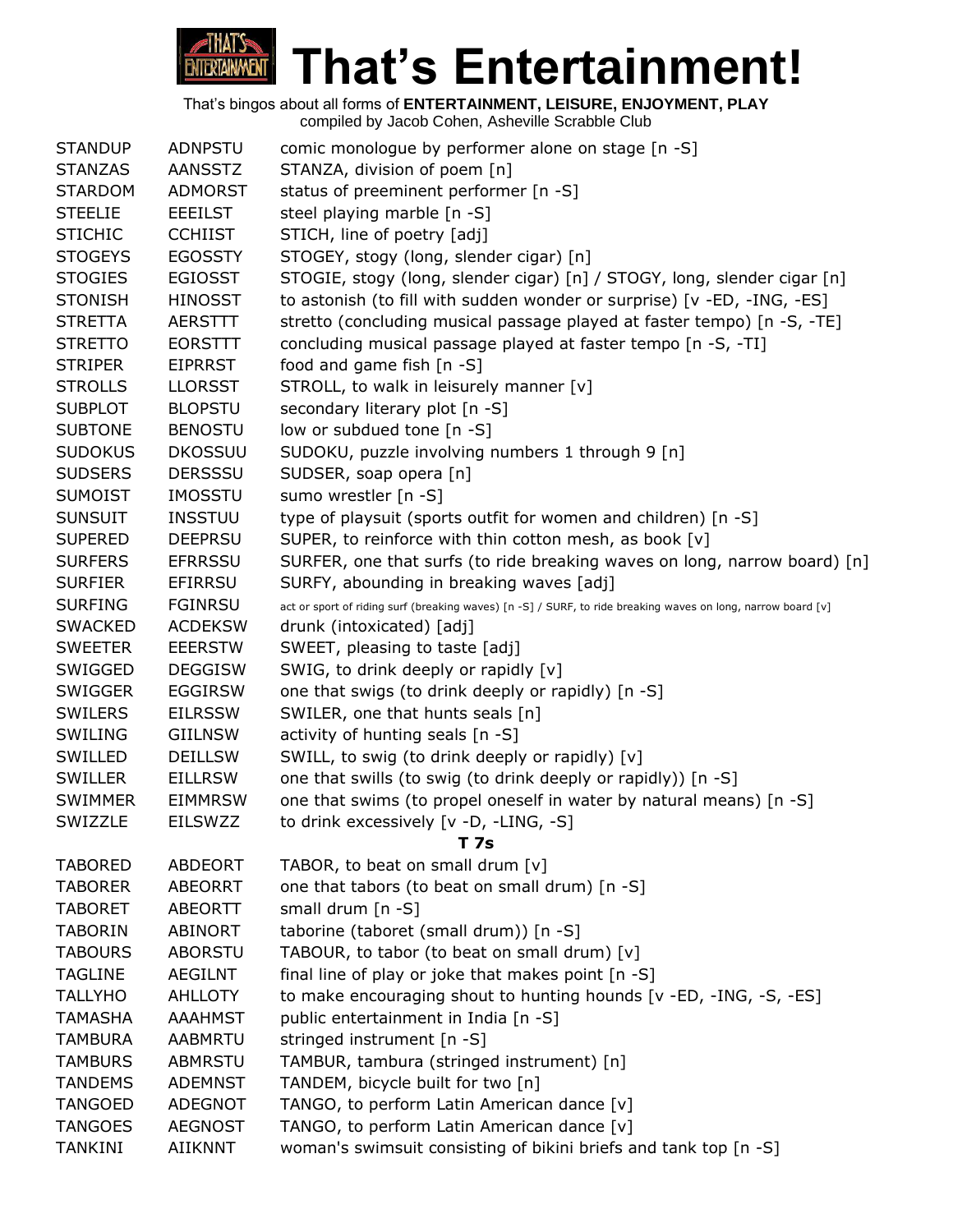

| <b>TANTIVY</b> | <b>AINTTVY</b> | hunting cry [n -VIES]                                                                                |
|----------------|----------------|------------------------------------------------------------------------------------------------------|
| <b>TAPROOM</b> | <b>AMOOPRT</b> | barroom (room where liquor is sold) [n -S]                                                           |
| <b>TAPSTER</b> | <b>AEPRSTT</b> | one that dispenses liquor in ballroom [n -S]                                                         |
| <b>TARPONS</b> | <b>ANOPRST</b> | TARPON, marine game fish [n]                                                                         |
| <b>TARTIER</b> | <b>AEIRRTT</b> | TARTY, suggestive of prostitute [adj]                                                                |
| <b>TARTILY</b> | <b>AILRTTY</b> | TARTY, suggestive of prostitute [adv]                                                                |
| <b>TASTERS</b> | <b>AERSSTT</b> | TASTER, one that tastes (to perceive flavor of by taking into mouth) [n]                             |
| <b>TASTIER</b> | <b>AEIRSTT</b> | TASTY, pleasant to taste [adj]                                                                       |
| <b>TASTILY</b> | <b>AILSTTY</b> | TASTY, pleasant to taste [adv]                                                                       |
| <b>TASTING</b> | <b>AGINSTT</b> | gathering for sampling wines or foods [n -S] / TASTE, to perceive flavor of by taking into mouth [v] |
| <b>TAVERNS</b> | <b>AENRSTV</b> | TAVERN, place where liquor is sold to be drunk on premises [n]                                       |
| <b>TEACUPS</b> | <b>ACEPSTU</b> | TEACUP, cup in which tea is served [n]                                                               |
| <b>TEALIKE</b> | AEEIKLT        | resembling tea (beverage made by infusing dried leaves in boiling water) [adj]                       |
| <b>TEAMING</b> | <b>AEGIMNT</b> | TEAM, to form team (group of persons associated in joint action) [v]                                 |
| <b>TEAPOTS</b> | <b>AEOPSTT</b> | TEAPOT, vessel used in making and serving tea [n]                                                    |
| <b>TEAPOYS</b> | <b>AEOPSTY</b> | TEAPOY, small table used in serving tea [n]                                                          |
| <b>TEAROOM</b> | <b>AEMOORT</b> | restaurant serving tea [n -S]                                                                        |
| <b>TEASHOP</b> | <b>AEHOPST</b> | tearoom (restaurant serving tea) [n -S]                                                              |
| <b>TEATIME</b> | AEEIMTT        | customary time for tea [n -S]                                                                        |
| <b>TEATIME</b> | AEEIMTT        | customary time for tea [n -S]                                                                        |
| <b>TEAWARE</b> | AAEERTW        | tea service [n -S]                                                                                   |
| <b>TECHNOS</b> | <b>CEHNOST</b> | TECHNO, style of disco music [n]                                                                     |
| <b>TENACES</b> | <b>ACEENST</b> | TENACE, combination of two high cards in some card games [n]                                         |
| <b>TENNIST</b> | <b>EINNSTT</b> | tennis player [n -S]                                                                                 |
| <b>TENPINS</b> | <b>EINNPST</b> | TENPIN, bowling pin [n]                                                                              |
| <b>TENUTOS</b> | <b>ENOSTTU</b> | TENUTO, musical note or chord held longer than its normal duration [n]                               |
| <b>TERCETS</b> | <b>CEERSTT</b> | TERCET, group of three lines of verse [n]                                                            |
| <b>TETOTUM</b> | <b>EMOTTTU</b> | teetotum (spinning toy) [n -S]                                                                       |
| <b>THEATER</b> | <b>AEEHRTT</b> | building for dramatic presentations [n -S]                                                           |
| <b>THEATRE</b> | <b>AEEHRTT</b> | theater (building for dramatic presentations) [n -S]                                                 |
| <b>THEORBO</b> | <b>BEHOORT</b> | stringed musical instrument [n -S]                                                                   |
| <b>THIRLED</b> | <b>DEHILRT</b> | THIRL, to thrill (to excite greatly) [v]                                                             |
| <b>THIRSTS</b> | <b>HIRSSTT</b> | THIRST, to feel desire or need to drink [v]                                                          |
| <b>THIRSTY</b> | <b>HIRSTTY</b> | feeling desire or need to drink [adj -TIER, -TIEST]                                                  |
| <b>THRASHY</b> | <b>AHHRSTY</b> | characteristic of style of fast, loud, punk-rock music [adj -HIER, -HIEST]                           |
| <b>THRILLS</b> | <b>HILLRST</b> | THRILL, to excite greatly [v]                                                                        |
| <b>TIDBITS</b> | <b>BDIISTT</b> | TIDBIT, choice bit of food [n]                                                                       |
| <b>TIFFINS</b> | <b>FFIINST</b> | TIFFIN, to lunch (to eat noonday meal) [v]                                                           |
| <b>TIMBALS</b> | <b>ABILMST</b> | TIMBAL, large drum [n]                                                                               |
| <b>TIMBREL</b> | <b>BEILMRT</b> | percussion instrument [n -S]                                                                         |
| <b>TINAMOU</b> | <b>AIMNOTU</b> | South American game bird [n -S]                                                                      |
| <b>TINHORN</b> | <b>HINNORT</b> | showily pretentious person [n -S]                                                                    |
| <b>TINSELS</b> | <b>EILNSST</b> | TINSEL, to give showy or gaudy appearance to [v]                                                     |
| <b>TIPCATS</b> | <b>ACIPSTT</b> | TIPCAT, game resembling baseball [n]                                                                 |
| <b>TIPPLED</b> | <b>DEILPPT</b> | TIPPLE, to drink alcoholic beverages [v]                                                             |
| <b>TIPPLER</b> | <b>EILPPRT</b> | one that tipples (to drink alcoholic beverages) [n -S]                                               |
| <b>TIPPLES</b> | <b>EILPPST</b> | TIPPLE, to drink alcoholic beverages [v]                                                             |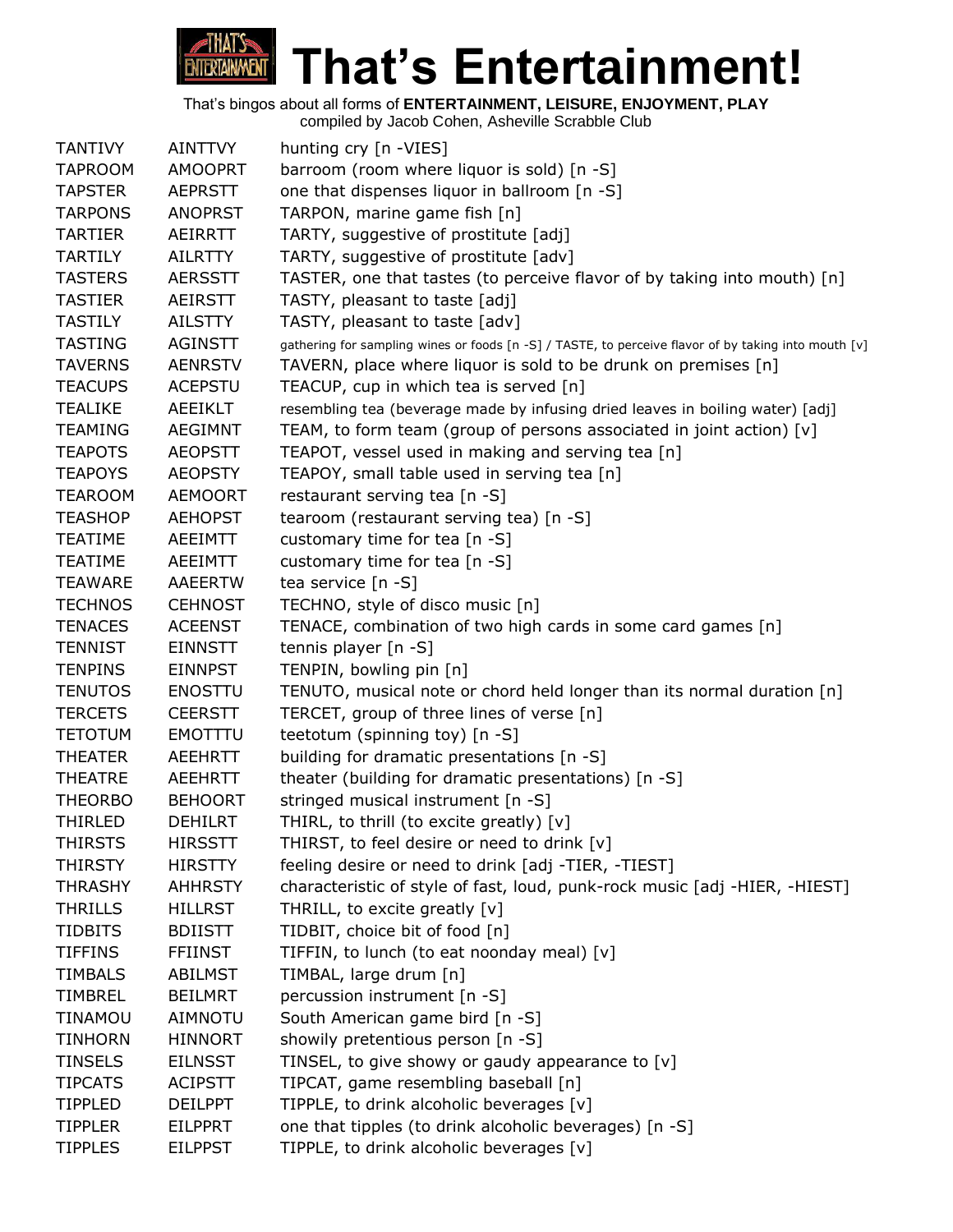

| <b>TIPSILY</b> | <b>IILPSTY</b> | in tipsy manner [adv]                                                       |
|----------------|----------------|-----------------------------------------------------------------------------|
| <b>TITLARK</b> | <b>AIKLRTT</b> | songbird (bird that utters musical call) [n -S]                             |
| <b>TITLIST</b> | <b>IILSTTT</b> | sports champion [n -S]                                                      |
| <b>TITTERS</b> | <b>EIRSTTT</b> | TITTER, to utter restrained, nervous laugh [v]                              |
| <b>TOCCATA</b> | <b>AACCOTT</b> | musical composition usually for organ [n -S, -TE]                           |
| <b>TOECLIP</b> | <b>CEILOPT</b> | device that holds front of cyclist's shoe to pedal [n -S]                   |
| <b>TOEHOLD</b> | <b>DEHLOOT</b> | space that supports toes in climbing [n -S]                                 |
| <b>TOESHOE</b> | <b>EEHOOST</b> | dance slipper without heel [n -S]                                           |
| <b>TOMBOLA</b> | <b>ABLMOOT</b> | gambling game that is type of lottery [n -S]                                |
| <b>TONEARM</b> | <b>AEMNORT</b> | pivoted part of record player that holds needle [n -S]                      |
| <b>TOPSPIN</b> | <b>INOPPST</b> | forward spin imparted to ball [n -S]                                        |
| <b>TOREROS</b> | <b>EOORRST</b> | TORERO, bullfighter [n]                                                     |
| <b>TORPIDS</b> | <b>DIOPRST</b> | TORPID, racing boat [n]                                                     |
| <b>TOSSUPS</b> | OPSSSTU        | TOSSUP, even choice or chance [n]                                           |
| <b>TOURING</b> | <b>GINORTU</b> | cross-country skiing for pleasure [n -S]                                    |
| <b>TOURNEY</b> | <b>ENORTUY</b> | to compete in tournament [v -ED, -ING, -S]                                  |
| <b>TOYLAND</b> | <b>ADLNOTY</b> | toy industry [n -S]                                                         |
| <b>TOYLESS</b> | <b>ELOSSTY</b> | having no toy [adj]                                                         |
| <b>TOYLIKE</b> | <b>EIKLOTY</b> | resembling toy [adj]                                                        |
| <b>TOYSHOP</b> | <b>HOOPSTY</b> | shop where toys are sold [n -S]                                             |
| <b>TOYTOWN</b> | <b>NOOTTWY</b> | small model of a town [n -S]                                                |
| <b>TRACKED</b> | <b>ACDEKRT</b> | TRACK, to follow marks left by animal, person, or vehicle [v]               |
| <b>TRACKER</b> | <b>ACEKRRT</b> | one that tracks (to follow marks left by animal, person, or vehicle) [n -S] |
| <b>TRAGICS</b> | <b>ACGIRST</b> | TRAGIC, element of drama that produces tragedy [n]                          |
| <b>TRAPEZE</b> | <b>AEEPRTZ</b> | gymnastic apparatus [n -S]                                                  |
| <b>TRAWLED</b> | <b>ADELRTW</b> | TRAWL, to fish by dragging net along sea bottom [v]                         |
| <b>TRAWLER</b> | <b>AELRRTW</b> | boat used for trawling [n -S]                                               |
| <b>TREEING</b> | <b>EEGINRT</b> | TREE, to drive up tree (tall, woody plant) [v]                              |
| <b>TREMOLO</b> | <b>ELMOORT</b> | vibrating musical effect [n -S]                                             |
| <b>TRIBUTE</b> | <b>BEIRTTU</b> | something given to show respect, gratitude, or admiration [n -S]            |
| <b>TRIGONS</b> | <b>GINORST</b> | TRIGON, ancient stringed instrument [n]                                     |
| <b>TRILLED</b> | <b>DEILLRT</b> | TRILL, to sing or play with vibrating effect [v]                            |
| <b>TRILLER</b> | <b>EILLRRT</b> | one that trills (to sing or play with vibrating effect) [n -S]              |
| <b>TRILOGY</b> | <b>GILORTY</b> | group of three related literary works [n -GIES]                             |
| <b>TRIOLET</b> | <b>EILORTT</b> | short poem of fixed form [n -S]                                             |
| <b>TRIPODY</b> | <b>DIOPRTY</b> | verse of three metrical feet [n -DIES]                                      |
| <b>TRISEME</b> | <b>EEIMRST</b> | type of metrical foot [n -S]                                                |
| <b>TRITONE</b> | <b>EINORTT</b> | musical interval of three whole tones [n -S]                                |
| <b>TROCHEE</b> | <b>CEEHORT</b> | type of metrical foot [n -S]                                                |
| <b>TROLAND</b> | <b>ADLNORT</b> | unit of measurement of retinal response to light [n -S]                     |
| <b>TROLLED</b> | <b>DELLORT</b> | TROLL, to fish with slowly trailing line [v]                                |
| <b>TROLLER</b> | <b>ELLORRT</b> | one that trolls (to fish with slowly trailing line) [n -S]                  |
| <b>TROLLOP</b> | <b>LLOOPRT</b> | prostitute [n -S]                                                           |
| <b>TROTTER</b> | <b>EORRTTT</b> | horse that trots [n -S]                                                     |
| <b>TROUNCE</b> | <b>CENORTU</b> | to beat severely [v -D, -CING, -S]                                          |
| <b>TROUPED</b> | <b>DEOPRTU</b> | TROUPE, to tour with theatrical company [v]                                 |
| <b>TROUPER</b> | <b>EOPRRTU</b> | member of theatrical company [n -S]                                         |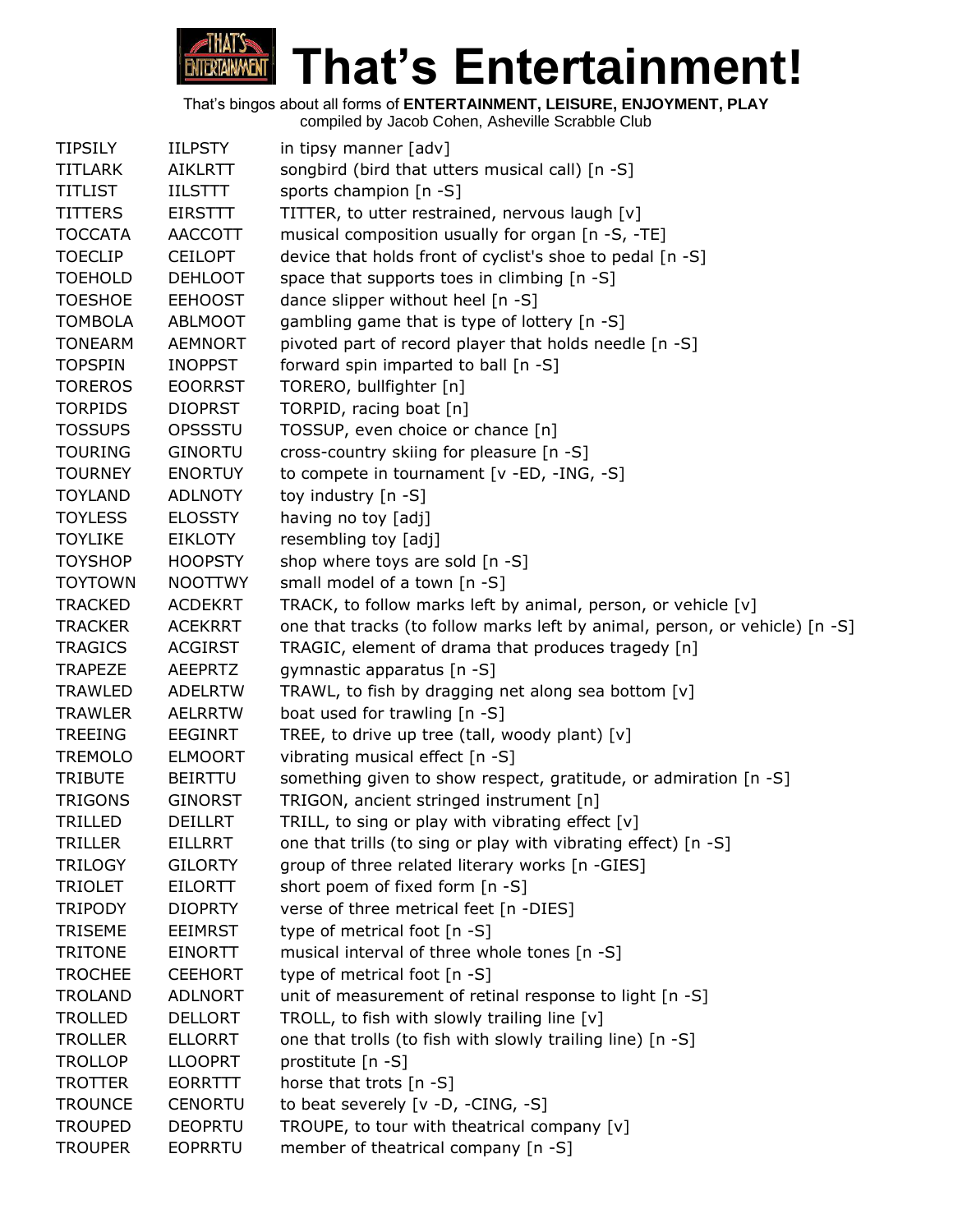

| <b>TROUPES</b> | <b>EOPRSTU</b> | TROUPE, to tour with theatrical company [v]                                          |
|----------------|----------------|--------------------------------------------------------------------------------------|
| <b>TRUDGEN</b> | <b>DEGNRTU</b> | swimming stroke [n -S]                                                               |
| <b>TRUMPED</b> | <b>DEMPRTU</b> | TRUMP, to outdo (to exceed in performance) [v]                                       |
| <b>TRUMPET</b> | <b>EMPRTTU</b> | to sound on trumpet (brass wind instrument) [v -ED, -ING, -S]                        |
| <b>TRYOUTS</b> | <b>ORSTTUY</b> | TRYOUT, test of ability [n]                                                          |
| <b>TUBAIST</b> | ABISTTU        | tuba player [n -S]                                                                   |
| <b>TUBISTS</b> | <b>BISSTTU</b> | TUBIST, tubaist (tuba player) [n]                                                    |
| <b>TUBULAR</b> | <b>ABLRTUU</b> | completely enclosed bicycle tire [n -S]                                              |
| <b>TUCKETS</b> | <b>CEKSTTU</b> | TUCKET, trumpet fanfare [n]                                                          |
| <b>TUMMLER</b> | <b>ELMMRTU</b> | entertainer who encourages audience participation [n -S]                             |
| <b>TUNINGS</b> | <b>GINNSTU</b> | TUNING, act of adjusting musical instrument to correct pitch [n]                     |
| <b>TURFMAN</b> | <b>AFMNRTU</b> | person who is devoted to horse racing [n -MEN]                                       |
| <b>TURFSKI</b> | <b>FIKRSTU</b> | type of ski [n -S]                                                                   |
| <b>TWEEDLE</b> | <b>DEEELTW</b> | to perform casually on musical instrument [v -D, -LING, -S]                          |
| <b>TWEENER</b> | <b>EEENRTW</b> | player having some but not all of qualifications for two or more positions [n -S]    |
| <b>TWERKED</b> | <b>DEEKRTW</b> | TWERK, to dance in particular style originating in New Orleans [v]                   |
| TWIDDLE        | <b>DDEILTW</b> | to play idly with something [v -D, -LING, -S]                                        |
| TWIZZLE        | EILTWZZ        | maneuver in figure skating [n -S]                                                    |
| <b>TYMPANI</b> | <b>AIMNPTY</b> | TYMPANO, timpano (kettledrum) [n]                                                    |
| <b>TYMPANO</b> | <b>AMNOPTY</b> | timpano (kettledrum) [n -NI]                                                         |
| <b>TYMPANS</b> | <b>AMNPSTY</b> | TYMPAN, drum [n]                                                                     |
|                |                | <b>U</b> 7s                                                                          |
| <b>UKULELE</b> | <b>EEKLLUU</b> | small guitar-like instrument [n -S]                                                  |
| <b>UMPIRED</b> | <b>DEIMPRU</b> | UMPIRE, to act as umpire (person appointed to rule on plays in game) [v]             |
| <b>UMPIRES</b> | <b>EIMPRSU</b> | UMPIRE, to act as umpire (person appointed to rule on plays in game) [v]             |
| <b>UNCOMIC</b> | <b>CCIMNOU</b> | not comic [adj]                                                                      |
| <b>UNFUNNY</b> | <b>FNNNUUY</b> | not funny (causing laughter or amusement) [adj -NNIER, -NNIEST]                      |
| <b>UNPAGED</b> | <b>ADEGNPU</b> | having no page numbers [adj]                                                         |
| UNRIMED        | DEIMNRU        | not rimed (to rhyme (to compose verse with corresponding terminal sounds)) [adj]     |
| <b>UNSHOWY</b> | <b>HNOSUWY</b> | not showy (making great or brilliant display) [adj -WIER, -WIEST]                    |
| <b>UPBEATS</b> | <b>ABEPSTU</b> | UPBEAT, unaccented beat in musical measure [n]                                       |
| <b>UPCOURT</b> | <b>COPRTUU</b> | in opposite half of basketball court [adv]                                           |
| <b>UPFIELD</b> | <b>DEFILPU</b> | into part of field toward which offensive team is going [adv]                        |
| <b>UPSTAGE</b> | <b>AEGPSTU</b> | to outdo theatrically [v -D, -GING, -S]                                              |
| <b>UPTEMPO</b> | <b>EMOPPTU</b> | fast or lively tempo [n -S]                                                          |
|                |                | <b>V</b> 7s                                                                          |
| <b>VANTAGE</b> | <b>AAEGNTV</b> | superiority over competitor [n -S]                                                   |
| <b>VARSITY</b> | <b>AIRSTVY</b> | principal team representing university, college, or school in any activity [n -TIES] |
| <b>VAULTER</b> | <b>AELRTUV</b> | one that leaps (to spring off ground) [n -S]                                         |
| <b>VEEJAYS</b> | <b>AEEJSVY</b> | VEEJAY, announcer on program of music videos [n]                                     |
| <b>VEERIES</b> | <b>EEEIRSV</b> | VEERY, songbird (bird that utters musical call) [n]                                  |
| <b>VENATIC</b> | <b>ACEINTV</b> | pertaining to hunting (instance of searching) [adj]                                  |
| <b>VERISMO</b> | <b>EIMORSV</b> | verism (realism in art or literature) [n -S]                                         |
| <b>VERISMS</b> | <b>EIMRSSV</b> | VERISM, realism in art or literature [n]                                             |
| <b>VERISTS</b> | <b>EIRSSTV</b> | VERIST, one who practices verism (realism in art or literature) [n]                  |
| <b>VERITES</b> | <b>EEIRSTV</b> | VERITE, technique of filming so as to convey candid realism [n]                      |
| <b>VERSALS</b> | <b>AELRSSV</b> | VERSAL, ornate capital letter used to begin verse or paragraph [n]                   |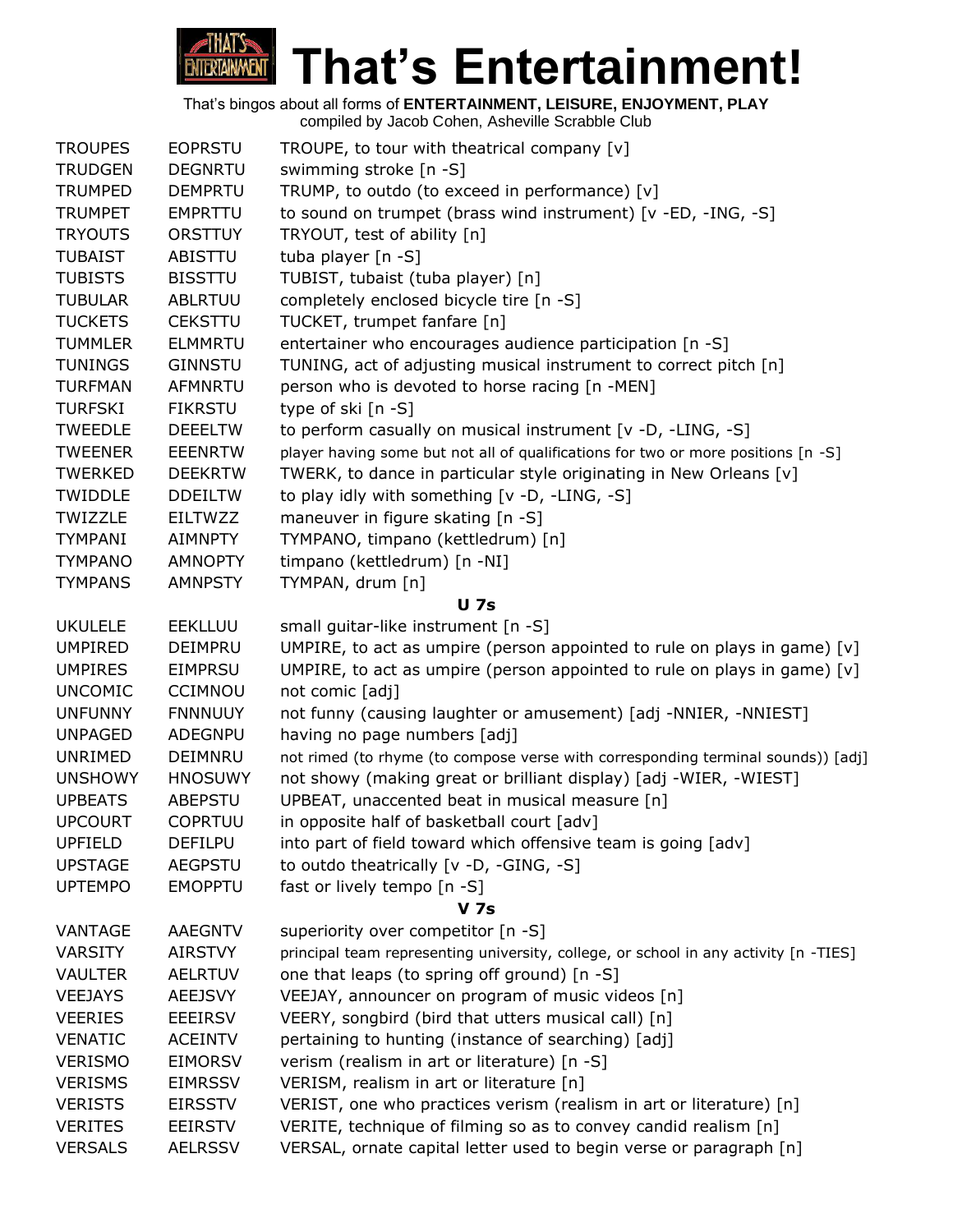

| <b>VERSERS</b> | <b>EERRSSV</b> | VERSER, verseman (one who versifies) [n]                                                          |
|----------------|----------------|---------------------------------------------------------------------------------------------------|
| <b>VERSETS</b> | <b>EERSSTV</b> | VERSET, versicle (short line of metrical writing) [n]                                             |
| <b>VERSIFY</b> | EFIRSVY        | to change from prose into metrical form [v -FIED, -ING, -FIES]                                    |
| <b>VERSING</b> | <b>EGINRSV</b> | VERSE, to versify (to change from prose into metrical form) [v]                                   |
| <b>VIBISTS</b> | <b>BIISSTV</b> | VIBIST, one who plays vibraphone [n]                                                              |
| <b>VIBRATO</b> | <b>ABIORTV</b> | tremulous or pulsating musical effect [n -S]                                                      |
| <b>VICTORS</b> | <b>CIORSTV</b> | VICTOR, one who defeats adversary (opponent (one that opposes another)) [n]                       |
| <b>VICTORY</b> | <b>CIORTVY</b> | successful outcome in contest or struggle [n -RIES]                                               |
| <b>VIELLES</b> | <b>EEILLSV</b> | VIELLE, musical instrument played by turning handle [n]                                           |
| <b>VIEWIER</b> | EEIIRVW        | VIEWY, showy (making great or brilliant display) [adj]                                            |
| <b>VIOLINS</b> | <b>IILNOSV</b> | VIOLIN, stringed instrument [n]                                                                   |
| <b>VIOLIST</b> | <b>IILOSTV</b> | one who plays viol or viola [n -S]                                                                |
| <b>VIOLONE</b> | <b>EILNOOV</b> | stringed instrument [n -S]                                                                        |
| VIRELAI        | AEIILRV        | virelay (medieval French verse form) [n -S]                                                       |
| <b>VIRELAY</b> | AEILRVY        | medieval French verse form [n -S]                                                                 |
| <b>VIVACES</b> | <b>ACEISVV</b> | VIVACE, musical passage played in brisk spirited manner [n]                                       |
| <b>VIVIDER</b> | <b>DEIIRVV</b> | VIVID, strikingly bright or intense [adj]                                                         |
| <b>VIVIDLY</b> | <b>DIILVVY</b> | VIVID, strikingly bright or intense [adv]                                                         |
| <b>VOGUERS</b> | <b>EGORSUV</b> | VOGUER, one that vogues (to imitate poses of fashion models) [n]                                  |
| <b>VOGUING</b> | <b>GGINOUV</b> | dance consisting of series of styled poses [n -S] / VOGUE, to imitate poses of fashion models [v] |
| <b>VOICING</b> | CGIINOV        | tonal quality of instrument in ensemble [n -S]                                                    |
| <b>VOLANTE</b> | <b>AELNOTV</b> | moving with light rapidity -- used as musical direction [adj]                                     |
| <b>VOLLEYS</b> | <b>ELLOSVY</b> | VOLLEY, to return tennis ball before it touches ground [v]                                        |
| <b>VOLTING</b> | <b>GILNOTV</b> | VOLT, to make quick movement in fencing to avoid thrust [v]                                       |
| <b>VORLAGE</b> | <b>AEGLORV</b> | position in skiing [n -S]                                                                         |
|                |                | <b>W</b> 7s                                                                                       |
| <b>WAGERED</b> | ADEEGRW        | WAGER, to risk on uncertain outcome [v]                                                           |
| <b>WAGERER</b> | <b>AEEGRRW</b> | one that wagers (to risk on uncertain outcome) [n -S]                                             |
| WAGGISH        | <b>AGGHISW</b> | playfully humorous [adj]                                                                          |
| WAGSOME        | <b>AEGMOSW</b> | waggish (playfully humorous) [adj]                                                                |
| WAGTAIL        | <b>AAGILTW</b> | songbird (bird that utters musical call) [n -S]                                                   |
| <b>WAITERS</b> | AEIRSTW        | WAITER, to work as male server in restaurant [v]                                                  |
| <b>WAITRON</b> | <b>AINORTW</b> | server in restaurant [n -S]                                                                       |
| WALKING        | <b>AGIKLNW</b> | act of one that walks [n -S]                                                                      |
| <b>WALKWAY</b> | <b>AAKLWWY</b> | passage for walking [n -S]                                                                        |
| <b>WALLEYS</b> | <b>AELLSWY</b> | WALLEY, type of jump in figure skating [n]                                                        |
| WALTZED        | <b>ADELTWZ</b> | WALTZ, to perform ballroom dance [v]                                                              |
| <b>WALTZER</b> | <b>AELRTWZ</b> | one that waltzes (to perform ballroom dance) [n -S]                                               |
| <b>WALTZES</b> | <b>AELSTWZ</b> | WALTZ, to perform ballroom dance [v]                                                              |
| WARGAME        | AAEGMRW        | to engage in simulated military conflicts [v -D, -MING, -S]                                       |
| <b>WARSLED</b> | <b>ADELRSW</b> | WARSLE, to wrestle (to engage in type of hand-to-hand contest) [v]                                |
| <b>WARSLER</b> | <b>AELRRSW</b> | wrestler (one that wrestles (to engage in type of hand-to-hand contest)) [n -S]                   |
| <b>WARSLES</b> | <b>AELRSSW</b> | WARSLE, to wrestle (to engage in type of hand-to-hand contest) [v]                                |
| <b>WARSTLE</b> | <b>AELRSTW</b> | to wrestle (to engage in type of hand-to-hand contest) [v -D, -LING, -S]                          |
| WAYANGS        | <b>AAGNSWY</b> | WAYANG, performance featuring puppets or human dancers [n]                                        |
| <b>WEBLOGS</b> | <b>BEGLOSW</b> | WEBLOG, website that contains online personal journal [n]                                         |
| <b>WEBPAGE</b> | ABEEGPW        | single document on World Wide Web [n -S]                                                          |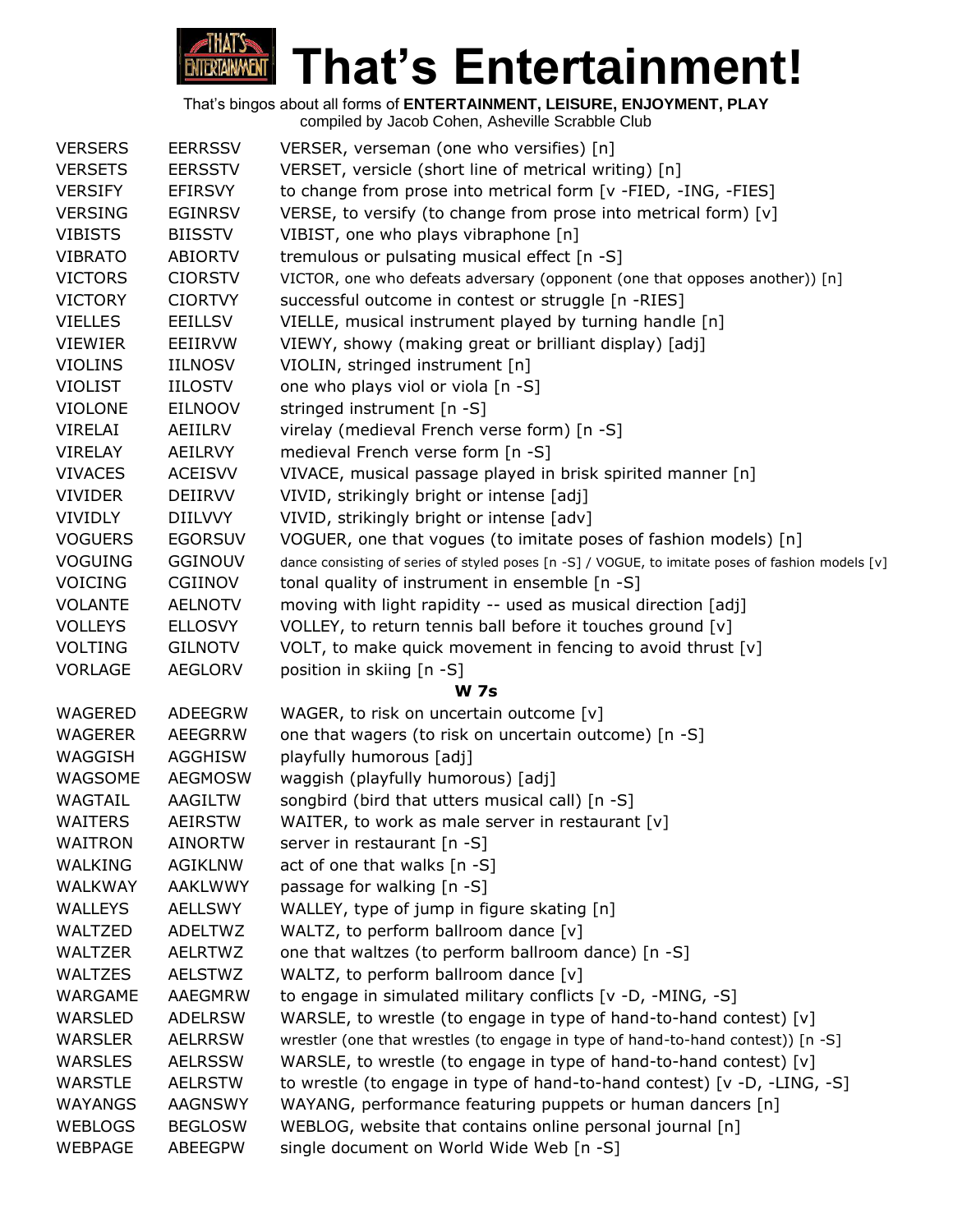

| <b>WEBSITE</b> | <b>BEEISTW</b> | set of interconnected webpages maintained by individual or organization [n -S]                    |
|----------------|----------------|---------------------------------------------------------------------------------------------------|
| WEBZINE        | <b>BEEINWZ</b> | magazine published on Internet [n -S]                                                             |
| <b>WEDELNS</b> | <b>DEELNSW</b> | WEDELN, skiing technique [n]                                                                      |
| <b>WEEPIES</b> | <b>EEEIPSW</b> | WEEPIE, very maudlin movie [n]                                                                    |
| <b>WENCHED</b> | <b>CDEEHNW</b> | WENCH, to consort with prostitutes [v]                                                            |
| <b>WENCHER</b> | <b>CEEHNRW</b> | one that wenches (to consort with prostitutes) [n -S]                                             |
| <b>WENCHES</b> | <b>CEEHNSW</b> | WENCH, to consort with prostitutes [v]                                                            |
| <b>WETSUIT</b> | <b>EISTTUW</b> | close-fitting rubberlike suit worn in cold water by skin divers [n -S]                            |
| <b>WHALING</b> | <b>AGHILNW</b> | WHALE, to engage in hunting of whales (large marine mammals) [v]                                  |
| <b>WHIPPET</b> | <b>EHIPPTW</b> | small, swift dog [n -S]                                                                           |
| <b>WHISTLE</b> | <b>EHILSTW</b> | to make shrill, clear musical sound [v -D, -LING, -S]                                             |
| <b>WHORING</b> | <b>GHINORW</b> | use of services of prostitute [n -S] / WHORE, to consort with prostitutes [v]                     |
| <b>WHUPPED</b> | <b>DEHPPUW</b> | WHUP, to defeat decisively [v]                                                                    |
| <b>WICKETS</b> | <b>CEIKSTW</b> | WICKET, small door or gate [n]                                                                    |
| WIDEOUT        | <b>DEIOTUW</b> | receiver in football [n -S]                                                                       |
| <b>WINGERS</b> | <b>EGINRSW</b> | WINGER, certain player in soccer [n]                                                              |
| <b>WINLESS</b> | <b>EILNSSW</b> | having no wins [adj]                                                                              |
| WINNING        | <b>GIINNNW</b> | tending to win [adj -EST] / money won in a game or competition [n -S] / WIN, to be victorious [v] |
| <b>WIPEOUT</b> | <b>EIOPTUW</b> | fall from surfboard [n -S]                                                                        |
| <b>WITTIER</b> | <b>EIIRTTW</b> | WITTY, humorously clever [adj]                                                                    |
| WITTILY        | IILTTWY        | in witty (humorously clever) manner [adv]                                                         |
| <b>WOLFERS</b> | <b>EFLORSW</b> | WOLFER, one who hunts wolves (carnivorous mammal) [n]                                             |
| <b>WOLVERS</b> | <b>ELORSVW</b> | WOLVER, wolfer (one who hunts wolves (carnivorous mammal)) [n]                                    |
| <b>WOONERF</b> | <b>EFNOORW</b> | road in Netherlands primarily for pedestrians and cyclists [n -S]                                 |
| <b>WORKOUT</b> | <b>KOORTUW</b> | period of physical exercise [n -S]                                                                |
| <b>WRASSLE</b> | <b>AELRSSW</b> | to wrastle (to wrestle (to engage in type of hand-to-hand contest)) [v -D, -LING, -S]             |
| <b>WRASTLE</b> | <b>AELRSTW</b> | to wrestle (to engage in type of hand-to-hand contest) [ $v$ -D, -LING, -S]                       |
| <b>WRESTLE</b> | <b>EELRSTW</b> | to engage in type of hand-to-hand contest [v -D, -LING, -S]                                       |
| WRISTED        | <b>DEIRSTW</b> | WRIST, to sweep puck along ice before shooting it [v]                                             |
| <b>WRISTER</b> | <b>EIRRSTW</b> | type of shot in hockey [n -S]                                                                     |
|                |                | X <sub>7s</sub>                                                                                   |
|                |                | Y <sub>7s</sub>                                                                                   |
| YACHTED        | <b>ACDEHTY</b> | YACHT, to sail in yacht (vessel used for pleasure cruising or racing) [v]                         |
| <b>YOCKING</b> | <b>CGIKNOY</b> | YOCK, to laugh boisterously [v]                                                                   |
| <b>YOGISMS</b> | <b>GIMOSSY</b> | YOGISM, practice or system of yoga [n]                                                            |
| <b>YUCKING</b> | <b>CGIKNUY</b> | YUCK, to yuk (to laugh loudly) [v]                                                                |
| <b>YUKKING</b> | <b>GIKKNUY</b> | YUK, to laugh loudly [v]                                                                          |
|                |                | Z 7s                                                                                              |
| ZANIEST        | <b>AEINSTZ</b> | ZANY, ludicrously comical [adj]                                                                   |
| <b>ZAPATEO</b> | <b>AAEOPTZ</b> | Spanish dance [n -S]                                                                              |
| <b>ZESTFUL</b> | <b>EFLSTUZ</b> | full of zest [adj]                                                                                |
| <b>ZESTIER</b> | <b>EEIRSTZ</b> | ZESTY, marked by zest [adj]                                                                       |
| <b>ZESTILY</b> | <b>EILSTYZ</b> | ZESTY, marked by zest [adv]                                                                       |
| ZINGIER        | EGIINRZ        | ZINGY, enjoyably exciting [adj]                                                                   |
| <b>ZITHERN</b> | <b>EHINRTZ</b> | zither (stringed instrument) [n -S]                                                               |
| <b>ZITHERS</b> | <b>EHIRSTZ</b> | ZITHER, stringed instrument [n]                                                                   |
| <b>ZOOTIER</b> | <b>EIOORTZ</b> | ZOOTY, flashy in manner or style [adj]                                                            |